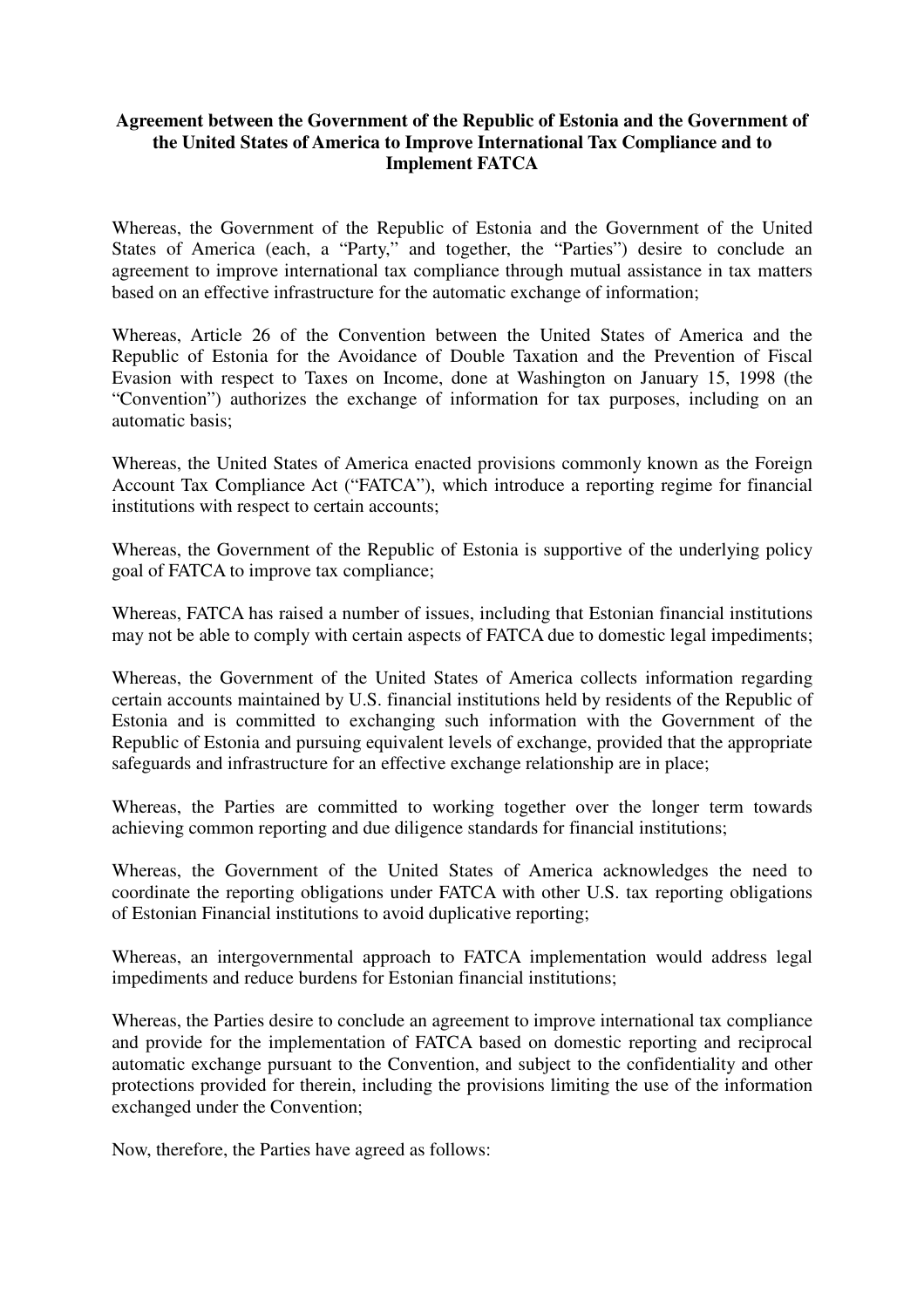# **Article 1 Definitions**

- 1. For purposes of this agreement and any annexes thereto ("Agreement"), the following terms shall have the meanings set forth below:
	- a) The term **"United States"** means the United States of America, including the States thereof, but does not include the U.S. Territories. Any reference to a "**State**" of the United States includes the District of Columbia.
	- b) The term **"U.S. Territory"** means American Samoa, the Commonwealth of the Northern Mariana Islands, Guam, the Commonwealth of Puerto Rico, or the U.S. Virgin Islands.
	- c) The term **"IRS"** means the U.S. Internal Revenue Service.
	- d) The term **"Estonia"** means the Republic of Estonia.
	- e) The term **"Partner Jurisdiction"** means a jurisdiction that has in effect an agreement with the United States to facilitate the implementation of FATCA. The IRS shall publish a list identifying all Partner Jurisdictions.
	- f) The term **"Competent Authority"** means:
		- (1) in the case of the United States, the Secretary of the Treasury or his delegate; and
		- (2) in the case of Estonia, the Minister of Finance or his delegate.
	- g) The term **"Financial Institution"** means a Custodial Institution, a Depository Institution, an Investment Entity, or a Specified Insurance Company.
	- h) The term **"Custodial Institution"** means any Entity that holds, as a substantial portion of its business, financial assets for the account of others. An entity holds financial assets for the account of others as a substantial portion of its business if the entity's gross income attributable to the holding of financial assets and related financial services equals or exceeds 20 percent of the entity's gross income during the shorter of: (i) the three-year period that ends on December 31 (or the final day of a non-calendar year accounting period) prior to the year in which the determination is being made; or (ii) the period during which the entity has been in existence.
	- i) The term **"Depository Institution"** means any Entity that accepts deposits in the ordinary course of a banking or similar business.
	- j) The term **"Investment Entity"** means any Entity that conducts as a business (or is managed by an entity that conducts as a business) one or more of the following activities or operations for or on behalf of a customer: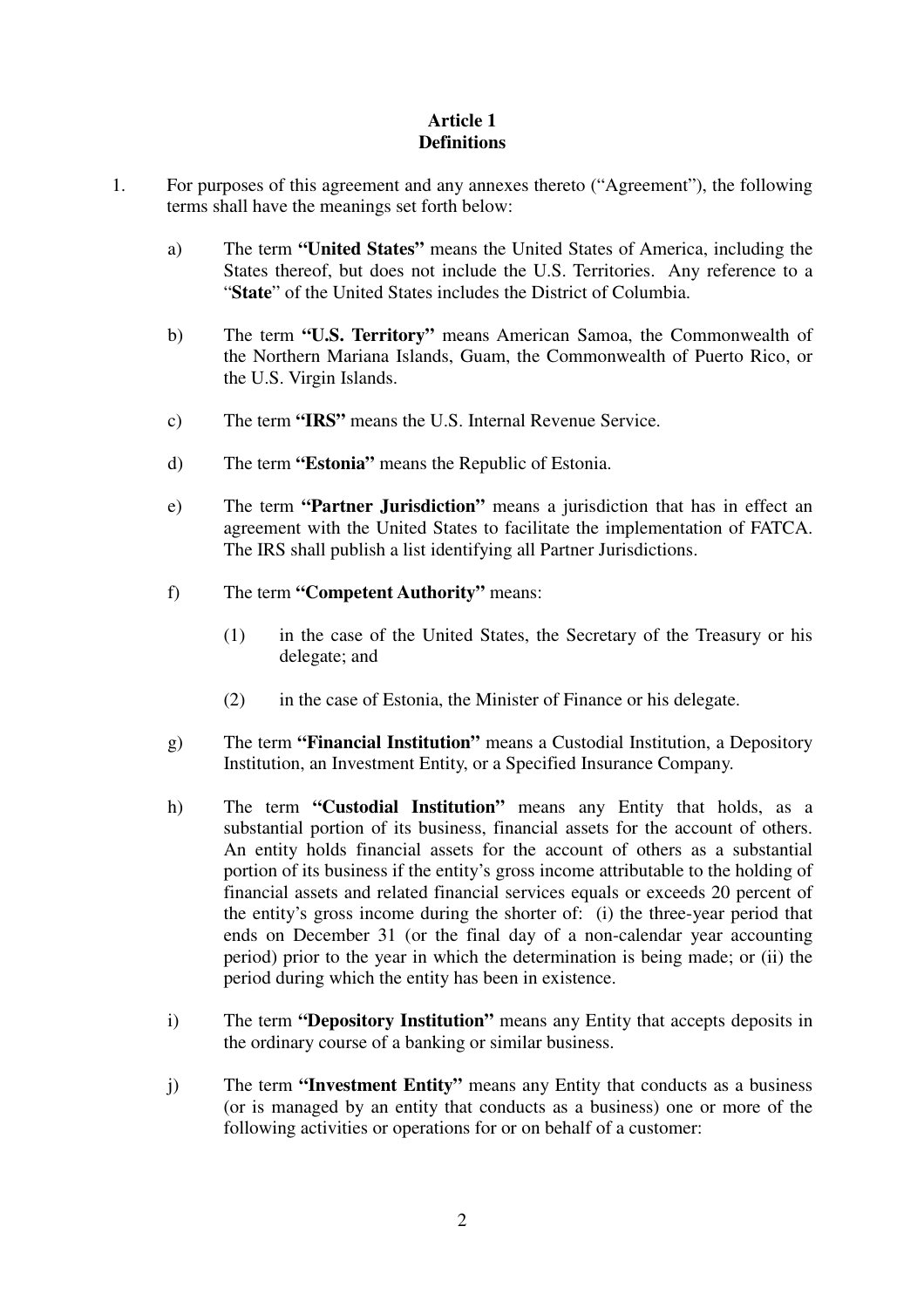- (1) trading in money market instruments (cheques, bills, certificates of deposit, derivatives, etc.); foreign exchange; exchange, interest rate and index instruments; transferable securities; or commodity futures trading;
- (2) individual and collective portfolio management; or
- (3) otherwise investing, administering, or managing funds or money on behalf of other persons.

This subparagraph 1(j) shall be interpreted in a manner consistent with similar language set forth in the definition of "financial institution" in the Financial Action Task Force Recommendations.

- k) The term **"Specified Insurance Company"** means any Entity that is an insurance company (or the holding company of an insurance company) that issues, or is obligated to make payments with respect to, a Cash Value Insurance Contract or an Annuity Contract.
- l) The term **"Estonian Financial Institution"** means (i) any Financial Institution organized under the laws of Estonia, but excluding any branch of such Financial Institution that is located outside Estonia, and (ii) any branch of a Financial Institution not organized under the laws of Estonia, if such branch is located in Estonia.
- m) The term **"Partner Jurisdiction Financial Institution"** means (i) any Financial Institution established in a Partner Jurisdiction, but excluding any branch of such Financial Institution that is located outside the Partner Jurisdiction, and (ii) any branch of a Financial Institution not established in the Partner Jurisdiction, if such branch is located in the Partner Jurisdiction.
- n) The term **"Reporting Financial Institution"** means a Reporting Estonian Financial Institution or a Reporting U.S. Financial Institution, as the context requires.
- o) The term **"Reporting Estonian Financial Institution"** means any Estonian Financial Institution that is not a Non-Reporting Estonian Financial Institution.
- p) The term **"Reporting U.S. Financial Institution"** means (i) any Financial Institution that is resident in the United States, but excluding any branch of such Financial Institution that is located outside the United States, and (ii) any branch of a Financial Institution not resident in the United States, if such branch is located in the United States, provided that the Financial Institution or branch has control, receipt, or custody of income with respect to which information is required to be exchanged under subparagraph (2)(b) of Article 2 of this Agreement.
- q) The term **"Non-Reporting Estonian Financial Institution"** means any Estonian Financial Institution, or other Entity resident in Estonia, that is described in Annex II as a Non-Reporting Estonian Financial Institution or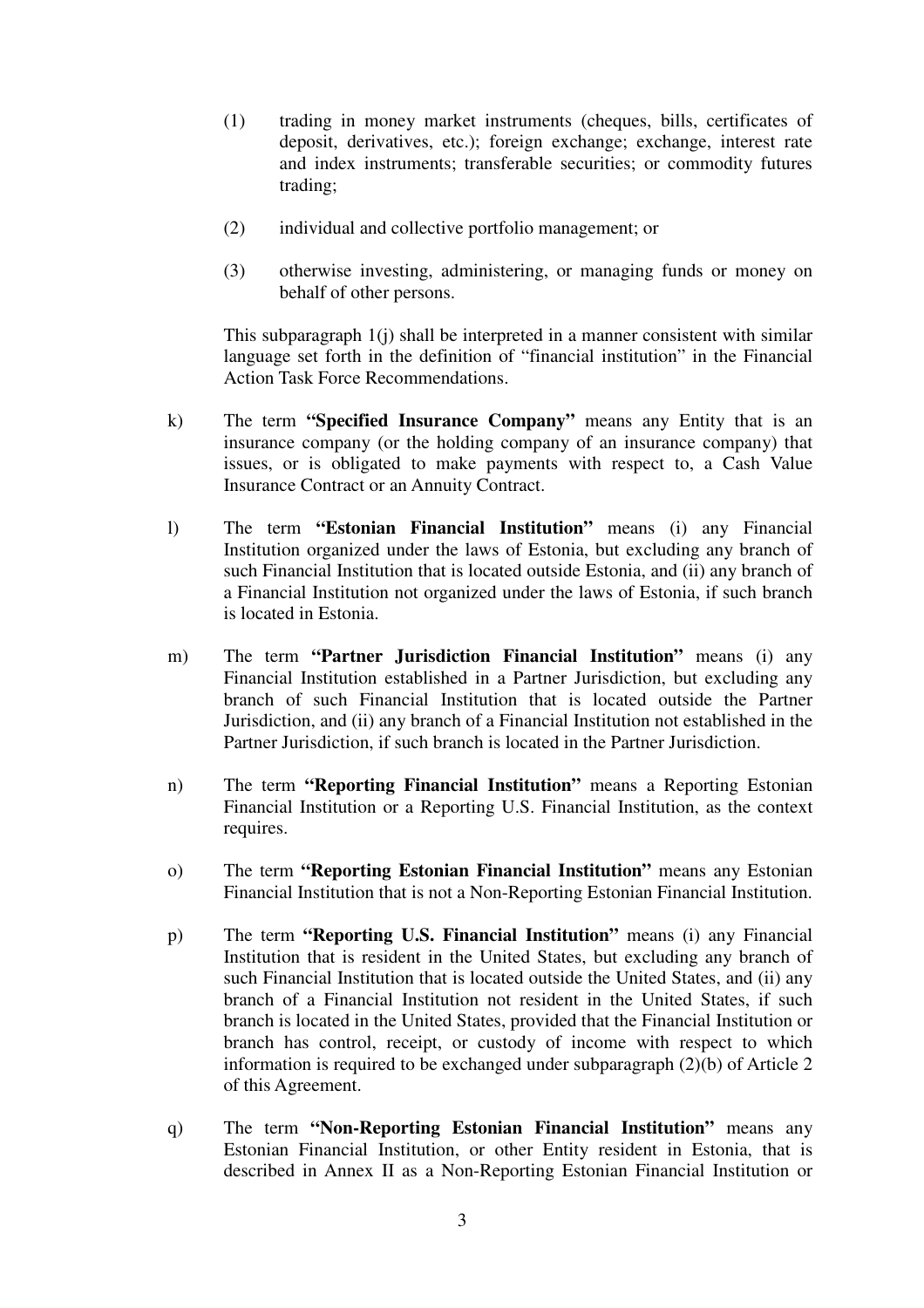that otherwise qualifies as a deemed-compliant FFI or an exempt beneficial owner under relevant U.S. Treasury Regulations.

- r) The term **"Nonparticipating Financial Institution"** means a nonparticipating FFI, as that term is defined in relevant U.S. Treasury Regulations, but does not include a Estonian Financial Institution or other Partner Jurisdiction Financial Institution other than a Financial Institution treated as a Nonparticipating Financial Institution pursuant to subparagraph 2(b) of Article 5 of this Agreement or the corresponding provision in an agreement between the United States and a Partner Jurisdiction.
- s) The term **"Financial Account"** means an account maintained by a Financial Institution, and includes:
	- (1) in the case of an Entity that is a Financial Institution solely because it is an Investment Entity, any equity or debt interest (other than interests that are regularly traded on an established securities market) in the Financial Institution;
	- (2) in the case of a Financial Institution not described in subparagraph  $1(s)(1)$  of this Article, any equity or debt interest in the Financial Institution (other than interests that are regularly traded on an established securities market), if (i) the value of the debt or equity interest is determined, directly or indirectly, primarily by reference to assets that give rise to U.S. Source Withholdable Payments, and (ii) the class of interests was established with a purpose of avoiding reporting in accordance with this Agreement; and
	- (3) any Cash Value Insurance Contract and any Annuity Contract issued or maintained by a Financial Institution, other than a noninvestmentlinked, nontransferable immediate life annuity that is issued to an individual and monetizes a pension or disability benefit provided under an account that is excluded from the definition of Financial Account in Annex II.

Notwithstanding the foregoing, the term "Financial Account" does not include any account that is excluded from the definition of Financial Account in Annex II. For purposes of this Agreement, interests are "regularly traded" if there is a meaningful volume of trading with respect to the interests on an ongoing basis, and an "established securities market" means an exchange that is officially recognized and supervised by a governmental authority in which the market is located and that has a meaningful annual value of shares traded on the exchange. For purposes of this subparagraph 1(s), an interest in a Financial Institution is not "regularly traded" and shall be treated as a Financial Account if the holder of the interest (other than a Financial Institution acting as an intermediary) is registered on the books of such Financial Institution. The preceding sentence will not apply to interests first registered on the books of such Financial Institution prior to July 1, 2014, and with respect to interests first registered on the books of such Financial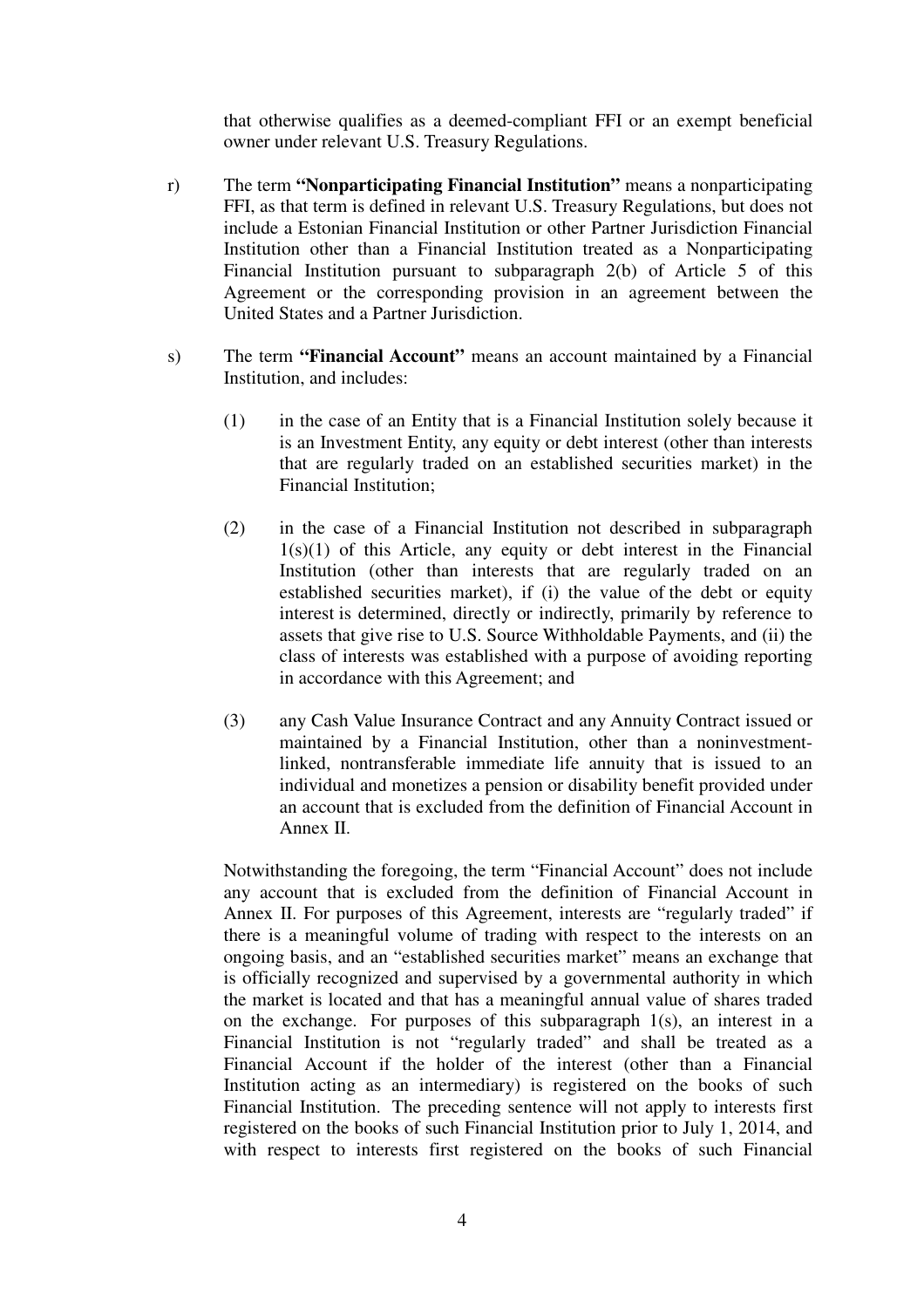Institution on or after July 1, 2014, a Financial Institution is not required to apply the preceding sentence prior to January 1, 2016.

- t) The term **"Depository Account"** includes any commercial, checking, savings, time, or thrift account, or an account that is evidenced by a certificate of deposit, thrift certificate, investment certificate, certificate of indebtedness, or other similar instrument maintained by a Financial Institution in the ordinary course of a banking or similar business. A Depository Account also includes an amount held by an insurance company pursuant to a guaranteed investment contract or similar agreement to pay or credit interest thereon.
- u) The term **"Custodial Account"** means an account (other than an Insurance Contract or Annuity Contract) for the benefit of another person that holds any financial instrument or contract held for investment (including, but not limited to, a share or stock in a corporation, a note, bond, debenture, or other evidence of indebtedness, a currency or commodity transaction, a credit default swap, a swap based upon a nonfinancial index, a notional principal contract, an Insurance Contract or Annuity Contract, and any option or other derivative instrument).
- v) The term **"Equity Interest"** means, in the case of a partnership that is a Financial Institution, either a capital or profits interest in the partnership. In the case of a trust that is a Financial Institution, an Equity Interest is considered to be held by any person treated as a settlor or beneficiary of all or a portion of the trust, or any other natural person exercising ultimate effective control over the trust. A Specified U.S. Person shall be treated as being a beneficiary of a foreign trust if such Specified U.S. Person has the right to receive directly or indirectly (for example, through a nominee) a mandatory distribution or may receive, directly or indirectly, a discretionary distribution from the trust.
- w) The term **"Insurance Contract"** means a contract (other than an Annuity Contract) under which the issuer agrees to pay an amount upon the occurrence of a specified contingency involving mortality, morbidity, accident, liability, or property risk.
- x) The term **"Annuity Contract"** means a contract under which the issuer agrees to make payments for a period of time determined in whole or in part by reference to the life expectancy of one or more individuals. The term also includes a contract that is considered to be an Annuity Contract in accordance with the law, regulation, or practice of the jurisdiction in which the contract was issued, and under which the issuer agrees to make payments for a term of years.
- y) The term **"Cash Value Insurance Contract"** means an Insurance Contract (other than an indemnity reinsurance contract between two insurance companies) that has a Cash Value greater than \$50,000.
- z) The term **"Cash Value"** means the greater of (i) the amount that the policyholder is entitled to receive upon surrender or termination of the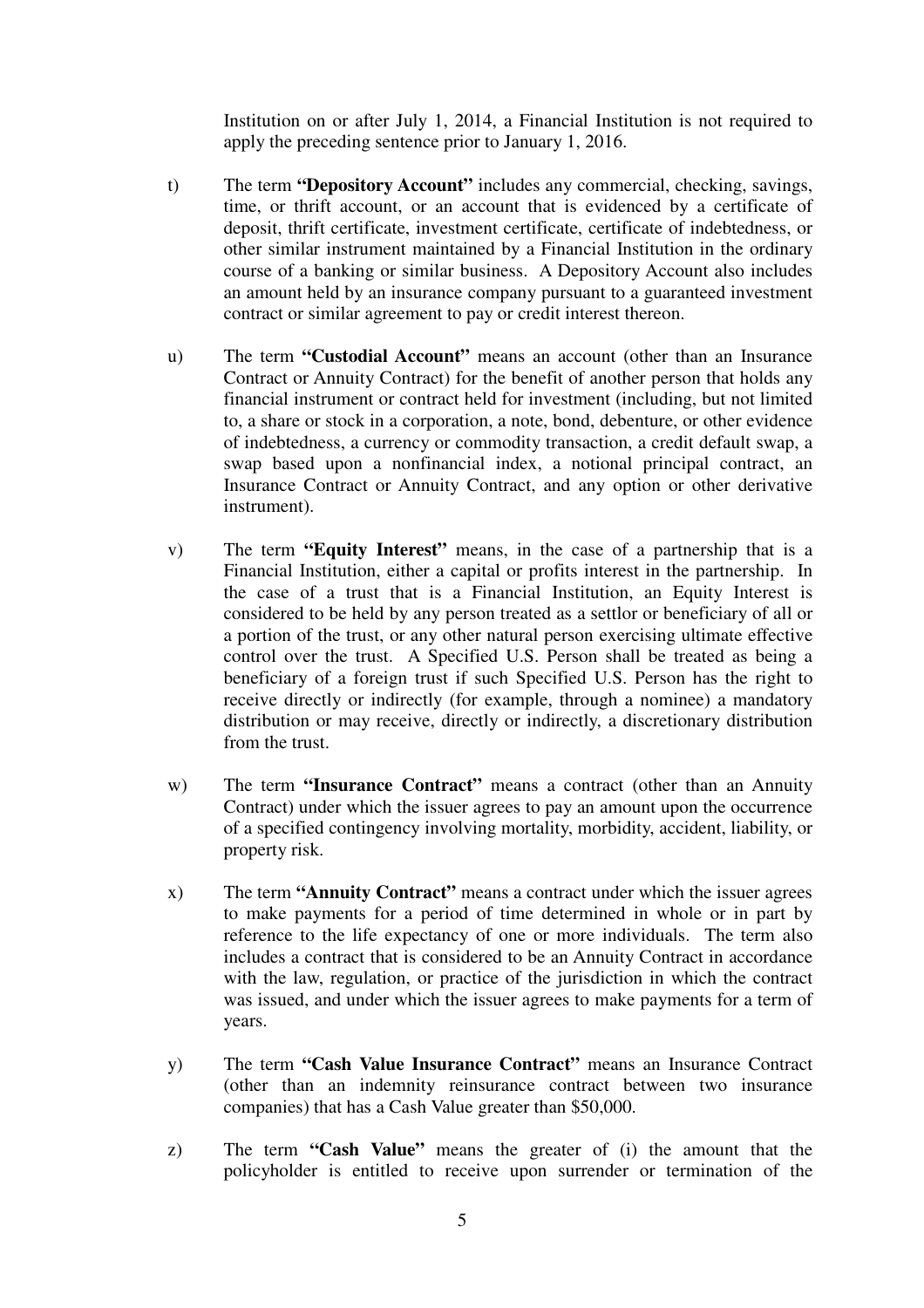contract (determined without reduction for any surrender charge or policy loan), and (ii) the amount the policyholder can borrow under or with regard to the contract. Notwithstanding the foregoing, the term "Cash Value" does not include an amount payable under an Insurance Contract as:

- (1) a personal injury or sickness benefit or other benefit providing indemnification of an economic loss incurred upon the occurrence of the event insured against;
- (2) a refund to the policyholder of a previously paid premium under an Insurance Contract (other than under a life insurance contract) due to policy cancellation or termination, decrease in risk exposure during the effective period of the Insurance Contract, or arising from a redetermination of the premium due to correction of posting or other similar error; or
- (3) a policyholder dividend based upon the underwriting experience of the contract or group involved.
- aa) The term **"Reportable Account"** means a U.S. Reportable Account or an Estonian Reportable Account, as the context requires.
- bb) The term **"Estonian Reportable Account"** means a Financial Account maintained by a Reporting U.S. Financial Institution if: (i) in the case of a Depository Account, the account is held by an individual resident in Estonia and more than \$10 of interest is paid to such account in any given calendar year; or (ii) in the case of a Financial Account other than a Depository Account, the Account Holder is a resident of Estonia, including an Entity that certifies that it is resident in Estonia for tax purposes, with respect to which U.S. source income that is subject to reporting under chapter 3 of subtitle A or chapter 61 of subtitle F of the U.S. Internal Revenue Code is paid or credited.
- cc) The term **"U.S. Reportable Account"** means a Financial Account maintained by a Reporting Estonian Financial Institution and held by one or more Specified U.S. Persons or by a Non-U.S. Entity with one or more Controlling Persons that is a Specified U.S. Person. Notwithstanding the foregoing, an account shall not be treated as a U.S. Reportable Account if such account is not identified as a U.S. Reportable Account after application of the due diligence procedures in Annex I.
- dd) The term **"Account Holder**" means the person listed or identified as the holder of a Financial Account by the Financial Institution that maintains the account. A person, other than a Financial Institution, holding a Financial Account for the benefit or account of another person as agent, custodian, nominee, signatory, investment advisor, or intermediary, is not treated as holding the account for purposes of this Agreement, and such other person is treated as holding the account. For purposes of the immediately preceding sentence, the term "Financial Institution" does not include a Financial Institution organized or incorporated in a U.S. Territory. In the case of a Cash Value Insurance Contract or an Annuity Contract, the Account Holder is any person entitled to access the Cash Value or change the beneficiary of the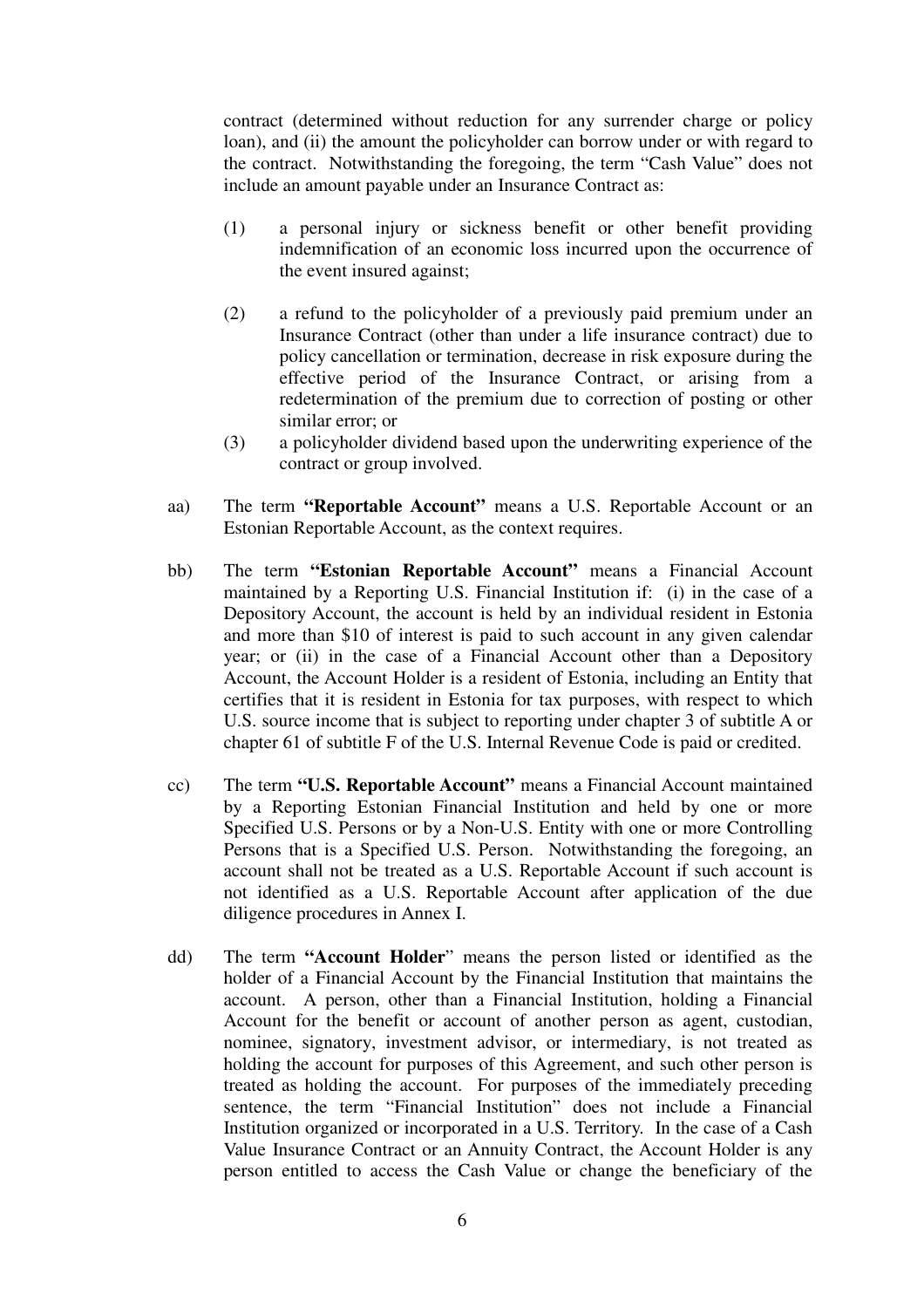contract. If no person can access the Cash Value or change the beneficiary, the Account Holder is any person named as the owner in the contract and any person with a vested entitlement to payment under the terms of the contract. Upon the maturity of a Cash Value Insurance Contract or an Annuity Contract, each person entitled to receive a payment under the contract is treated as an Account Holder.

- ee) The term **"U.S. Person"** means a U.S. citizen or resident individual, a partnership or corporation organized in the United States or under the laws of the United States or any State thereof, a trust if (i) a court within the United States would have authority under applicable law to render orders or judgments concerning substantially all issues regarding administration of the trust, and (ii) one or more U.S. persons have the authority to control all substantial decisions of the trust, or an estate of a decedent that is a citizen or resident of the United States. This subparagraph 1(ee) shall be interpreted in accordance with the U.S. Internal Revenue Code.
- ff) The term **"Specified U.S. Person"** means a U.S. Person, other than: (i) a corporation the stock of which is regularly traded on one or more established securities markets; (ii) any corporation that is a member of the same expanded affiliated group, as defined in section  $1471(e)(2)$  of the U.S. Internal Revenue Code, as a corporation described in clause (i); (iii) the United States or any wholly owned agency or instrumentality thereof; (iv) any State of the United States, any U.S. Territory, any political subdivision of any of the foregoing, or any wholly owned agency or instrumentality of any one or more of the foregoing; (v) any organization exempt from taxation under section 501(a) of the U.S. Internal Revenue Code or an individual retirement plan as defined in section  $7701(a)(37)$  of the U.S. Internal Revenue Code; (vi) any bank as defined in section 581 of the U.S. Internal Revenue Code; (vii) any real estate investment trust as defined in section 856 of the U.S. Internal Revenue Code; (viii) any regulated investment company as defined in section 851 of the U.S. Internal Revenue Code or any entity registered with the U.S. Securities and Exchange Commission under the Investment Company Act of 1940 (15 U.S.C. 80a-64); (ix) any common trust fund as defined in section 584(a) of the U.S. Internal Revenue Code; (x) any trust that is exempt from tax under section 664(c) of the U.S. Internal Revenue Code or that is described in section  $4947(a)(1)$  of the U.S. Internal Revenue Code; (xi) a dealer in securities, commodities, or derivative financial instruments (including notional principal contracts, futures, forwards, and options) that is registered as such under the laws of the United States or any State; (xii) a broker as defined in section 6045(c) of the U.S. Internal Revenue Code; or (xiii) any tax-exempt trust under a plan that is described in section  $403(b)$  or section  $457(g)$  of the U.S. Internal Revenue Code.
- gg) The term **"Entity"** means a legal person or a legal arrangement such as a trust.
- hh) The term **"Non-U.S. Entity"** means an Entity that is not a U.S. Person.
- ii) The term **"U.S. Source Withholdable Payment"** means any payment of interest (including any original issue discount), dividends, rents, salaries,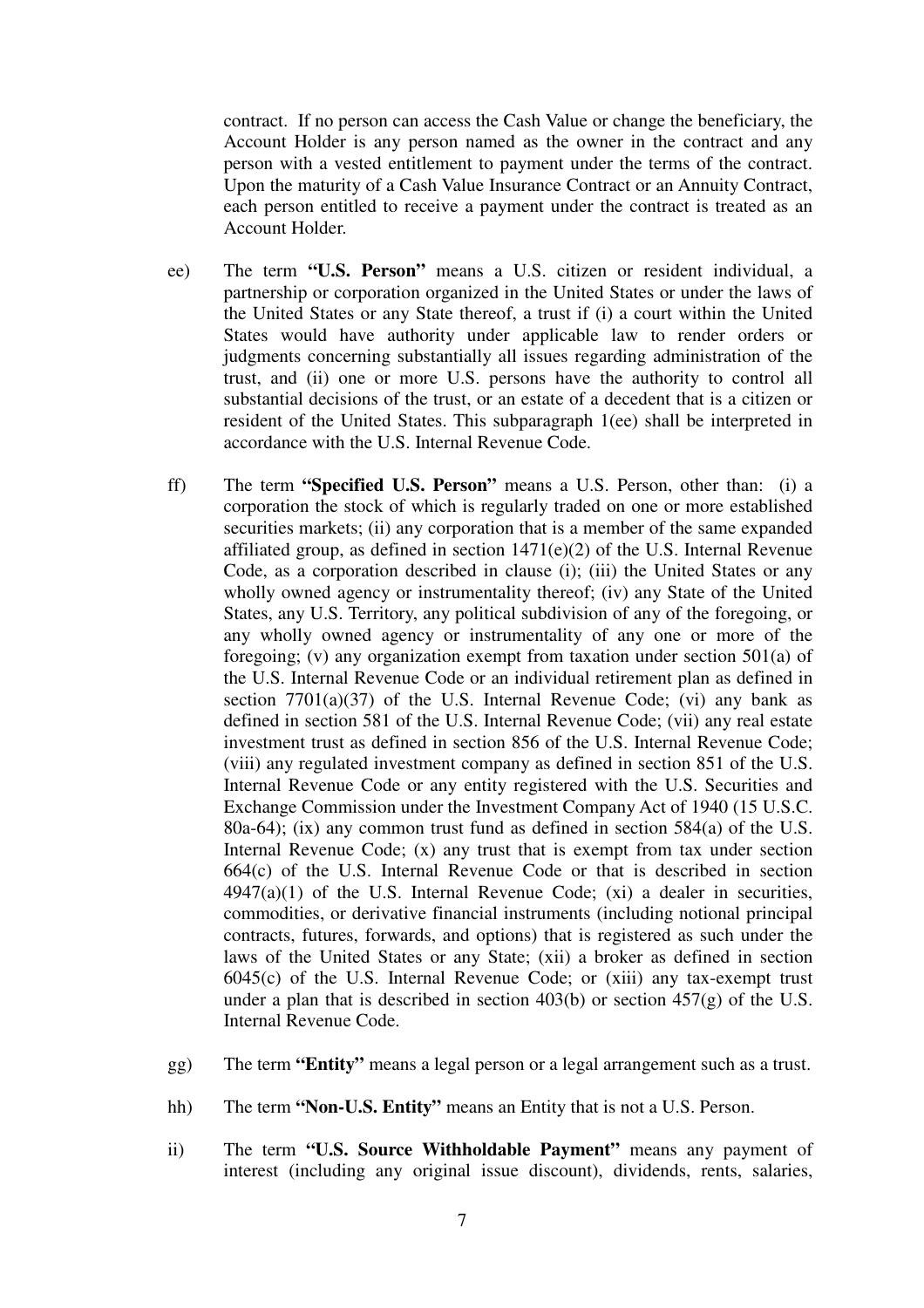wages, premiums, annuities, compensations, remunerations, emoluments, and other fixed or determinable annual or periodical gains, profits, and income, if such payment is from sources within the United States. Notwithstanding the foregoing, a U.S. Source Withholdable Payment does not include any payment that is not treated as a withholdable payment in relevant U.S. Treasury Regulations.

- jj) An Entity is a **"Related Entity"** of another Entity if either Entity controls the other Entity, or the two Entities are under common control. For this purpose control includes direct or indirect ownership of more than 50 percent of the vote or value in an Entity. Notwithstanding the foregoing, Estonia may treat an Entity as not a Related Entity of another Entity if the two Entities are not members of the same expanded affiliated group as defined in section 1471(e)(2) of the U.S. Internal Revenue Code.
- kk) The term **"U.S. TIN"** means a U.S. federal taxpayer identifying number.
- ll) The term **"Estonian TIN"** means an Estonian taxpayer identifying number.
- mm) The term **"Controlling Persons"** means the natural persons who exercise control over an Entity. In the case of a trust, such term means the settlor, the trustees, the protector (if any), the beneficiaries or class of beneficiaries, and any other natural person exercising ultimate effective control over the trust, and in the case of a legal arrangement other than a trust, such term means persons in equivalent or similar positions. The term "Controlling Persons" shall be interpreted in a manner consistent with the Financial Action Task Force Recommendations.
- 2. Any term not otherwise defined in this Agreement shall, unless the context otherwise requires or the Competent Authorities agree to a common meaning (as permitted by domestic law), have the meaning that it has at that time under the law of the Party applying this Agreement, any meaning under the applicable tax laws of that Party prevailing over a meaning given to the term under other laws of that Party.

#### **Article 2**

# **Obligations to Obtain and Exchange Information with Respect to Reportable Accounts**

- 1. Subject to the provisions of Article 3 of this Agreement, each Party shall obtain the information specified in paragraph 2 of this Article with respect to all Reportable Accounts and shall annually exchange this information with the other Party on an automatic basis pursuant to the provisions of Article 26 of the Convention.
- 2. The information to be obtained and exchanged is:
	- a) In the case of Estonia with respect to each U.S. Reportable Account of each Reporting Estonian Financial Institution:
		- (1) the name, address, and U.S. TIN of each Specified U.S. Person that is an Account Holder of such account and, in the case of a Non-U.S. Entity that, after application of the due diligence procedures set forth in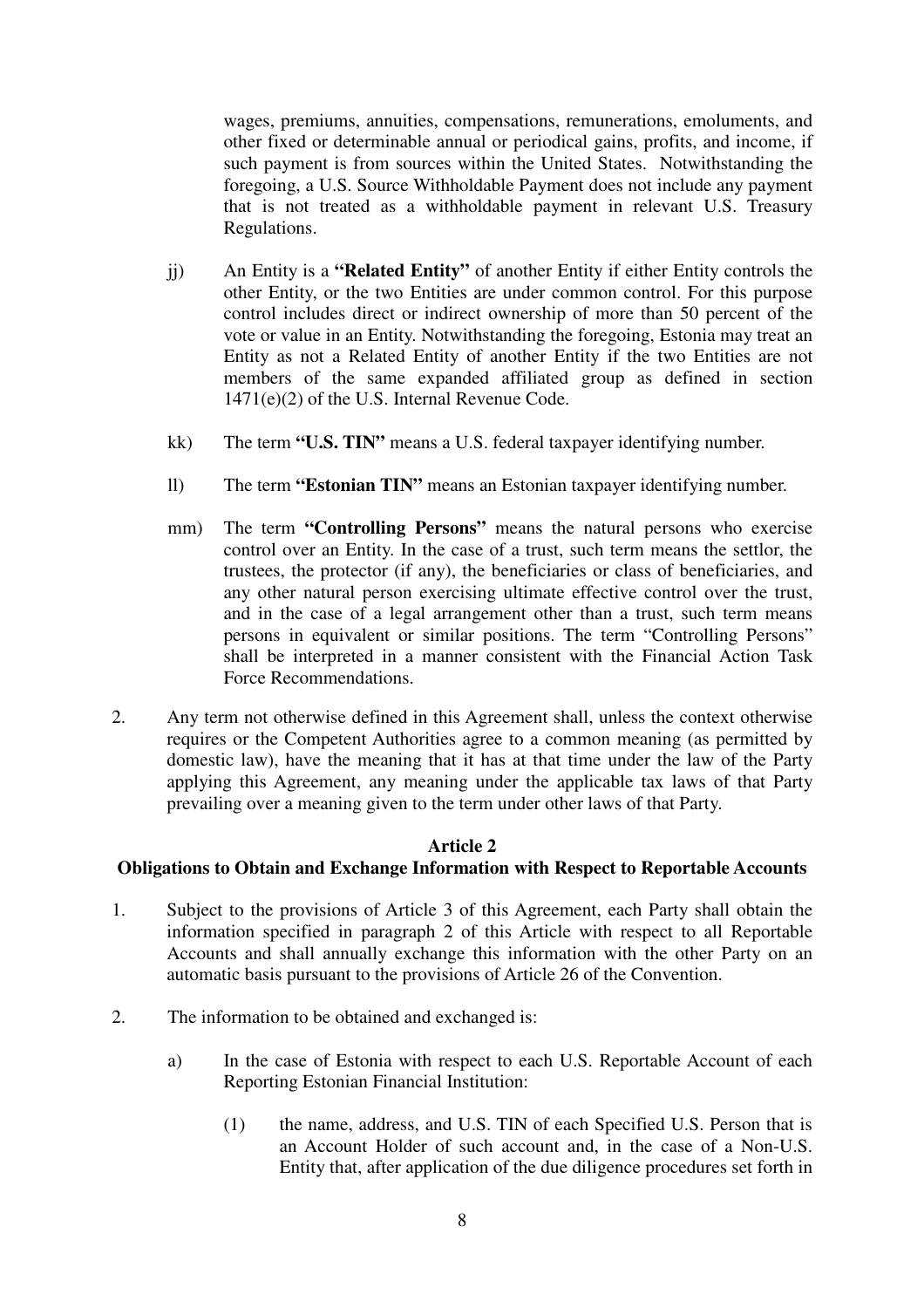Annex I, is identified as having one or more Controlling Persons that is a Specified U.S. Person, the name, address, and U.S. TIN (if any) of such entity and each such Specified U.S. Person;

- (2) the account number (or functional equivalent in the absence of an account number);
- (3) the name and identifying number of the Reporting Estonian Financial Institution;
- (4) the account balance or value (including, in the case of a Cash Value Insurance Contract or Annuity Contract, the Cash Value or surrender value) as of the end of the relevant calendar year or other appropriate reporting period or, if the account was closed during such year, immediately before closure;
- (5) in the case of any Custodial Account:
	- (A) the total gross amount of interest, the total gross amount of dividends, and the total gross amount of other income generated with respect to the assets held in the account, in each case paid or credited to the account (or with respect to the account) during the calendar year or other appropriate reporting period; and
	- (B) the total gross proceeds from the sale or redemption of property paid or credited to the account during the calendar year or other appropriate reporting period with respect to which the Reporting Estonian Financial Institution acted as a custodian, broker, nominee, or otherwise as an agent for the Account Holder;
- (6) in the case of any Depository Account, the total gross amount of interest paid or credited to the account during the calendar year or other appropriate reporting period; and
- (7) in the case of any account not described in subparagraph  $2(a)(5)$  or  $2(a)(6)$  of this Article, the total gross amount paid or credited to the Account Holder with respect to the account during the calendar year or other appropriate reporting period with respect to which the Reporting Estonian Financial Institution is the obligor or debtor, including the aggregate amount of any redemption payments made to the Account Holder during the calendar year or other appropriate reporting period.
- b) In the case of the United States, with respect to each Estonian Reportable Account of each Reporting U.S. Financial Institution:
	- (1) the name, address, and Estonian TIN of any person that is a resident of Estonia and is an Account Holder of the account;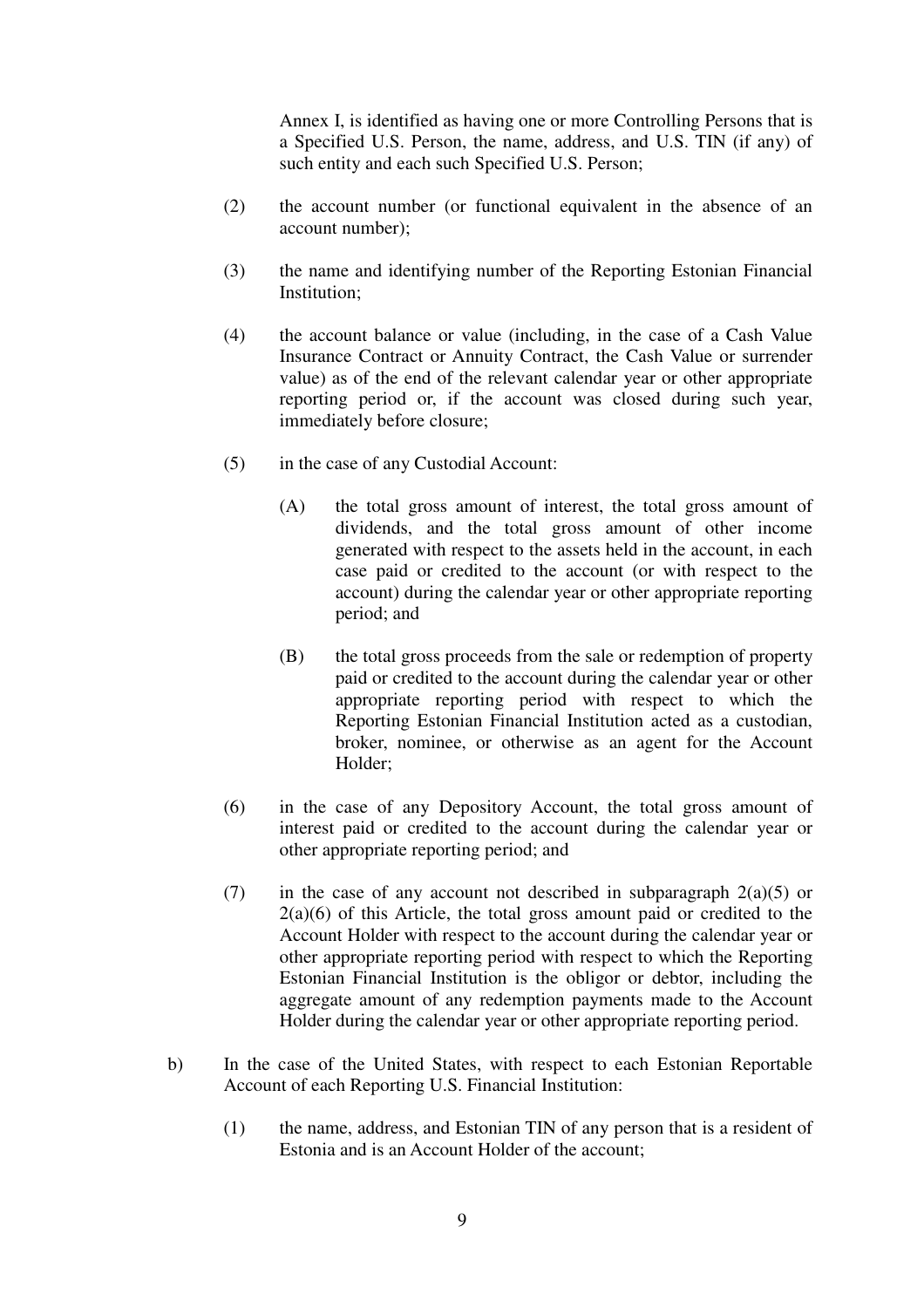- (2) the account number (or the functional equivalent in the absence of an account number);
- (3) the name and identifying number of the Reporting U.S. Financial Institution;
- (4) the gross amount of interest paid on a Depository Account;
- (5) the gross amount of U.S. source dividends paid or credited to the account; and
- (6) the gross amount of other U.S. source income paid or credited to the account, to the extent subject to reporting under chapter 3 of subtitle A or chapter 61 of subtitle F of the U.S. Internal Revenue Code.

#### **Article 3**

## **Time and Manner of Exchange of Information**

- 1. For purposes of the exchange obligation in Article 2 of this Agreement, the amount and characterization of payments made with respect to a U.S. Reportable Account may be determined in accordance with the principles of the tax laws of Estonia, and the amount and characterization of payments made with respect to an Estonian Reportable Account may be determined in accordance with principles of U.S. federal income tax law.
- 2. For purposes of the exchange obligation in Article 2 of this Agreement, the information exchanged shall identify the currency in which each relevant amount is denominated.
- 3. With respect to paragraph 2 of Article 2 of this Agreement, information is to be obtained and exchanged with respect to 2014 and all subsequent years, except that:
	- a) In the case of Estonia:
		- (1) the information to be obtained and exchanged with respect to 2014 is only the information described in subparagraphs  $2(a)(1)$  through 2(a)(4) of Article 2 of this Agreement;
		- (2) the information to be obtained and exchanged with respect to 2015 is the information described in subparagraphs  $2(a)(1)$  through  $2(a)(7)$  of Article 2 of this Agreement, except for gross proceeds described in subparagraph  $2(a)(5)(B)$  of Article 2 of this Agreement; and
		- (3) the information to be obtained and exchanged with respect to 2016 and subsequent years is the information described in subparagraphs  $2(a)(1)$ through  $2(a)(7)$  of Article 2 of this Agreement;
	- b) In the case of the United States, the information to be obtained and exchanged with respect to 2014 and subsequent years is all of the information identified in subparagraph 2(b) of Article 2 of this Agreement.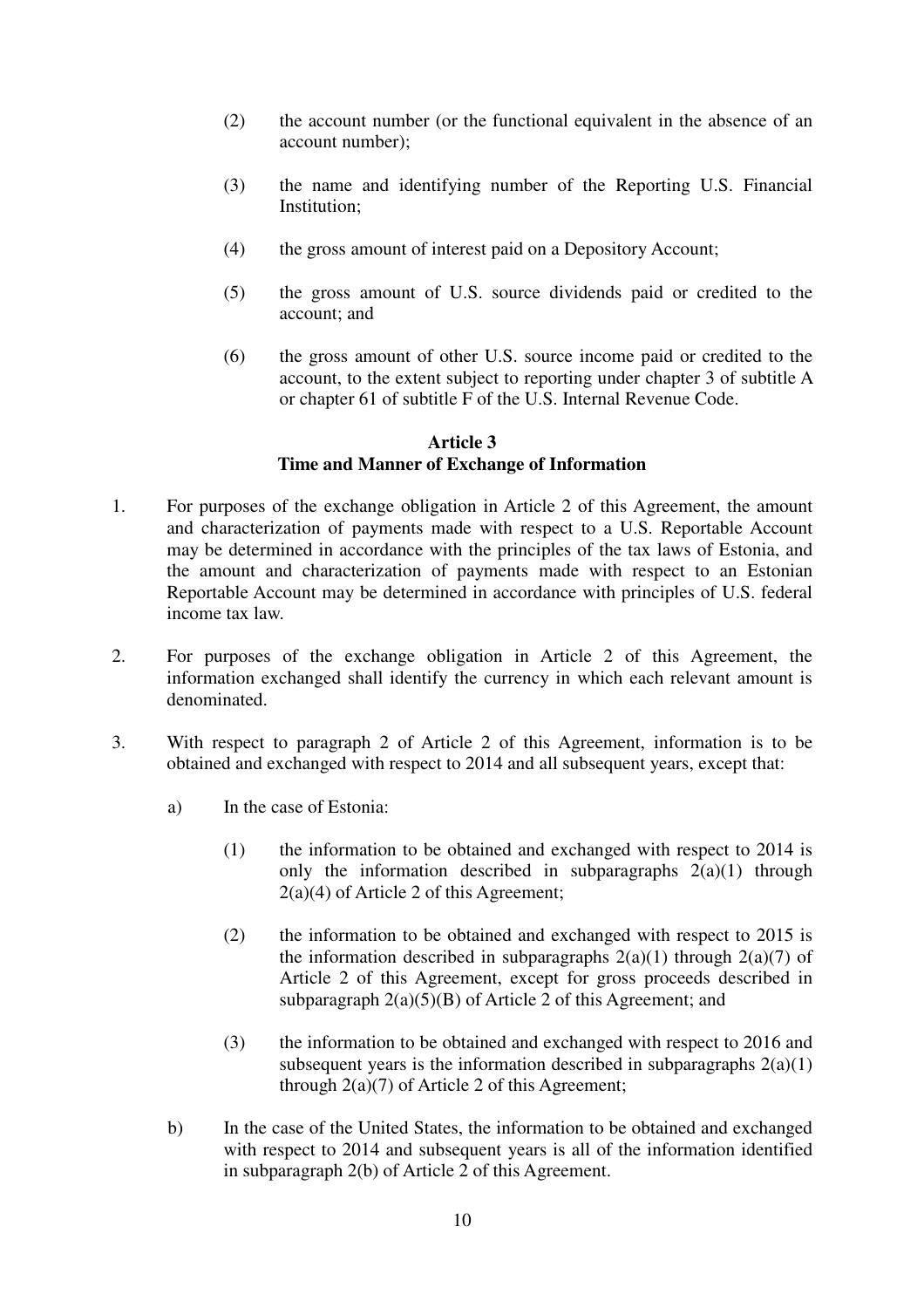- 4. Notwithstanding paragraph 3 of this Article, with respect to each Reportable Account that is maintained by a Reporting Financial Institution as of June 30, 2014, and subject to paragraph 4 of Article 6 of this Agreement, the Parties are not required to obtain and include in the exchanged information the Estonian TIN or the U.S. TIN, as applicable, of any relevant person if such taxpayer identifying number is not in the records of the Reporting Financial Institution. In such a case, the Parties shall obtain and include in the exchanged information the date of birth of the relevant person, if the Reporting Financial Institution has such date of birth in its records.
- 5. Subject to paragraphs 3 and 4 of this Article, the information described in Article 2 of this Agreement shall be exchanged within nine months after the end of the calendar year to which the information relates.
- 6. The Competent Authorities of Estonia and the United States shall enter into an agreement or arrangement under the mutual agreement procedure provided for in Article 25 of the Convention, which shall:
	- a) establish the procedures for the automatic exchange obligations described in Article 2 of this Agreement;
	- b) prescribe rules and procedures as may be necessary to implement Article 5 of this Agreement; and
	- c) establish as necessary procedures for the exchange of the information reported under subparagraph 1(b) of Article 4 of this Agreement.
- 7. All information exchanged shall be subject to the confidentiality and other protections provided for in the Convention, including the provisions limiting the use of the information exchanged.
- 8. Following entry into force of this Agreement, each Competent Authority shall provide written notification to the other Competent Authority when it is satisfied that the jurisdiction of the other Competent Authority has in place (i) appropriate safeguards to ensure that the information received pursuant to this Agreement shall remain confidential and be used solely for tax purposes, and (ii) the infrastructure for an effective exchange relationship (including established processes for ensuring timely, accurate, and confidential information exchanges, effective and reliable communications, and demonstrated capabilities to promptly resolve questions and concerns about exchanges or requests for exchanges and to administer the provisions of Article 5 of this Agreement). The Competent Authorities shall endeavor in good faith to meet, prior to September 2015, to establish that each jurisdiction has such safeguards and infrastructure in place.
- 9. The obligations of the Parties to obtain and exchange information under Article 2 of this Agreement shall take effect on the date of the later of the written notifications described in paragraph 8 of this Article. Notwithstanding the foregoing, if the Estonian Competent Authority is satisfied that the United States has the safeguards and infrastructure described in paragraph 8 of this Article in place, but additional time is necessary for the U.S. Competent Authority to establish that Estonia has such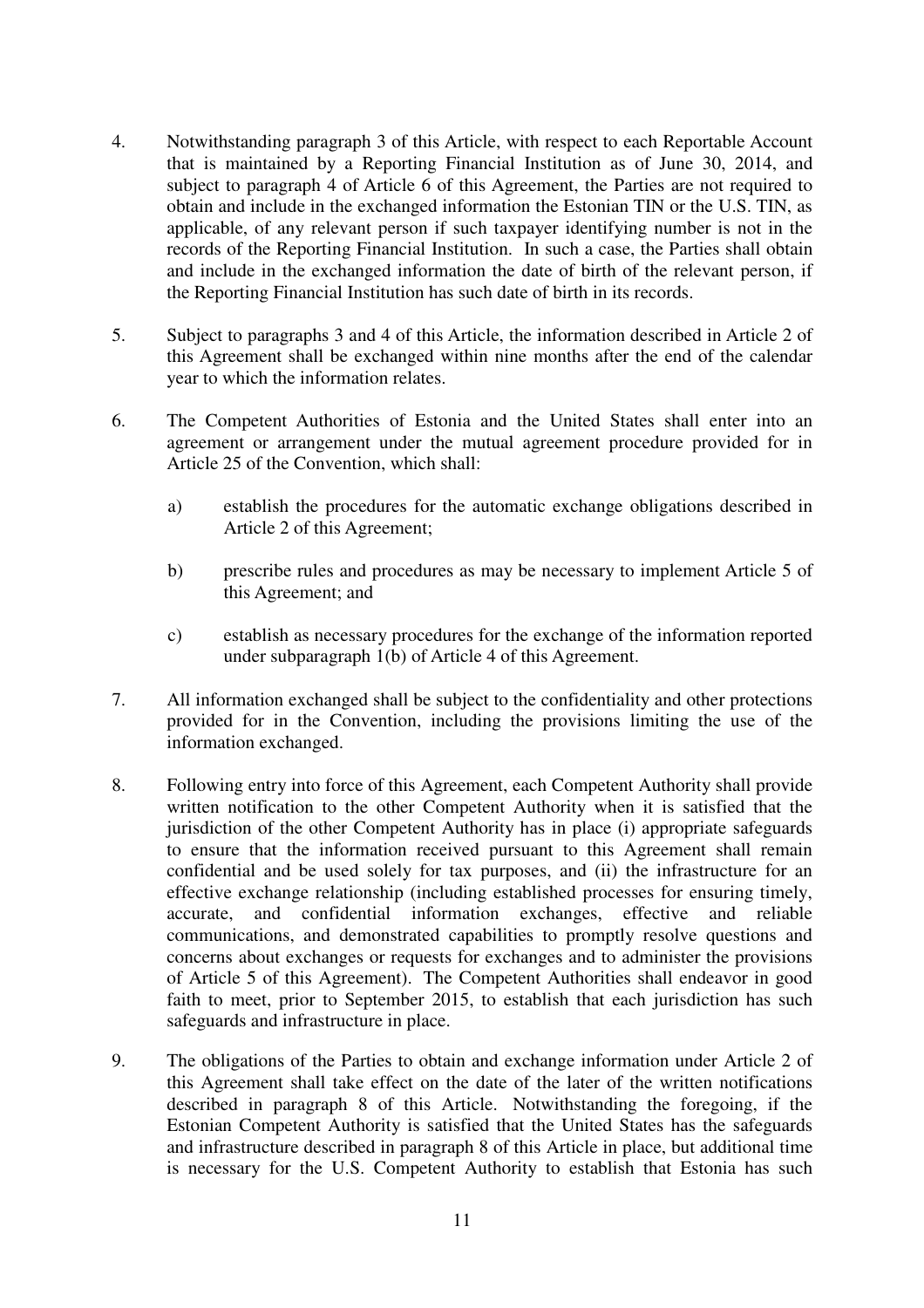safeguards and infrastructure in place, the obligation of Estonia to obtain and exchange information under Article 2 of this Agreement shall take effect on the date of the written notification provided by the Estonian Competent Authority to the U.S. Competent Authority pursuant to paragraph 8 of this Article.

10. This Agreement shall terminate on September 30, 2015, if Article 2 of this Agreement is not in effect for either Party pursuant to paragraph 9 of this Article by that date.

### **Article 4 Application of FATCA to Estonian Financial Institutions**

- 1. **Treatment of Reporting Estonian Financial Institutions.** Each Reporting Estonian Financial Institution shall be treated as complying with, and not subject to withholding under, section 1471 of the U.S. Internal Revenue Code if Estonia complies with its obligations under Articles 2 and 3 of this Agreement with respect to such Reporting Estonian Financial Institution, and the Reporting Estonian Financial Institution:
	- a) identifies U.S. Reportable Accounts and reports annually to the Estonian Competent Authority the information required to be reported in subparagraph 2(a) of Article 2 of this Agreement in the time and manner described in Article 3 of this Agreement;
	- b) for each of 2015 and 2016, reports annually to the Estonian Competent Authority the name of each Nonparticipating Financial Institution to which it has made payments and the aggregate amount of such payments;
	- c) complies with the registration requirements applicable to Financial Institutions in Partner Jurisdictions;
	- d) to the extent that a Reporting Estonian Financial Institution is (i) acting as a qualified intermediary (for purposes of section 1441 of the U.S. Internal Revenue Code) that has elected to assume primary withholding responsibility under chapter 3 of subtitle A of the U.S. Internal Revenue Code, (ii) a foreign partnership that has elected to act as a withholding foreign partnership (for purposes of both sections 1441 and 1471 of the U.S. Internal Revenue Code), or (iii) a foreign trust that has elected to act as a withholding foreign trust (for purposes of both sections 1441 and 1471 of the U.S. Internal Revenue Code), withholds 30 percent of any U.S. Source Withholdable Payment to any Nonparticipating Financial Institution; and
	- e) in the case of a Reporting Estonian Financial Institution that is not described in subparagraph 1(d) of this Article and that makes a payment of, or acts as an intermediary with respect to, a U.S. Source Withholdable Payment to any Nonparticipating Financial Institution, the Reporting Estonian Financial Institution provides to any immediate payor of such U.S. Source Withholdable Payment the information required for withholding and reporting to occur with respect to such payment.

Notwithstanding the foregoing, a Reporting Estonian Financial Institution with respect to which the conditions of this paragraph 1 are not satisfied shall not be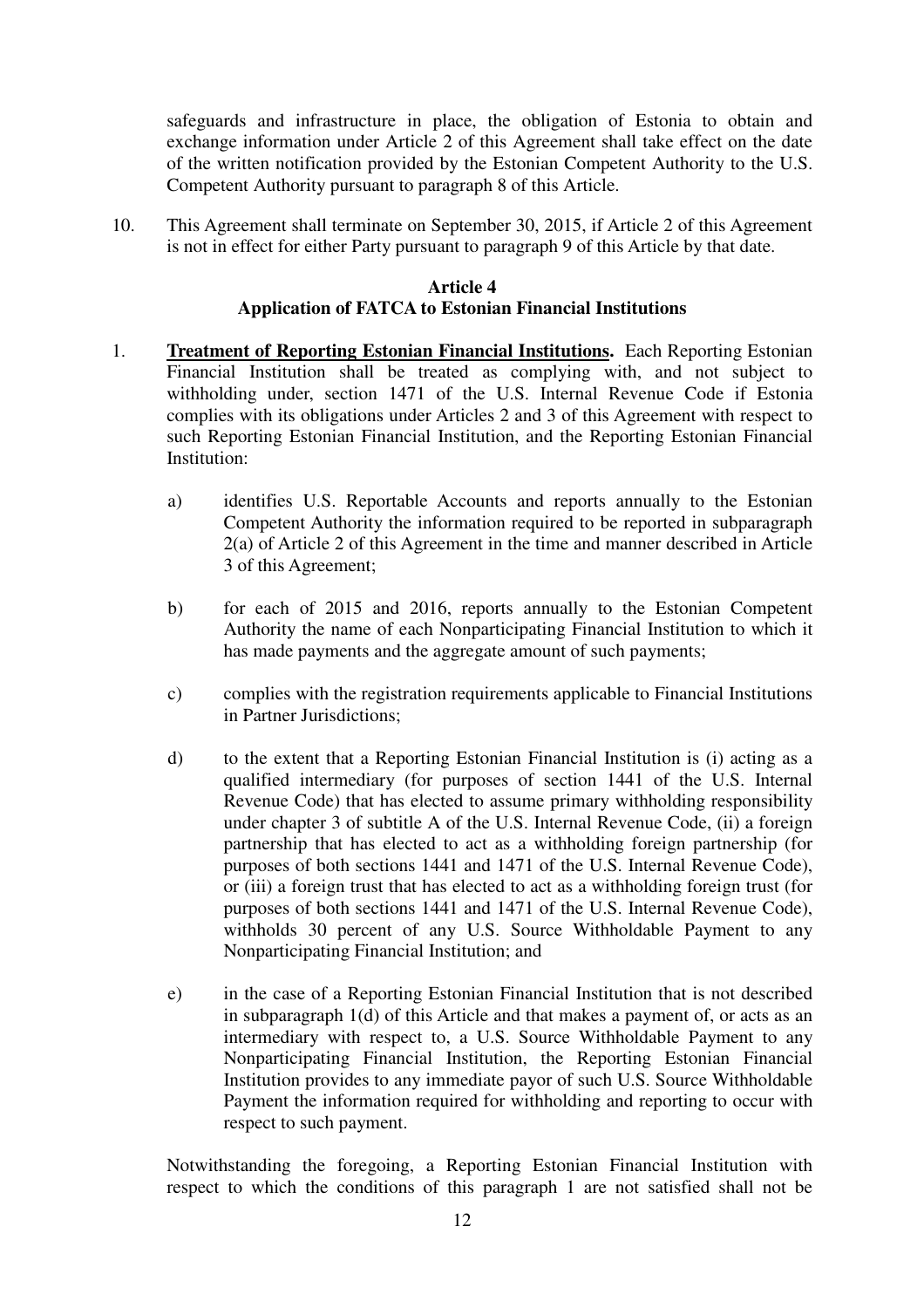subject to withholding under section 1471 of the U.S. Internal Revenue Code unless such Reporting Estonian Financial Institution is treated by the IRS as a Nonparticipating Financial Institution pursuant to subparagraph 2(b) of Article 5 of this Agreement.

- 2. **Suspension of Rules Relating to Recalcitrant Accounts.** The United States shall not require a Reporting Estonian Financial Institution to withhold tax under section 1471 or 1472 of the U.S. Internal Revenue Code with respect to an account held by a recalcitrant account holder (as defined in section  $1471(d)(6)$  of the U.S. Internal Revenue Code), or to close such account, if the U.S. Competent Authority receives the information set forth in subparagraph 2(a) of Article 2 of this Agreement, subject to the provisions of Article 3 of this Agreement, with respect to such account.
- 3. **Specific Treatment of Estonian Retirement Plans.** The United States shall treat as deemed-compliant FFIs or exempt beneficial owners, as appropriate, for purposes of sections 1471 and 1472 of the U.S. Internal Revenue Code, Estonian retirement plans described in Annex II. For this purpose, an Estonian retirement plan includes an Entity established or located in, and regulated by, Estonia, or a predetermined contractual or legal arrangement, operated to provide pension or retirement benefits or earn income for providing such benefits under the laws of Estonia and regulated with respect to contributions, distributions, reporting, sponsorship, and taxation.
- 4. **Identification and Treatment of Other Deemed-Compliant FFIs and Exempt Beneficial Owners.** The United States shall treat each Non-Reporting Estonian Financial Institution as a deemed-compliant FFI or as an exempt beneficial owner, as appropriate, for purposes of section 1471 of the U.S. Internal Revenue Code.
- 5. **Special Rules Regarding Related Entities and Branches That Are Nonparticipating Financial Institutions.** If a Estonian Financial Institution, that otherwise meets the requirements described in paragraph 1 of this Article or is described in paragraph 3 or 4 of this Article, has a Related Entity or branch that operates in a jurisdiction that prevents such Related Entity or branch from fulfilling the requirements of a participating FFI or deemed-compliant FFI for purposes of section 1471 of the U.S. Internal Revenue Code or has a Related Entity or branch that is treated as a Nonparticipating Financial Institution solely due to the expiration of the transitional rule for limited FFIs and limited branches under relevant U.S. Treasury Regulations, such Estonian Financial Institution shall continue to be in compliance with the terms of this Agreement and shall continue to be treated as a deemedcompliant FFI or exempt beneficial owner, as appropriate, for purposes of section 1471 of the U.S. Internal Revenue Code, provided that:
	- a) the Estonian Financial Institution treats each such Related Entity or branch as a separate Nonparticipating Financial Institution for purposes of all the reporting and withholding requirements of this Agreement and each such Related Entity or branch identifies itself to withholding agents as a Nonparticipating Financial Institution;
	- b) each such Related Entity or branch identifies its U.S. accounts and reports the information with respect to those accounts as required under section 1471 of the U.S. Internal Revenue Code to the extent permitted under the relevant laws pertaining to the Related Entity or branch; and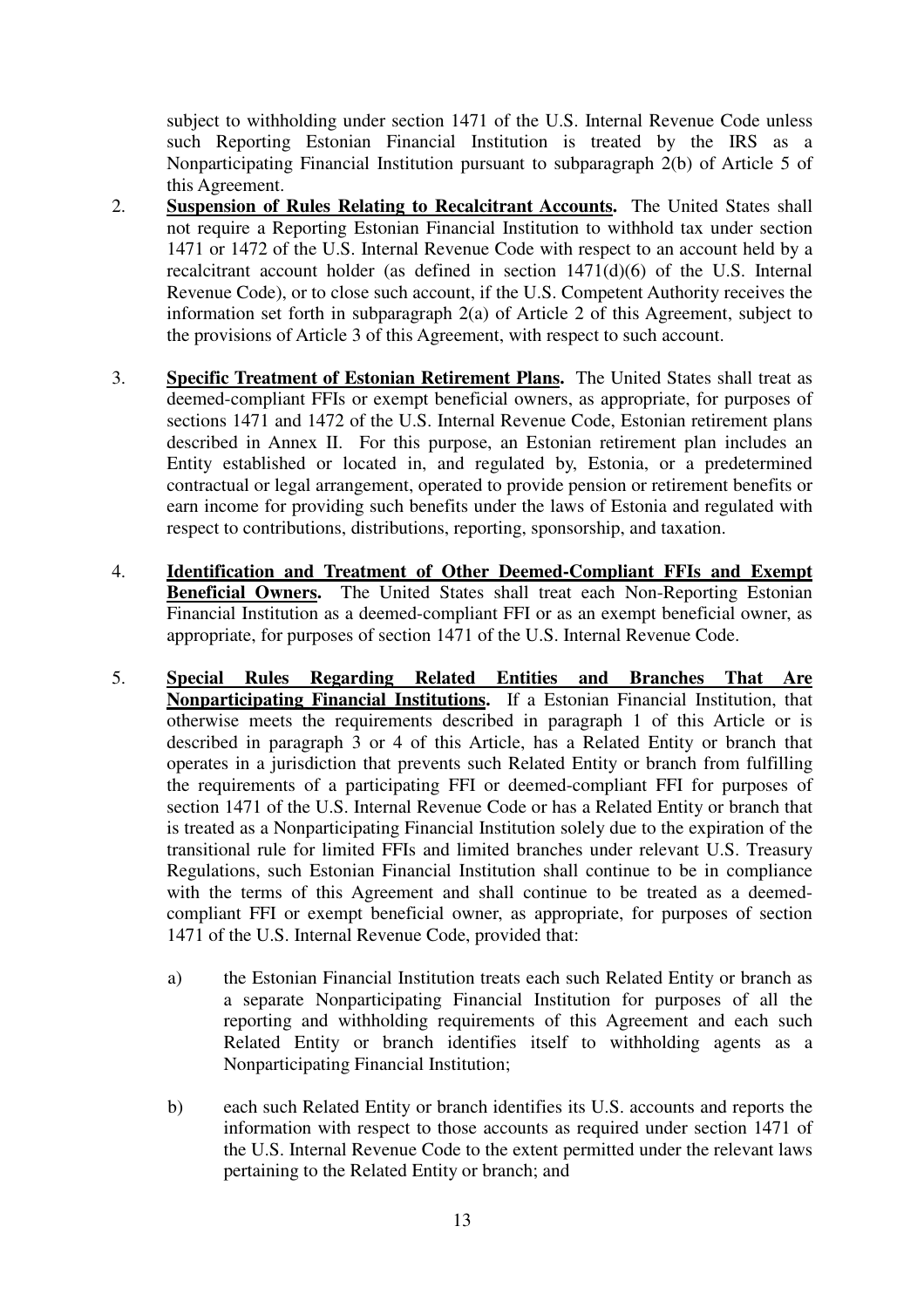- c) such Related Entity or branch does not specifically solicit U.S. accounts held by persons that are not resident in the jurisdiction where such Related Entity or branch is located or accounts held by Nonparticipating Financial Institutions that are not established in the jurisdiction where such Related Entity or branch is located, and such Related Entity or branch is not used by the Estonian Financial Institution or any other Related Entity to circumvent the obligations under this Agreement or under section 1471 of the U.S. Internal Revenue Code, as appropriate.
- 6. **Coordination of Timing.** Notwithstanding paragraphs 3 and 5 of Article 3 of this Agreement:
	- a) Estonia shall not be obligated to obtain and exchange information with respect to a calendar year that is prior to the calendar year with respect to which similar information is required to be reported to the IRS by participating FFIs pursuant to relevant U.S. Treasury Regulations;
	- b) Estonia shall not be obligated to begin exchanging information prior to the date by which participating FFIs are required to report similar information to the IRS under relevant U.S. Treasury Regulations;
	- c) the United States shall not be obligated to obtain and exchange information with respect to a calendar year that is prior to the first calendar year with respect to which Estonia is required to obtain and exchange information; and
	- d) the United States shall not be obligated to begin exchanging information prior to the date by which Estonia is required to begin exchanging information.
- 7. **Coordination of Definitions with U.S. Treasury Regulations.** Notwithstanding Article 1 of this Agreement and the definitions provided in the Annexes to this Agreement, in implementing this Agreement, Estonia may use, and may permit Estonian Financial Institutions to use, a definition in relevant U.S. Treasury Regulations in lieu of a corresponding definition in this Agreement, provided that such application would not frustrate the purposes of this Agreement.

#### **Article 5 Collaboration on Compliance and Enforcement**

1. **Minor and Administrative Errors.** Subject to any further terms set forth in a competent authority agreement concluded pursuant to paragraph 6 of Article 3 of this Agreement, a Competent Authority shall notify the Competent Authority of the other Party when the first-mentioned Competent Authority has reason to believe that administrative errors or other minor errors may have led to incorrect or incomplete information reporting or resulted in other infringements of this Agreement. The Competent Authority of such other Party shall apply its domestic law (including applicable penalties) to obtain corrected and/or complete information or to resolve other infringements of this Agreement.

#### 2. **Significant Non-Compliance.**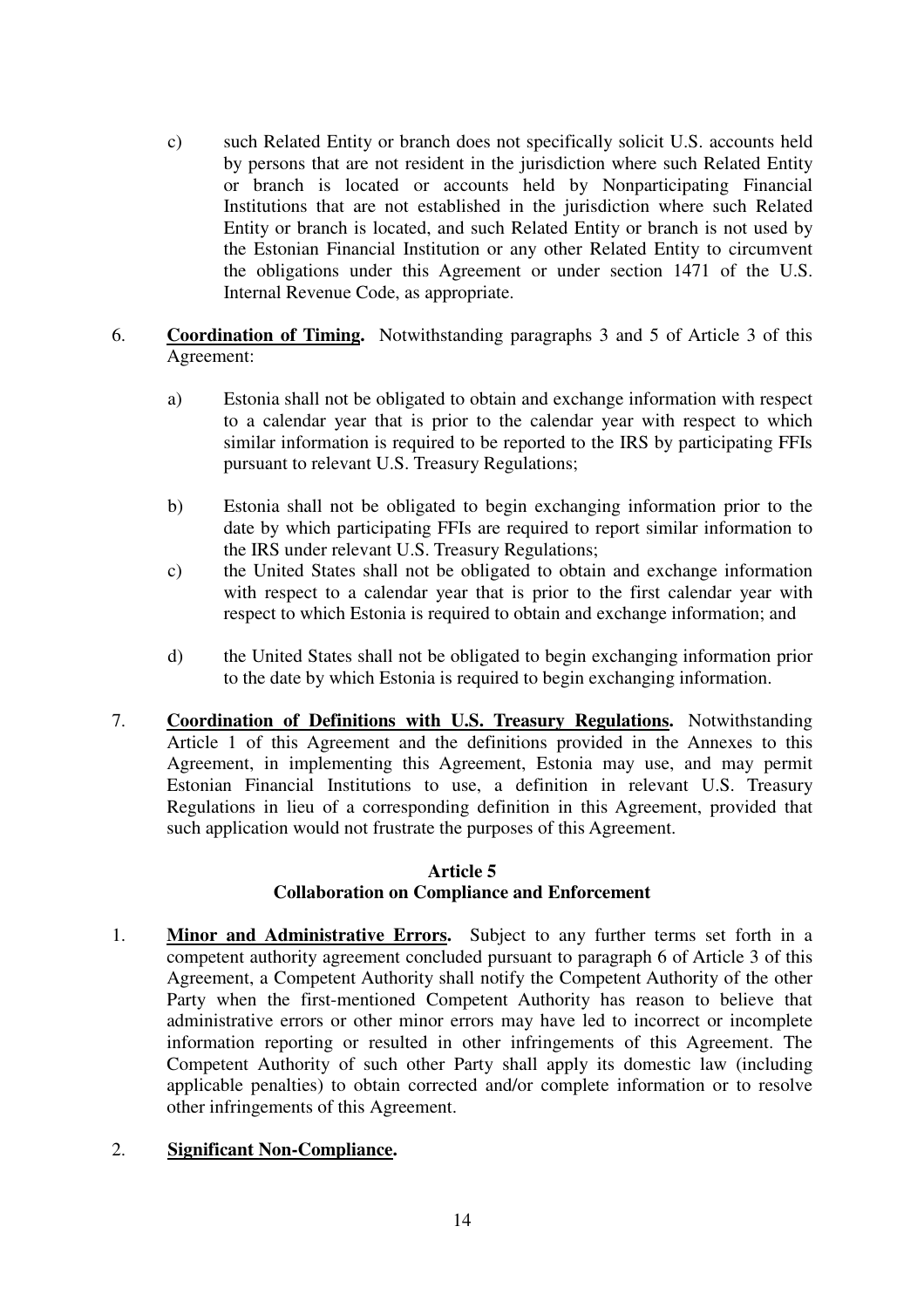- a) A Competent Authority shall notify the Competent Authority of the other Party when the first-mentioned Competent Authority has determined that there is significant non-compliance with the obligations under this Agreement with respect to a Reporting Financial Institution in the other jurisdiction. The Competent Authority of such other Party shall apply its domestic law (including applicable penalties) to address the significant non-compliance described in the notice.
- b) If, in the case of a Reporting Estonian Financial Institution, such enforcement actions do not resolve the non-compliance within a period of 18 months after notification of significant non-compliance is first provided, the United States shall treat the Reporting Estonian Financial Institution as a Nonparticipating Financial Institution pursuant to this subparagraph 2(b).
- 3. **Reliance on Third Party Service Providers.** Each Party may allow Reporting Financial Institutions to use third party service providers to fulfill the obligations imposed on such Reporting Financial Institutions by a Party, as contemplated in this Agreement, but these obligations shall remain the responsibility of the Reporting Financial Institutions.
- 4. **Prevention of Avoidance.** The Parties shall implement as necessary requirements to prevent Financial Institutions from adopting practices intended to circumvent the reporting required under this Agreement.

## **Article 6 Mutual Commitment to Continue to Enhance the Effectiveness of Information Exchange and Transparency**

- 1. **Reciprocity.** The Government of the United States acknowledges the need to achieve equivalent levels of reciprocal automatic information exchange with Estonia. The Government of the United States is committed to further improve transparency and enhance the exchange relationship with Estonia by pursuing the adoption of regulations and advocating and supporting relevant legislation to achieve such equivalent levels of reciprocal automatic information exchange.
- 2. **Treatment of Passthru Payments and Gross Proceeds.** The Parties are committed to work together, along with Partner Jurisdictions, to develop a practical and effective alternative approach to achieve the policy objectives of foreign passthru payment and gross proceeds withholding that minimizes burden.
- 3. **Development of Common Reporting and Exchange Model.** The Parties are committed to working with Partner Jurisdictions, the Organisation for Economic Cooperation and Development, and the European Union, on adapting the terms of this Agreement and other agreements between the United States and Partner Jurisdictions to a common model for automatic exchange of information, including the development of reporting and due diligence standards for financial institutions.
- 4. **Documentation of Accounts Maintained as of June 30, 2014.** With respect to Reportable Accounts maintained by a Reporting Financial Institution as of June 30, 2014: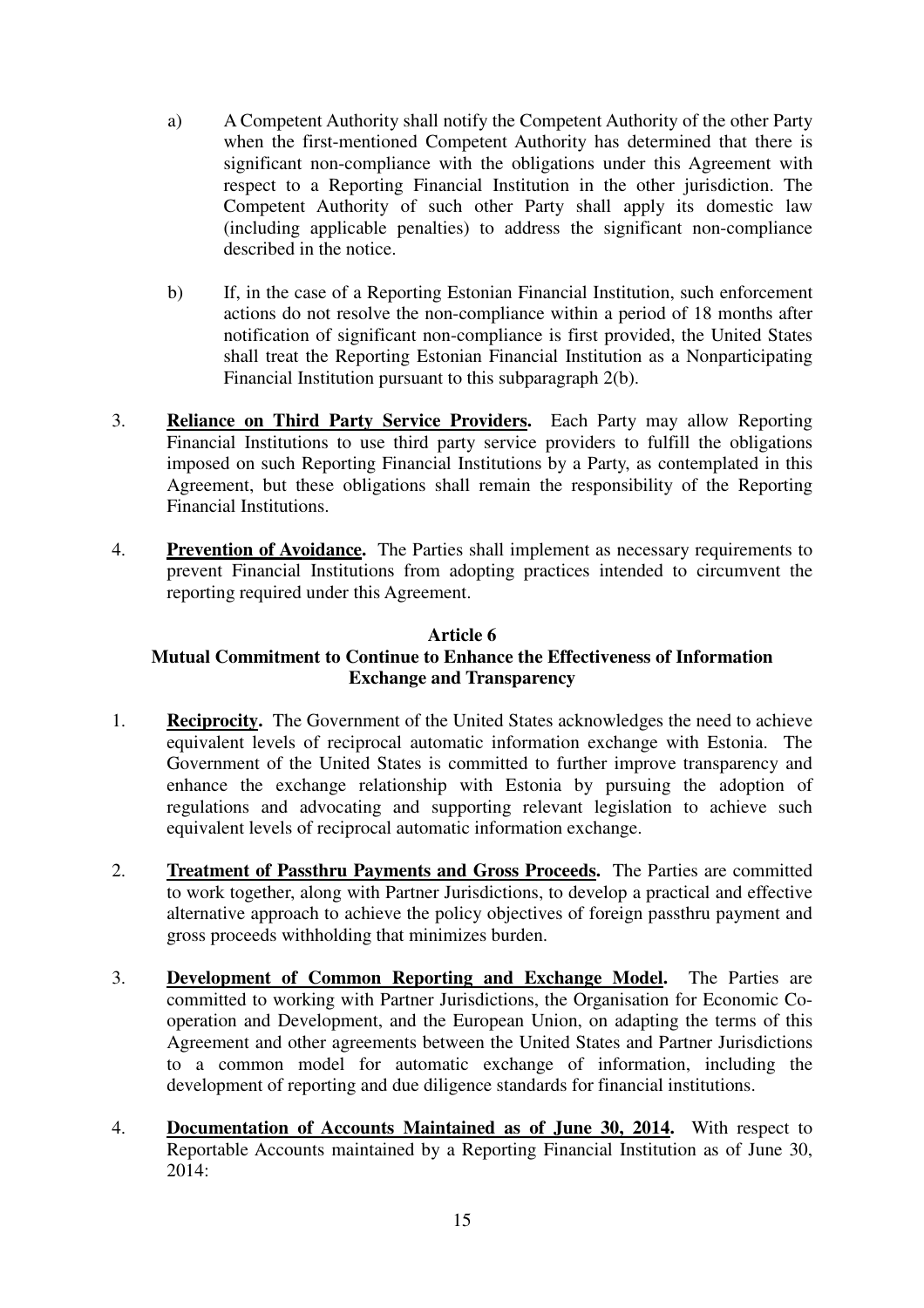- a) The United States commits to establish, by January 1, 2017, for reporting with respect to 2017 and subsequent years, rules requiring Reporting U.S. Financial Institutions to obtain and report the Estonian TIN of each Account Holder of an Estonian Reportable Account as required pursuant to subparagraph 2(b)(1) of Article 2 of this Agreement; and
- b) Estonia commits to establish, by January 1, 2017, for reporting with respect to 2017 and subsequent years, rules requiring Reporting Estonian Financial Institutions to obtain the U.S. TIN of each Specified U.S. Person as required pursuant to subparagraph 2(a)(1) of Article 2 of this Agreement.

### **Article 7 Consistency in the Application of FATCA to Partner Jurisdictions**

- 1. Estonia shall be granted the benefit of any more favorable terms under Article 4 or Annex I of this Agreement relating to the application of FATCA to Estonian Financial Institutions afforded to another Partner Jurisdiction under a signed bilateral agreement pursuant to which the other Partner Jurisdiction commits to undertake the same obligations as Estonia described in Articles 2 and 3 of this Agreement, and subject to the same terms and conditions as described therein and in Articles 5 through 9 of this Agreement.
- 2. The United States shall notify Estonia of any such more favorable terms, and such more favorable terms shall apply automatically under this Agreement as if such terms were specified in this Agreement and effective as of the date of the signing of the agreement incorporating the more favorable terms, unless Estonia declines in writing the application thereof.

#### **Article 8 Consultations and Amendments**

- 1. In case any difficulties in the implementation of this Agreement arise, either Party may request consultations to develop appropriate measures to ensure the fulfillment of this Agreement.
- 2. This Agreement may be amended by written mutual agreement of the Parties. Unless otherwise agreed upon, such an amendment shall enter into force through the same procedures as set forth in paragraph 1 of Article 10 of this Agreement.

### **Article 9 Annexes**

The Annexes form an integral part of this Agreement.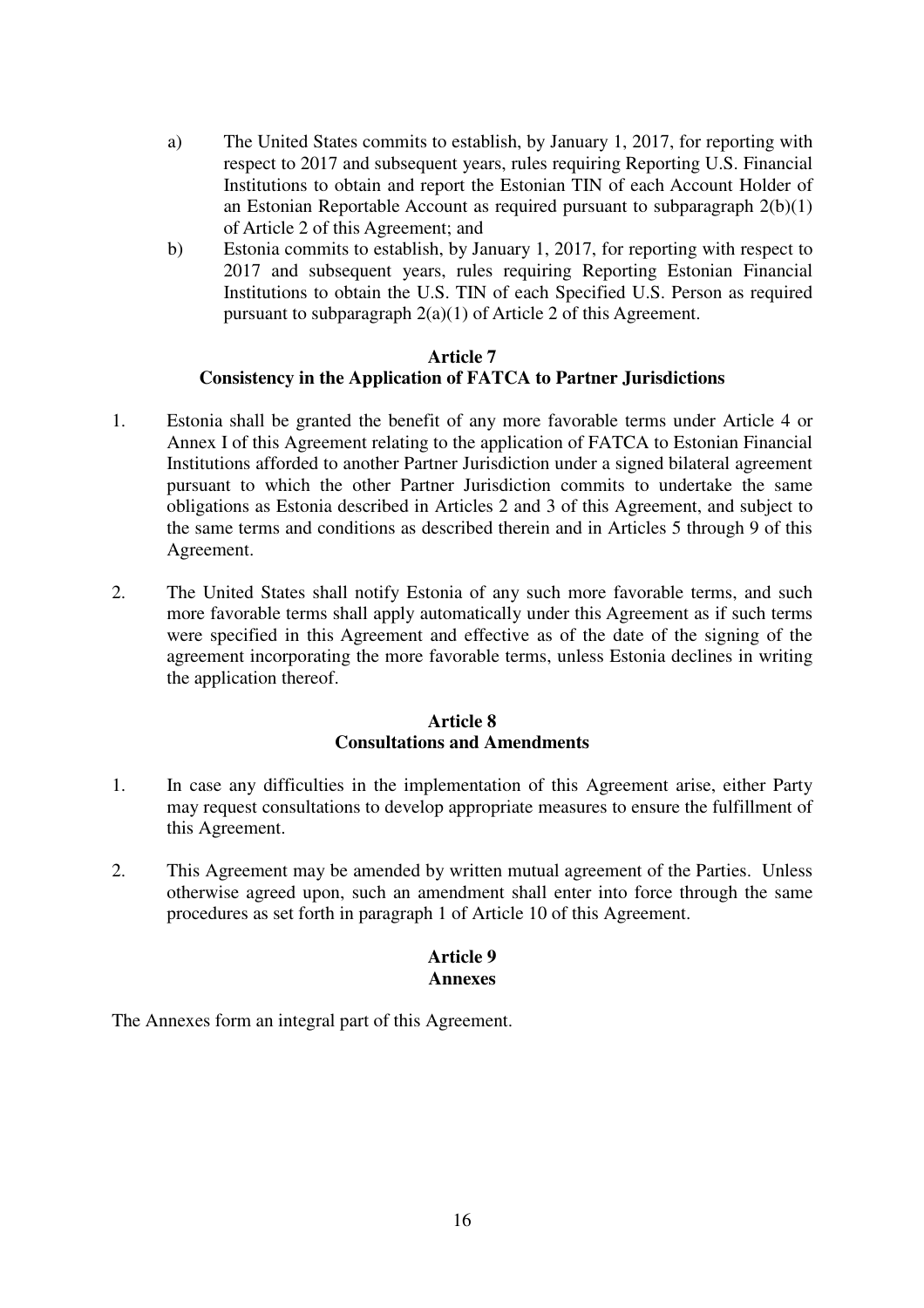## **Article 10 Term of Agreement**

- 1. This Agreement shall enter into force on the date of Estonia's written notification to the United States that Estonia has completed its necessary internal procedures for entry into force of this Agreement.
- 2. Either Party may terminate this Agreement by giving notice of termination in writing to the other Party. Such termination shall become effective on the first day of the month following the expiration of a period of 12 months after the date of the notice of termination.
- 3. The Parties shall, prior to December 31, 2016, consult in good faith to amend this Agreement as necessary to reflect progress on the commitments set forth in Article 6 of this Agreement.

In witness whereof, the undersigned, being duly authorized thereto by their respective Governments, have signed this Agreement.

Done at \_\_\_\_\_\_\_\_\_\_, in duplicate, in the English language, this \_\_\_\_ day of  $\overline{\phantom{a}}$ , 20 $\overline{\phantom{a}}$ .

FOR THE GOVERNMENT OF FOR THE GOVERNMENT OF THE REPUBLIC OF ESTONIA: THE UNITED STATES OF AMERICA: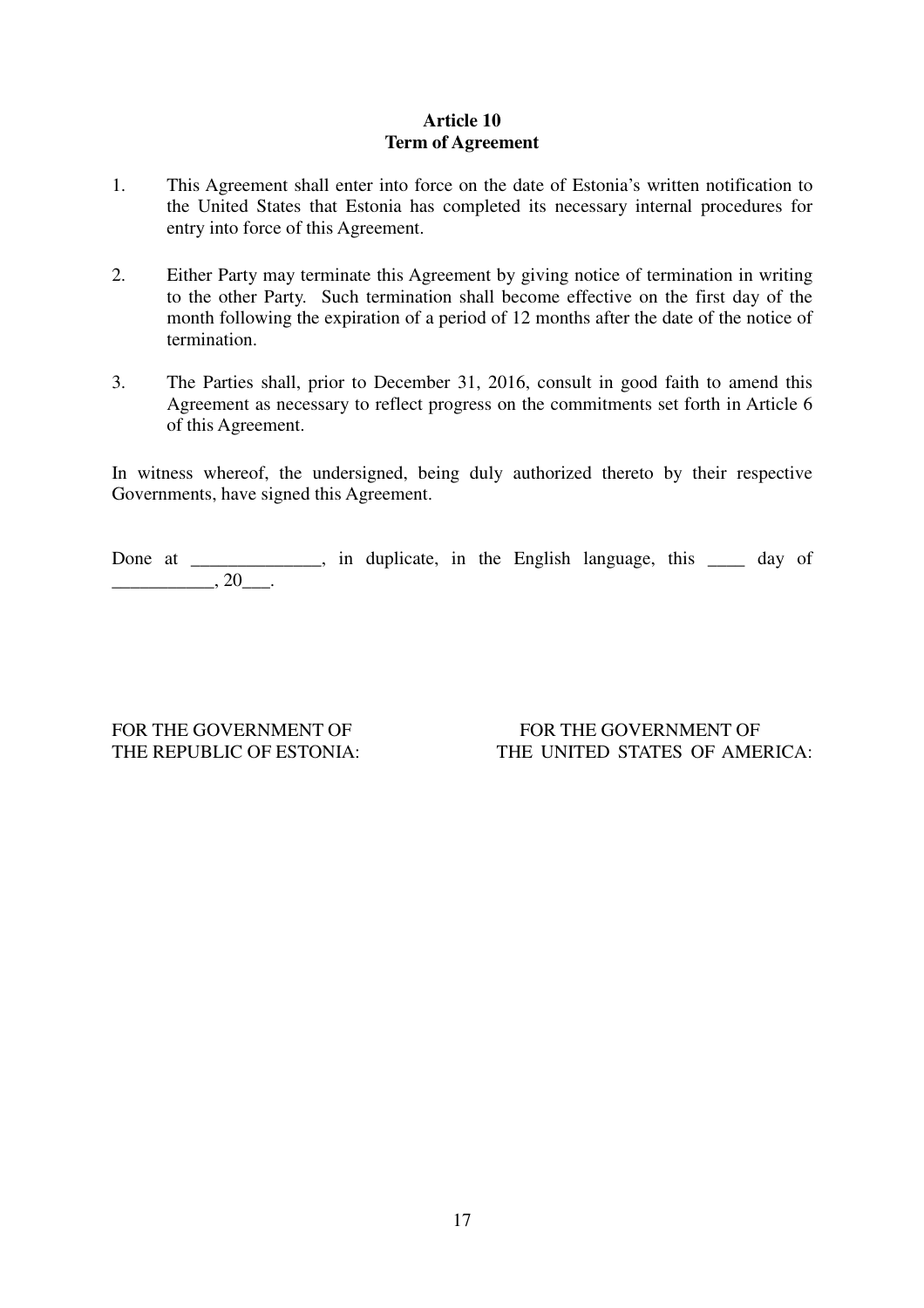### **ANNEX I**

## **DUE DILIGENCE OBLIGATIONS FOR IDENTIFYING AND REPORTING ON U.S. REPORTABLE ACCOUNTS AND ON PAYMENTS TO CERTAIN NONPARTICIPATING FINANCIAL INSTITUTIONS**

#### I. **General.**

A. Estonia shall require that Reporting Estonian Financial Institutions apply the due diligence procedures contained in this Annex I to identify U.S. Reportable Accounts and accounts held by Nonparticipating Financial Institutions.

#### B. For purposes of the Agreement,

1. All dollar amounts are in U.S. dollars and shall be read to include the equivalent in other currencies.

2. Except as otherwise provided herein, the balance or value of an account shall be determined as of the last day of the calendar year or other appropriate reporting period.

3. Where a balance or value threshold is to be determined as of June 30, 2014, under this Annex I, the relevant balance or value shall be determined as of that day or the last day of the reporting period ending immediately before June 30, 2014, and where a balance or value threshold is to be determined as of the last day of a calendar year under this Annex I, the relevant balance or value shall be determined as of the last day of the calendar year or other appropriate reporting period.

4. Subject to subparagraph E(1) of section II of this Annex I, an account shall be treated as a U.S. Reportable Account beginning as of the date it is identified as such pursuant to the due diligence procedures in this Annex I.

5. Unless otherwise provided, information with respect to a U.S. Reportable Account shall be reported annually in the calendar year following the year to which the information relates.

C. As an alternative to the procedures described in each section of this Annex I, Estonia may permit Reporting Estonian Financial Institutions to rely on the procedures described in relevant U.S. Treasury Regulations to establish whether an account is a U.S. Reportable Account or an account held by a Nonparticipating Financial Institution. Estonia may permit Reporting Estonian Financial Institutions to make such election separately for each section of this Annex I either with respect to all relevant Financial Accounts or, separately, with respect to any clearly identified group of such accounts (such as by line of business or the location of where the account is maintained).

II. **Preexisting Individual Accounts.** The following rules and procedures apply for purposes of identifying U.S. Reportable Accounts among Preexisting Accounts held by individuals ("Preexisting Individual Accounts").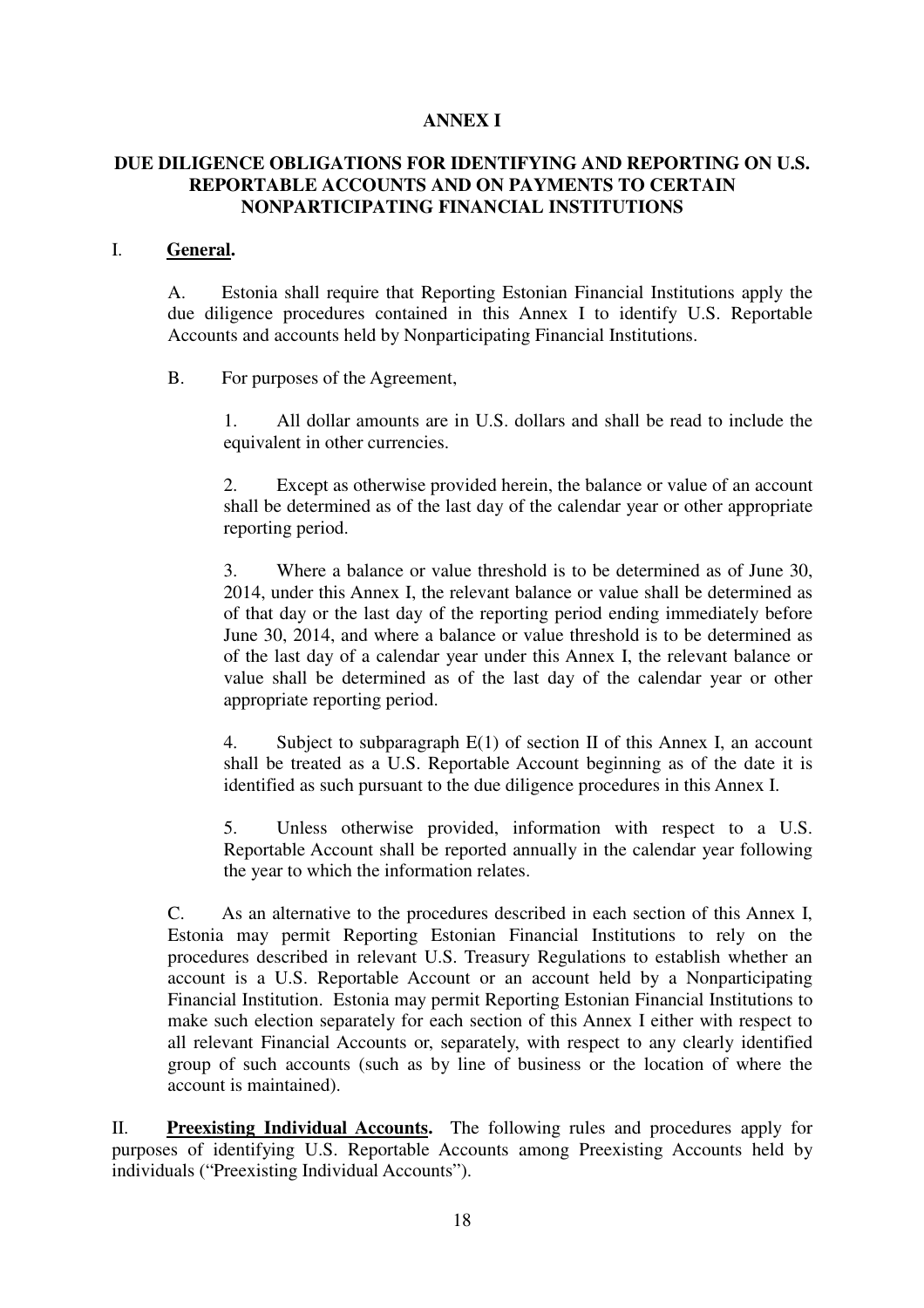A. **Accounts Not Required to Be Reviewed, Identified, or Reported.** Unless the Reporting Estonian Financial Institution elects otherwise, either with respect to all Preexisting Individual Accounts or, separately, with respect to any clearly identified group of such accounts, where the implementing rules in Estonia provide for such an election, the following Preexisting Individual Accounts are not required to be reviewed, identified, or reported as U.S. Reportable Accounts:

1. Subject to subparagraph E(2) of this section, a Preexisting Individual Account with a balance or value that does not exceed \$50,000 as of June 30, 2014.

2. Subject to subparagraph E(2) of this section, a Preexisting Individual Account that is a Cash Value Insurance Contract or an Annuity Contract with a balance or value of \$250,000 or less as of June 30, 2014.

3. A Preexisting Individual Account that is a Cash Value Insurance Contract or an Annuity Contract, provided the law or regulations of Estonia or the United States effectively prevent the sale of such a Cash Value Insurance Contract or an Annuity Contract to U.S. residents (*e.g.*, if the relevant Financial Institution does not have the required registration under U.S. law, and the law of Estonia requires reporting or withholding with respect to insurance products held by residents of Estonia).

4. A Depository Account with a balance of \$50,000 or less.

## B. **Review Procedures for Preexisting Individual Accounts With a Balance or Value as of June 30, 2014, that Exceeds \$50,000 (\$250,000 for a Cash Value Insurance Contract or Annuity Contract), But Does Not Exceed \$1,000,000 ("Lower Value Accounts").**

1. **Electronic Record Search.** The Reporting Estonian Financial Institution must review electronically searchable data maintained by the Reporting Estonian Financial Institution for any of the following U.S. indicia:

a) Identification of the Account Holder as a U.S. citizen or resident;

b) Unambiguous indication of a U.S. place of birth;

c) Current U.S. mailing or residence address (including a U.S. post office box);

d) Current U.S. telephone number;

e) Standing instructions to transfer funds to an account maintained in the United States;

f) Currently effective power of attorney or signatory authority granted to a person with a U.S. address; or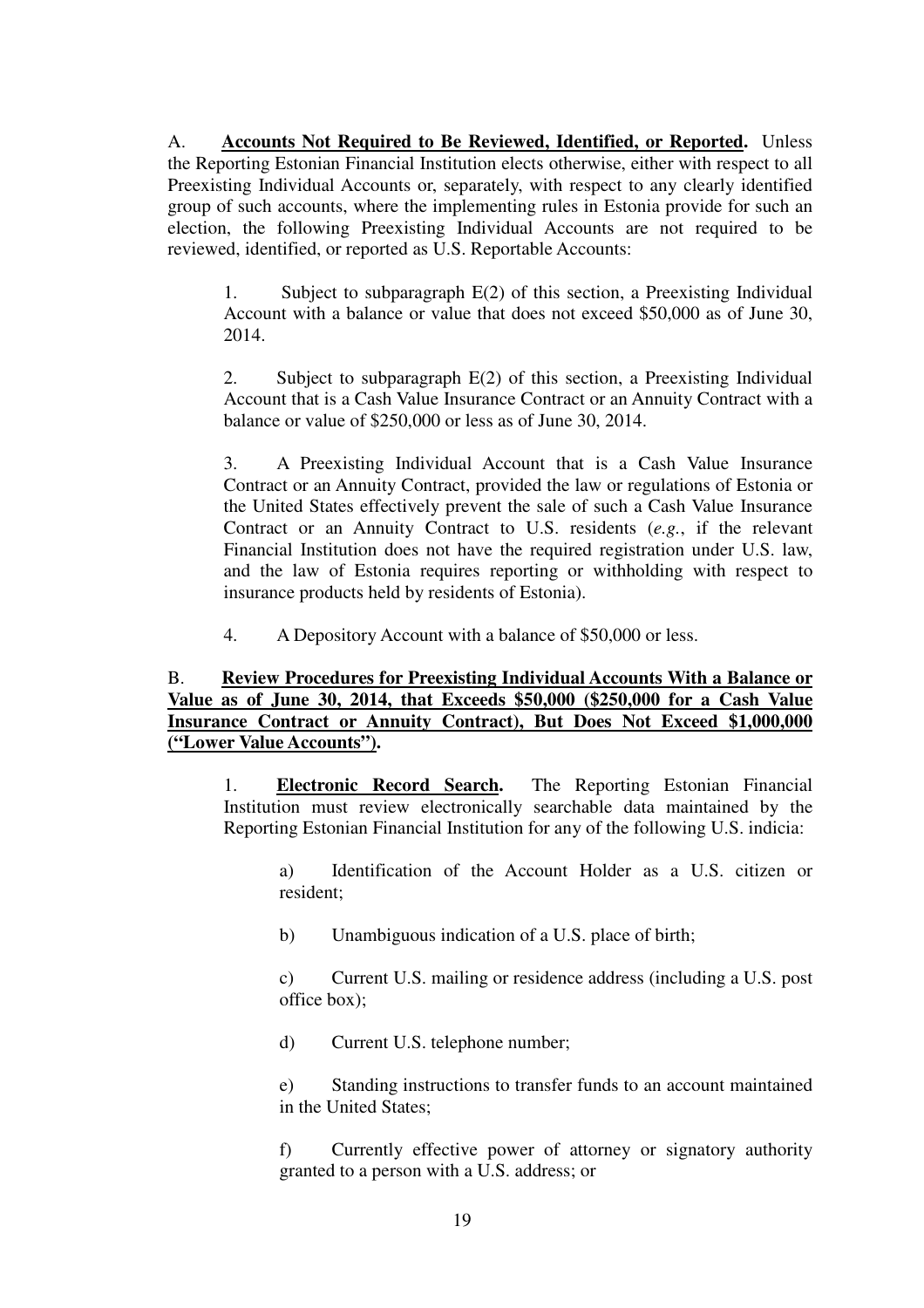g) An "in-care-of" or "hold mail" address that is the *sole* address the Reporting Estonian Financial Institution has on file for the Account Holder. In the case of a Preexisting Individual Account that is a Lower Value Account, an "in-care-of" address outside the United States or "hold mail" address shall not be treated as U.S. indicia.

2. If none of the U.S. indicia listed in subparagraph B(1) of this section are discovered in the electronic search, then no further action is required until there is a change in circumstances that results in one or more U.S. indicia being associated with the account, or the account becomes a High Value Account described in paragraph D of this section.

3. If any of the U.S. indicia listed in subparagraph B(1) of this section are discovered in the electronic search, or if there is a change in circumstances that results in one or more U.S. indicia being associated with the account, then the Reporting Estonian Financial Institution must treat the account as a U.S. Reportable Account unless it elects to apply subparagraph B(4) of this section and one of the exceptions in such subparagraph applies with respect to that account.

4. Notwithstanding a finding of U.S. indicia under subparagraph B(1) of this section, a Reporting Estonian Financial Institution is not required to treat an account as a U.S. Reportable Account if:

a) Where the Account Holder information unambiguously indicates a *U.S. place of birth*, the Reporting Estonian Financial Institution obtains, or has previously reviewed and maintains a record of:

> (1) A self-certification that the Account Holder is neither a U.S. citizen nor a U.S. resident for tax purposes (which may be on an IRS Form W-8 or other similar agreed form);

> (2) A non-U.S. passport or other government-issued identification evidencing the Account Holder's citizenship or nationality in a country other than the United States; *and*

> (3) A copy of the Account Holder's Certificate of Loss of Nationality of the United States or a reasonable explanation of:

> > (a) The reason the Account Holder does not have such a certificate despite relinquishing U.S. citizenship; *or*

> > (b) The reason the Account Holder did not obtain U.S. citizenship at birth.

b) Where the Account Holder information contains a *current U.S. mailing or residence address, or one or more U.S. telephone numbers*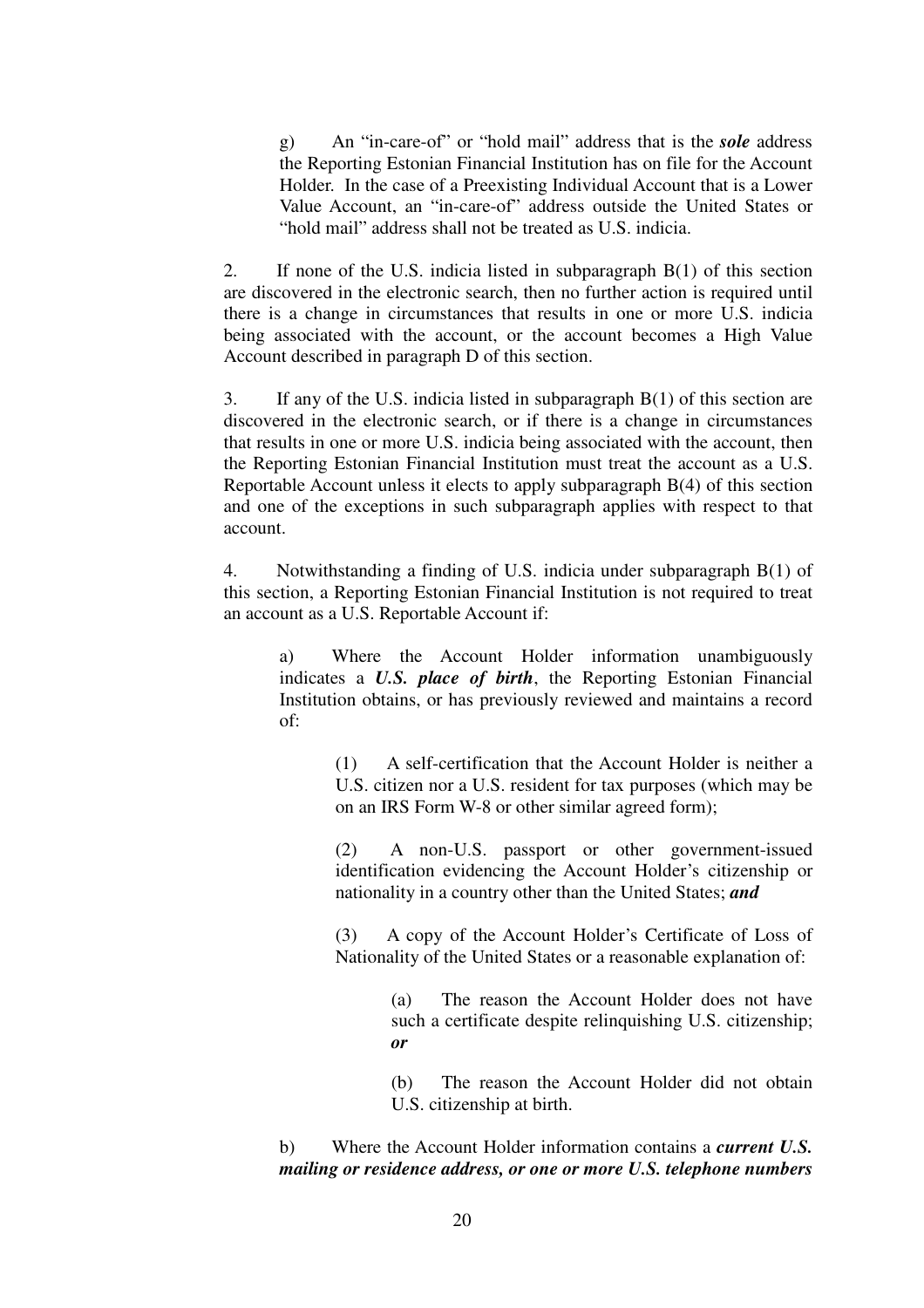*that are the only telephone numbers associated with the account*, the Reporting Estonian Financial Institution obtains, or has previously reviewed and maintains a record of:

> (1) A self-certification that the Account Holder is neither a U.S. citizen nor a U.S. resident for tax purposes (which may be on an IRS Form W-8 or other similar agreed form); *and*

> (2) Documentary evidence, as defined in paragraph D of section VI of this Annex I, establishing the Account Holder's non-U.S. status.

c) Where the Account Holder information contains *standing instructions to transfer funds to an account maintained in the United States*, the Reporting Estonian Financial Institution obtains, or has previously reviewed and maintains a record of:

> (1) A self-certification that the Account Holder is neither a U.S. citizen nor a U.S. resident for tax purposes (which may be on an IRS Form W-8 or other similar agreed form); *and*

> (2) Documentary evidence, as defined in paragraph D of section VI of this Annex I, establishing the Account Holder's non-U.S. status.

d) Where the Account Holder information contains *a currently effective power of attorney or signatory authority granted to a person with a U.S. address, has an "in-care-of" address or "hold mail" address that is the sole address identified for the Account Holder, or has one or more U.S. telephone numbers (if a non-U.S. telephone number is also associated with the account)*, the Reporting Estonian Financial Institution obtains, or has previously reviewed and maintains a record of:

> (1) A self-certification that the Account Holder is neither a U.S. citizen nor a U.S. resident for tax purposes (which may be on an IRS Form W-8 or other similar agreed form); *or*

> (2) Documentary evidence, as defined in paragraph D of section VI of this Annex I, establishing the Account Holder's non-U.S. status.

### C. **Additional Procedures Applicable to Preexisting Individual Accounts That Are Lower Value Accounts.**

1. Review of Preexisting Individual Accounts that are Lower Value Accounts for U.S. indicia must be completed by June 30, 2016.

2. If there is a change of circumstances with respect to a Preexisting Individual Account that is a Lower Value Account that results in one or more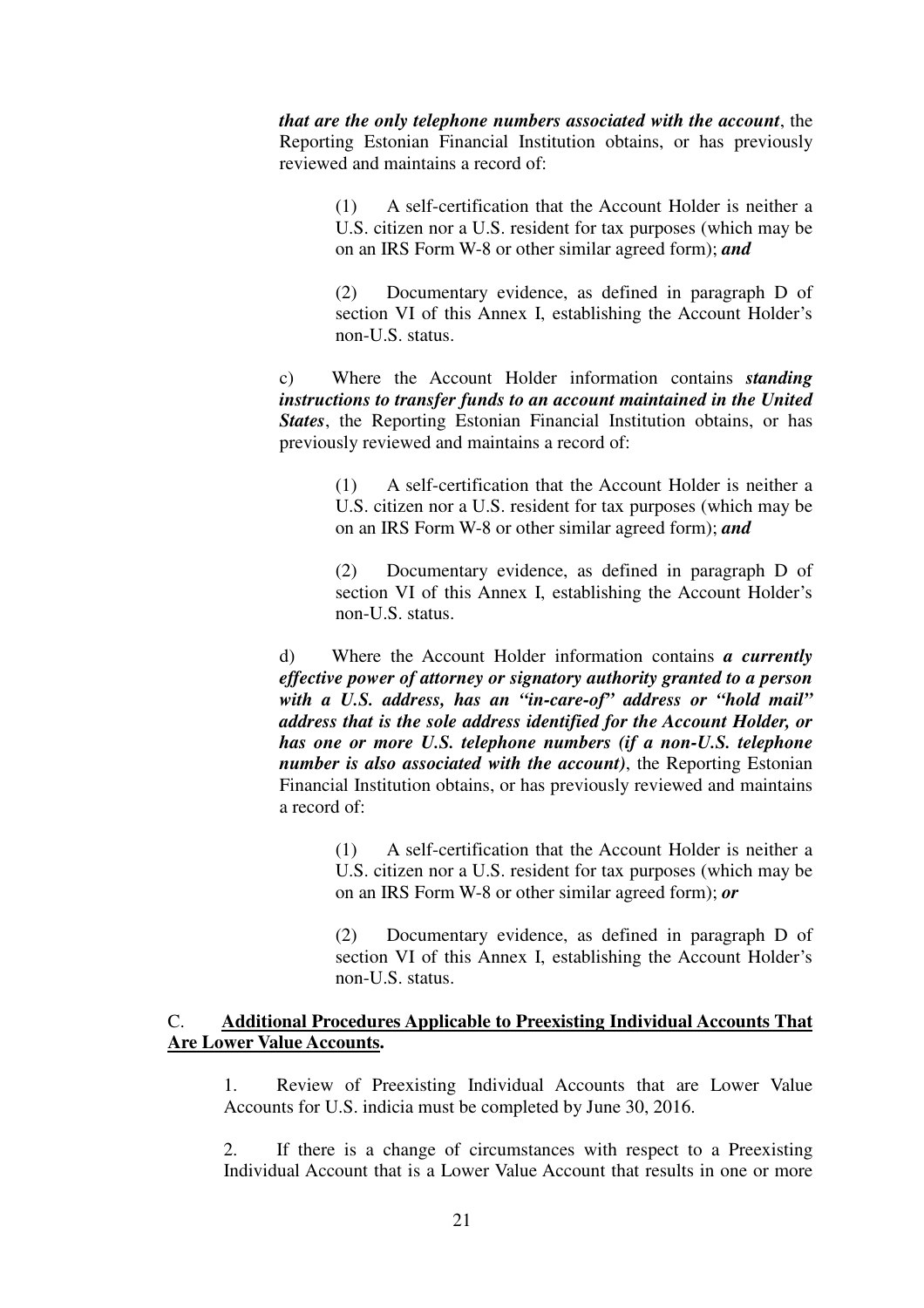U.S. indicia described in subparagraph B(1) of this section being associated with the account, then the Reporting Estonian Financial Institution must treat the account as a U.S. Reportable Account unless subparagraph B(4) of this section applies.

3. Except for Depository Accounts described in subparagraph A(4) of this section, any Preexisting Individual Account that has been identified as a U.S. Reportable Account under this section shall be treated as a U.S. Reportable Account in all subsequent years, unless the Account Holder ceases to be a Specified U.S. Person.

### D. **Enhanced Review Procedures for Preexisting Individual Accounts With a Balance or Value That Exceeds \$1,000,000 as of June 30, 2014, or December 31 of 2015 or Any Subsequent Year ("High Value Accounts").**

1. **Electronic Record Search.** The Reporting Estonian Financial Institution must review electronically searchable data maintained by the Reporting Estonian Financial Institution for any of the U.S. indicia described in subparagraph B(1) of this section.

2. **Paper Record Search.** If the Reporting Estonian Financial Institution's electronically searchable databases include fields for, and capture all of the information described in, subparagraph D(3) of this section, then no further paper record search is required. If the electronic databases do not capture all of this information, then with respect to a High Value Account, the Reporting Estonian Financial Institution must also review the current customer master file and, to the extent not contained in the current customer master file, the following documents associated with the account and obtained by the Reporting Estonian Financial Institution within the last five years for any of the U.S. indicia described in subparagraph B(1) of this section:

a) The most recent documentary evidence collected with respect to the account;

b) The most recent account opening contract or documentation;

c) The most recent documentation obtained by the Reporting Estonian Financial Institution pursuant to AML/KYC Procedures or for other regulatory purposes;

d) Any power of attorney or signature authority forms currently in effect; and

e) Any standing instructions to transfer funds currently in effect.

3. **Exception Where Databases Contain Sufficient Information.** A Reporting Estonian Financial Institution is not required to perform the paper record search described in subparagraph D(2) of this section if the Reporting Estonian Financial Institution's electronically searchable information includes the following: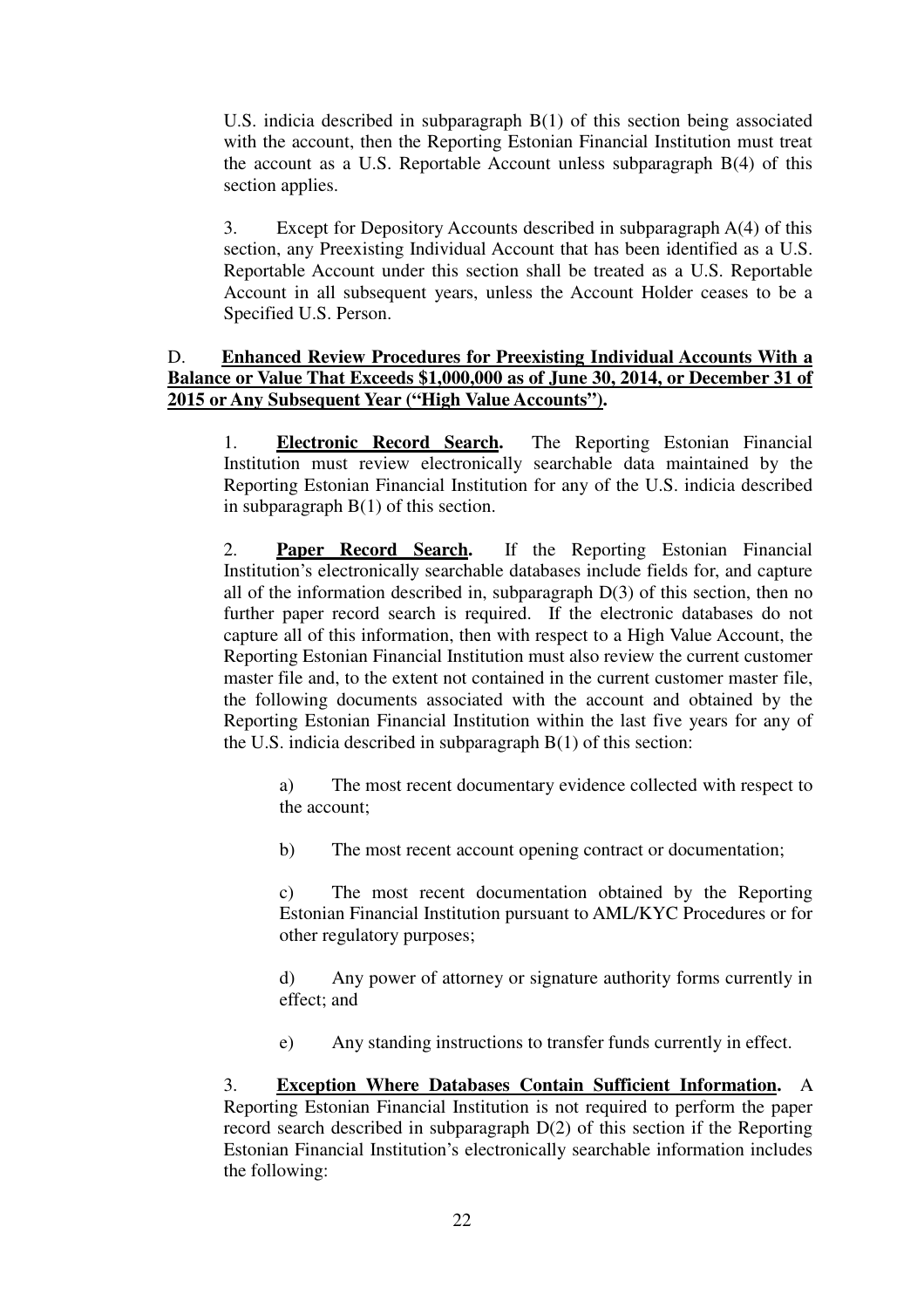a) The Account Holder's nationality or residence status;

b) The Account Holder's residence address and mailing address currently on file with the Reporting Estonian Financial Institution;

c) The Account Holder's telephone number(s) currently on file, if any, with the Reporting Estonian Financial Institution;

d) Whether there are standing instructions to transfer funds in the account to another account (including an account at another branch of the Reporting Estonian Financial Institution or another Financial Institution);

e) Whether there is a current "in-care-of" address or "hold mail" address for the Account Holder; *and*

f) Whether there is any power of attorney or signatory authority for the account.

4. **Relationship Manager Inquiry for Actual Knowledge.** In addition to the electronic and paper record searches described above, the Reporting Estonian Financial Institution must treat as a U.S. Reportable Account any High Value Account assigned to a relationship manager (including any Financial Accounts aggregated with such High Value Account) if the relationship manager has actual knowledge that the Account Holder is a Specified U.S. Person.

## 5. **Effect of Finding U.S. Indicia.**

a) If none of the U.S. indicia listed in subparagraph B(1) of this section are discovered in the enhanced review of High Value Accounts described above, and the account is not identified as held by a Specified U.S. Person in subparagraph D(4) of this section, then no further action is required until there is a change in circumstances that results in one or more U.S. indicia being associated with the account.

b) If any of the U.S. indicia listed in subparagraph B(1) of this section are discovered in the enhanced review of High Value Accounts described above, or if there is a subsequent change in circumstances that results in one or more U.S. indicia being associated with the account, then the Reporting Estonian Financial Institution must treat the account as a U.S. Reportable Account unless it elects to apply subparagraph B(4) of this section and one of the exceptions in such subparagraph applies with respect to that account.

c) Except for Depository Accounts described in subparagraph A(4) of this section, any Preexisting Individual Account that has been identified as a U.S. Reportable Account under this section shall be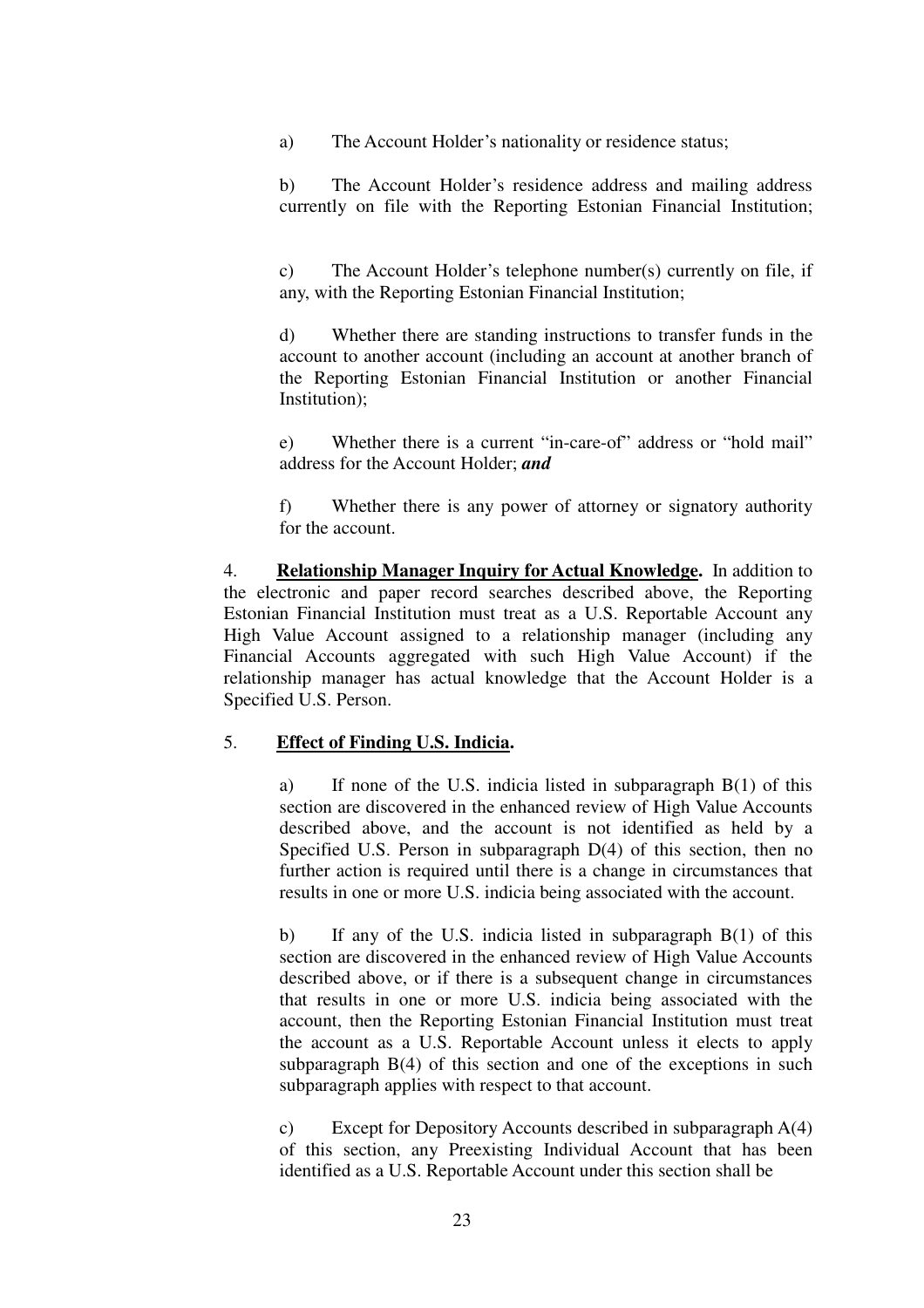treated as a U.S. Reportable Account in all subsequent years, unless the Account Holder ceases to be a Specified U.S. Person.

### E. **Additional Procedures Applicable to High Value Accounts.**

1. If a Preexisting Individual Account is a High Value Account as of June 30, 2014, the Reporting Estonian Financial Institution must complete the enhanced review procedures described in paragraph D of this section with respect to such account by June 30, 2015. If based on this review such account is identified as a U.S. Reportable Account on or before December 31, 2014, the Reporting Estonian Financial Institution must report the required information about such account with respect to 2014 in the first report on the account and on an annual basis thereafter. In the case of an account identified as a U.S. Reportable Account after December 31, 2014, and on or before June 30, 2015, the Reporting Estonian Financial Institution is not required to report information about such account with respect to 2014, but must report information about the account on an annual basis thereafter.

2. If a Preexisting Individual Account is not a High Value Account as of June 30, 2014, but becomes a High Value Account as of the last day of 2015 or any subsequent calendar year, the Reporting Estonian Financial Institution must complete the enhanced review procedures described in paragraph D of this section with respect to such account within six months after the last day of the calendar year in which the account becomes a High Value Account. If based on this review such account is identified as a U.S. Reportable Account, the Reporting Estonian Financial Institution must report the required information about such account with respect to the year in which it is identified as a U.S. Reportable Account and subsequent years on an annual basis, unless the Account Holder ceases to be a Specified U.S. Person.

3. Once a Reporting Estonian Financial Institution applies the enhanced review procedures described in paragraph D of this section to a High Value Account, the Reporting Estonian Financial Institution is not required to reapply such procedures, other than the relationship manager inquiry described in subparagraph D(4) of this section, to the same High Value Account in any subsequent year.

4. If there is a change of circumstances with respect to a High Value Account that results in one or more U.S. indicia described in subparagraph B(1) of this section being associated with the account, then the Reporting Estonian Financial Institution must treat the account as a U.S. Reportable Account unless it elects to apply subparagraph B(4) of this section and one of the exceptions in such subparagraph applies with respect to that account.

5. A Reporting Estonian Financial Institution must implement procedures to ensure that a relationship manager identifies any change in circumstances of an account. For example, if a relationship manager is notified that the Account Holder has a new mailing address in the United States, the Reporting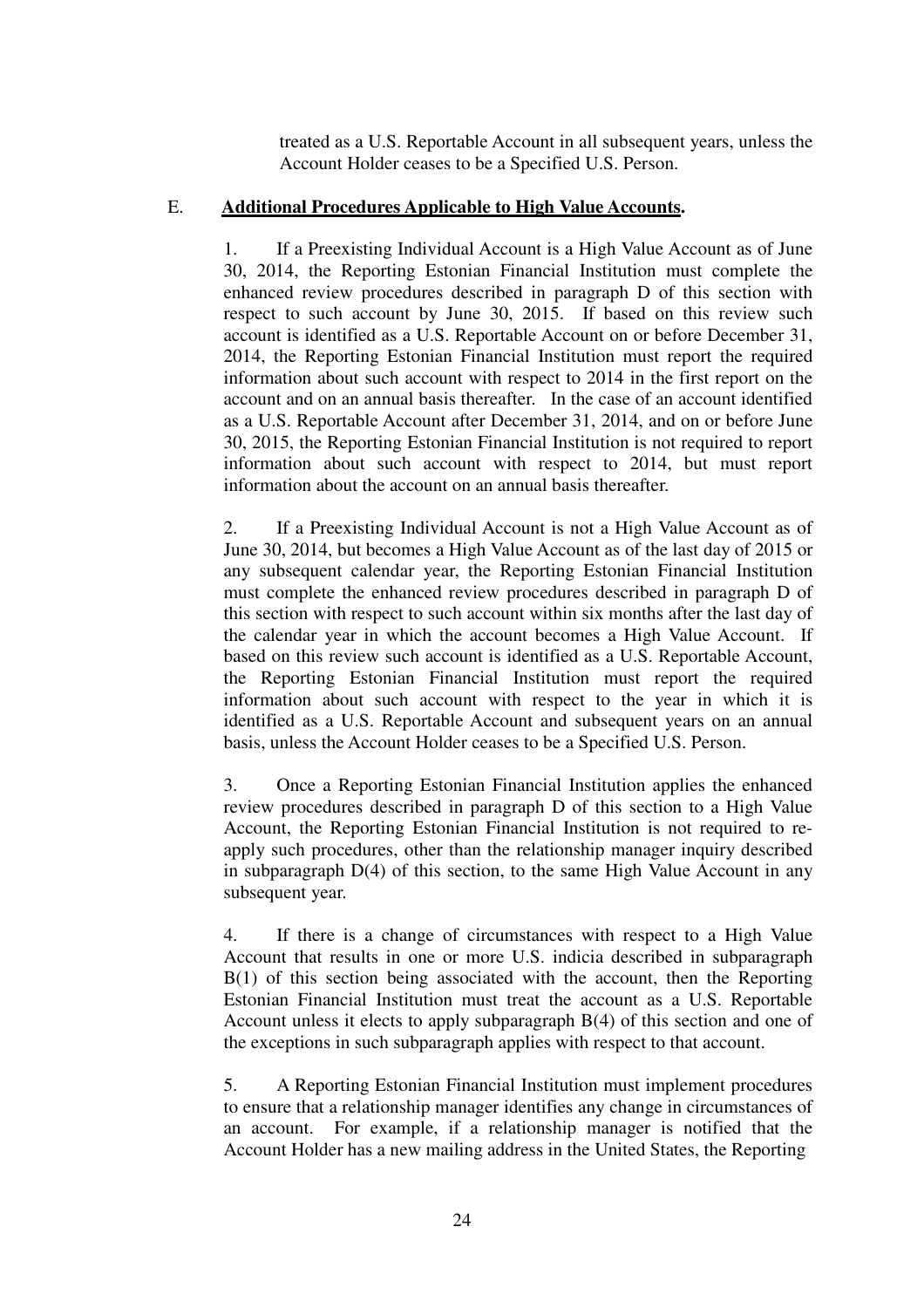Estonian Financial Institution is required to treat the new address as a change in circumstances and, if it elects to apply subparagraph B(4) of this section, is required to obtain the appropriate documentation from the Account Holder.

F. **Preexisting Individual Accounts That Have Been Documented for Certain Other Purposes.** A Reporting Estonian Financial Institution that has previously obtained documentation from an Account Holder to establish the Account Holder's status as neither a U.S. citizen nor a U.S. resident in order to meet its obligations under a qualified intermediary, withholding foreign partnership, or withholding foreign trust agreement with the IRS, or to fulfill its obligations under chapter 61 of Title 26 of the United States Code, is not required to perform the procedures described in subparagraph B(1) of this section with respect to Lower Value Accounts or subparagraphs D(1) through D(3) of this section with respect to High Value Accounts.

III. **New Individual Accounts.** The following rules and procedures apply for purposes of identifying U.S. Reportable Accounts among Financial Accounts held by individuals and opened on or after July 1, 2014 ("New Individual Accounts").

A. **Accounts Not Required to Be Reviewed, Identified, or Reported.** Unless the Reporting Estonian Financial Institution elects otherwise, either with respect to all New Individual Accounts or, separately, with respect to any clearly identified group of such accounts, where the implementing rules in Estonia provide for such an election, the following New Individual Accounts are not required to be reviewed, identified, or reported as U.S. Reportable Accounts:

1. A Depository Account unless the account balance exceeds \$50,000 at the end of any calendar year or other appropriate reporting period.

2. A Cash Value Insurance Contract unless the Cash Value exceeds \$50,000 at the end of any calendar year or other appropriate reporting period.

B. **Other New Individual Accounts.** With respect to New Individual Accounts not described in paragraph A of this section, upon account opening (or within 90 days after the end of the calendar year in which the account ceases to be described in paragraph A of this section), the Reporting Estonian Financial Institution must obtain a self-certification, which may be part of the account opening documentation, that allows the Reporting Estonian Financial Institution to determine whether the Account Holder is resident in the United States for tax purposes (for this purpose, a U.S. citizen is considered to be resident in the United States for tax purposes, even if the Account Holder is also a tax resident of another jurisdiction) and confirm the reasonableness of such self-certification based on the information obtained by the Reporting Estonian Financial Institution in connection with the opening of the account, including any documentation collected pursuant to AML/KYC Procedures.

1. If the self-certification establishes that the Account Holder is resident in the United States for tax purposes, the Reporting Estonian Financial Institution must treat the account as a U.S. Reportable Account and obtain a self-certification that includes the Account Holder's U.S. TIN (which may be an IRS Form W-9 or other similar agreed form).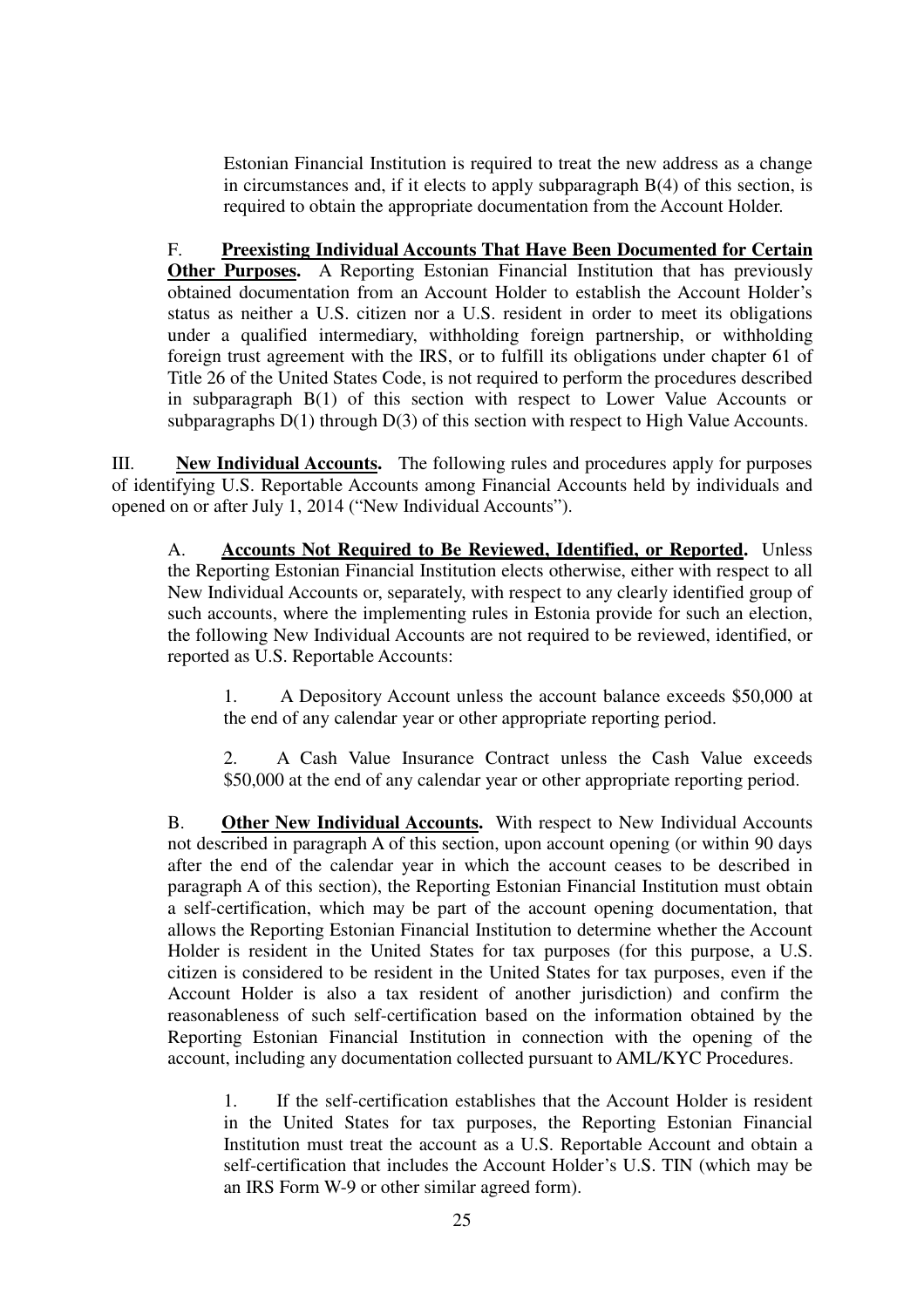2. If there is a change of circumstances with respect to a New Individual Account that causes the Reporting Estonian Financial Institution to know, or have reason to know, that the original self-certification is incorrect or unreliable, the Reporting Estonian Financial Institution cannot rely on the original self-certification and must obtain a valid self-certification that establishes whether the Account Holder is a U.S. citizen or resident for U.S. tax purposes. If the Reporting Estonian Financial Institution is unable to obtain a valid self-certification, the Reporting Estonian Financial Institution must treat the account as a U.S. Reportable Account.

IV. **Preexisting Entity Accounts.** The following rules and procedures apply for purposes of identifying U.S. Reportable Accounts and accounts held by Nonparticipating Financial Institutions among Preexisting Accounts held by Entities ("Preexisting Entity Accounts").

A. **Entity Accounts Not Required to Be Reviewed, Identified or Reported.**  Unless the Reporting Estonian Financial Institution elects otherwise, either with respect to all Preexisting Entity Accounts or, separately, with respect to any clearly identified group of such accounts, where the implementing rules in Estonia provide for such an election, a Preexisting Entity Account with an account balance or value that does not exceed \$250,000 as of June 30, 2014, is not required to be reviewed, identified, or reported as a U.S. Reportable Account until the account balance or value exceeds \$1,000,000.

B. **Entity Accounts Subject to Review.** A Preexisting Entity Account that has an account balance or value that exceeds \$250,000 as of June 30, 2014, and a Preexisting Entity Account that does not exceed \$250,000 as of June 30, 2014, but the account balance or value of which exceeds \$1,000,000 as of the last day of 2015 or any subsequent calendar year, must be reviewed in accordance with the procedures set forth in paragraph D of this section.

C. **Entity Accounts With Respect to Which Reporting Is Required.** With respect to Preexisting Entity Accounts described in paragraph B of this section, only accounts that are held by one or more Entities that are Specified U.S. Persons, or by Passive NFFEs with one or more Controlling Persons who are U.S. citizens or residents, shall be treated as U.S. Reportable Accounts. In addition, accounts held by Nonparticipating Financial Institutions shall be treated as accounts for which aggregate payments as described in subparagraph 1(b) of Article 4 of the Agreement are reported to the Estonian Competent Authority.

D. **Review Procedures for Identifying Entity Accounts With Respect to**  Which Reporting Is Required. For Preexisting Entity Accounts described in paragraph B of this section, the Reporting Estonian Financial Institution must apply the following review procedures to determine whether the account is held by one or more Specified U.S. Persons, by Passive NFFEs with one or more Controlling Persons who are U.S. citizens or residents, or by Nonparticipating Financial Institutions:

## 1. **Determine Whether the Entity Is a Specified U.S. Person.**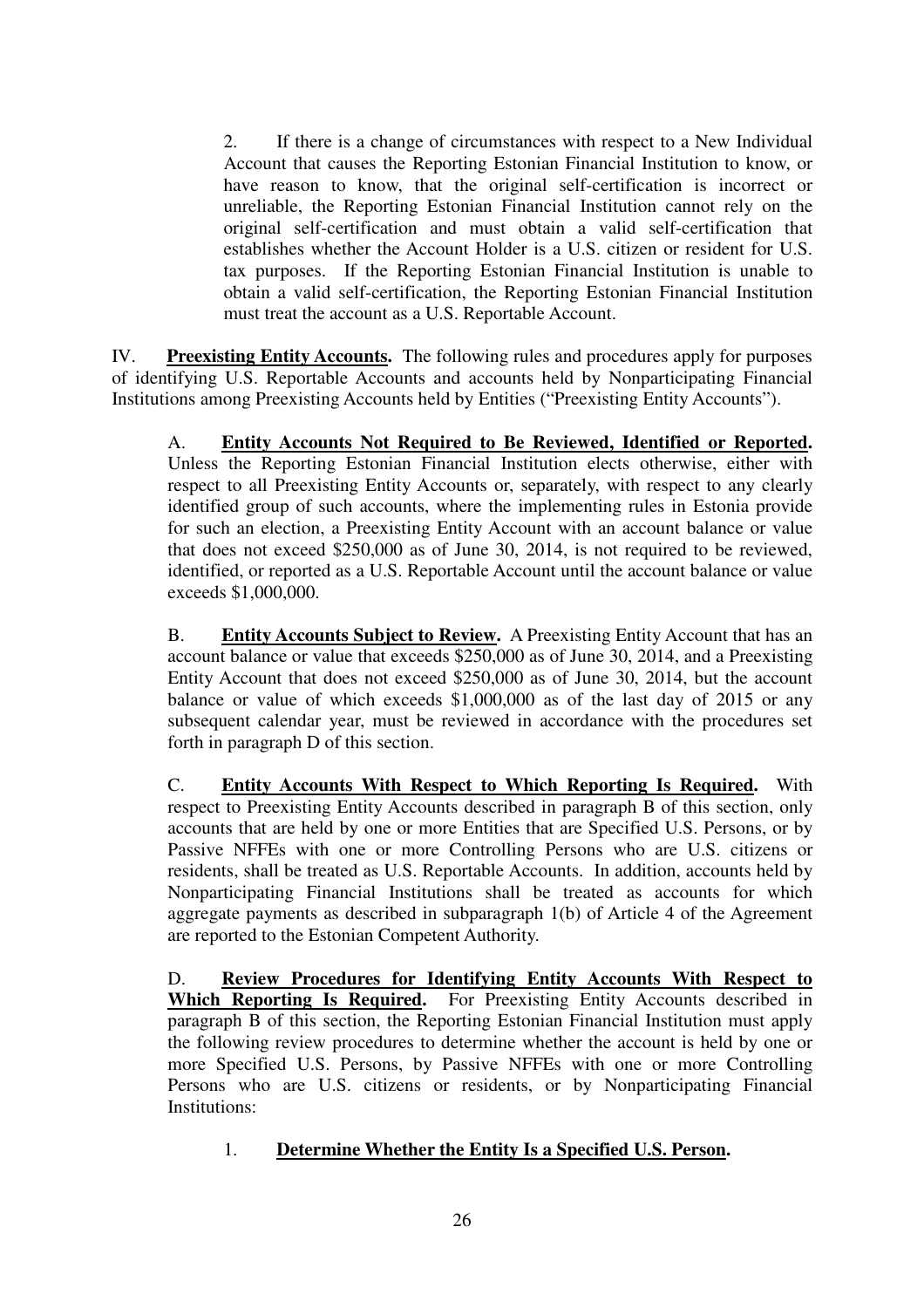a) Review information maintained for regulatory or customer relationship purposes (including information collected pursuant to AML/KYC Procedures) to determine whether the information indicates that the Account Holder is a U.S. Person. For this purpose, information indicating that the Account Holder is a U.S. Person includes a U.S. place of incorporation or organization, or a U.S. address.

b) If the information indicates that the Account Holder is a U.S. Person, the Reporting Estonian Financial Institution must treat the account as a U.S. Reportable Account unless it obtains a selfcertification from the Account Holder (which may be on an IRS Form W-8 or W-9, or a similar agreed form), or reasonably determines based on information in its possession or that is publicly available, that the Account Holder is not a Specified U.S. Person.

## 2. **Determine Whether a Non-U.S. Entity Is a Financial Institution.**

a) Review information maintained for regulatory or customer relationship purposes (including information collected pursuant to AML/KYC Procedures) to determine whether the information indicates that the Account Holder is a Financial Institution.

b) If the information indicates that the Account Holder is a Financial Institution, or the Reporting Estonian Financial Institution verifies the Account Holder's Global Intermediary Identification Number on the published IRS FFI list, then the account is not a U.S. Reportable Account.

## 3. **Determine Whether a Financial Institution Is a Nonparticipating Financial Institution Payments to Which Are Subject to Aggregate Reporting Under Subparagraph 1(b) of Article 4 of the Agreement.**

a) Subject to subparagraph D(3)(b) of this section, a Reporting Estonian Financial Institution may determine that the Account Holder is a Estonian Financial Institution or other Partner Jurisdiction Financial Institution if the Reporting Estonian Financial Institution reasonably determines that the Account Holder has such status on the basis of the Account Holder's Global Intermediary Identification Number on the published IRS FFI list or other information that is publicly available or in the possession of the Reporting Estonian Financial Institution, as applicable. In such case, no further review, identification, or reporting is required with respect to the account.

b) If the Account Holder is an Estonian Financial Institution or other Partner Jurisdiction Financial Institution treated by the IRS as a Nonparticipating Financial Institution, then the account is not a U.S. Reportable Account, but payments to the Account Holder must be reported as contemplated in subparagraph 1(b) of Article 4 of the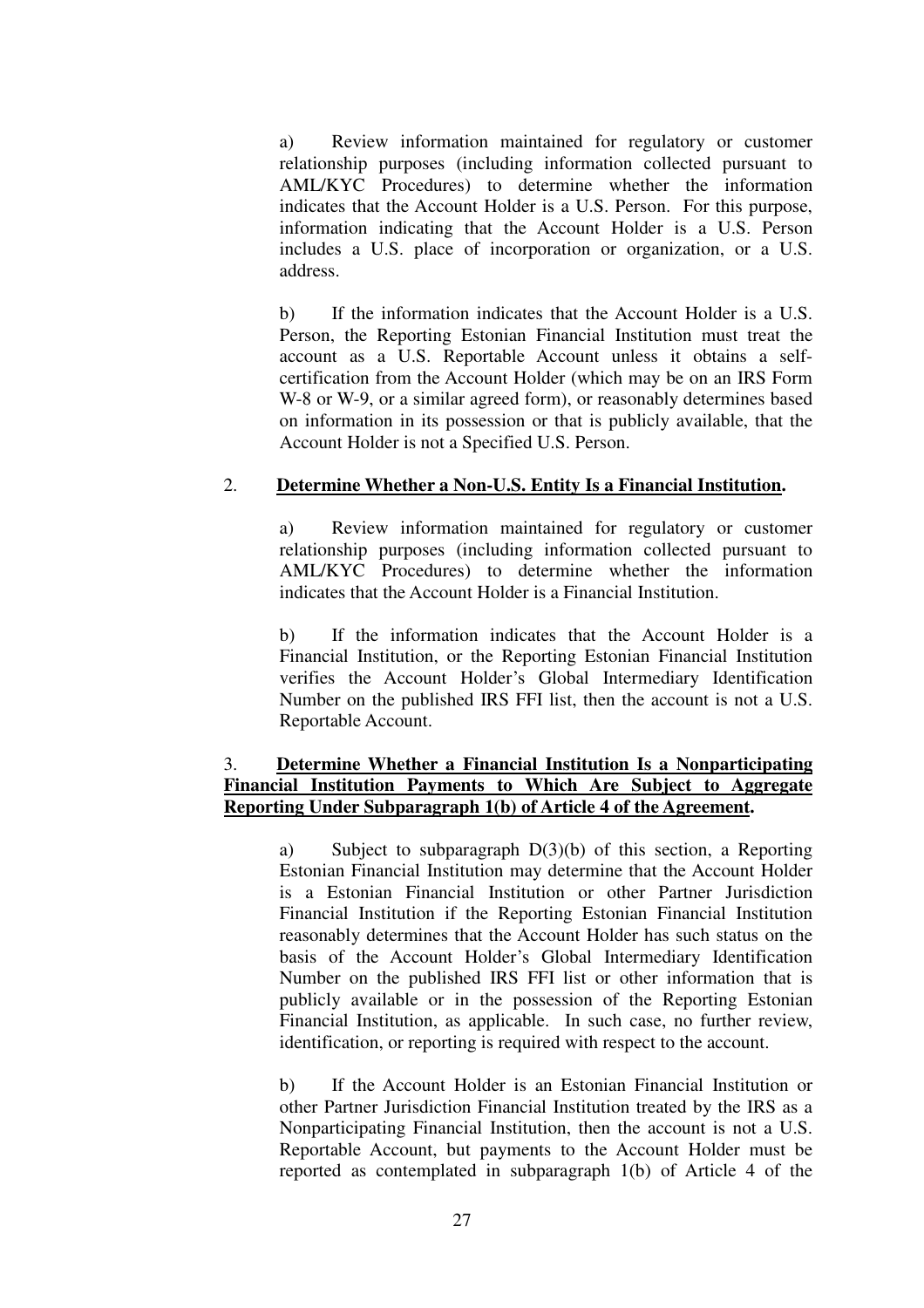Agreement.

c) If the Account Holder is not a Estonian Financial Institution or other Partner Jurisdiction Financial Institution, then the Reporting Estonian Financial Institution must treat the Account Holder as a Nonparticipating Financial Institution payments to which are reportable under subparagraph 1(b) of Article 4 of the Agreement, unless the Reporting Estonian Financial Institution:

> (1) Obtains a self-certification (which may be on an IRS Form W-8 or similar agreed form) from the Account Holder that it is a certified deemed-compliant FFI, or an exempt beneficial owner, as those terms are defined in relevant U.S. Treasury Regulations; *or*

> (2) In the case of a participating FFI or registered deemedcompliant FFI, verifies the Account Holder's Global Intermediary Identification Number on the published IRS FFI list.

4. **Determine Whether an Account Held by an NFFE Is a U.S. Reportable Account.** With respect to an Account Holder of a Preexisting Entity Account that is not identified as either a U.S. Person or a Financial Institution, the Reporting Estonian Financial Institution must identify (i) whether the Account Holder has Controlling Persons, (ii) whether the Account Holder is a Passive NFFE, and (iii) whether any of the Controlling Persons of the Account Holder is a U.S. citizen or resident. In making these determinations the Reporting Estonian Financial Institution must follow the guidance in subparagraphs  $D(4)(a)$  through  $D(4)(d)$  of this section in the order most appropriate under the circumstances.

a) For purposes of determining the Controlling Persons of an Account Holder, a Reporting Estonian Financial Institution may rely on information collected and maintained pursuant to AML/KYC Procedures.

b) For purposes of determining whether the Account Holder is a Passive NFFE, the Reporting Estonian Financial Institution must obtain a self-certification (which may be on an IRS Form W-8 or W-9, or on a similar agreed form) from the Account Holder to establish its status, unless it has information in its possession or that is publicly available, based on which it can reasonably determine that the Account Holder is an Active NFFE.

c) For purposes of determining whether a Controlling Person of a Passive NFFE is a U.S. citizen or resident for tax purposes, a Reporting Estonian Financial Institution may rely on:

> (1) Information collected and maintained pursuant to AML/KYC Procedures in the case of a Preexisting Entity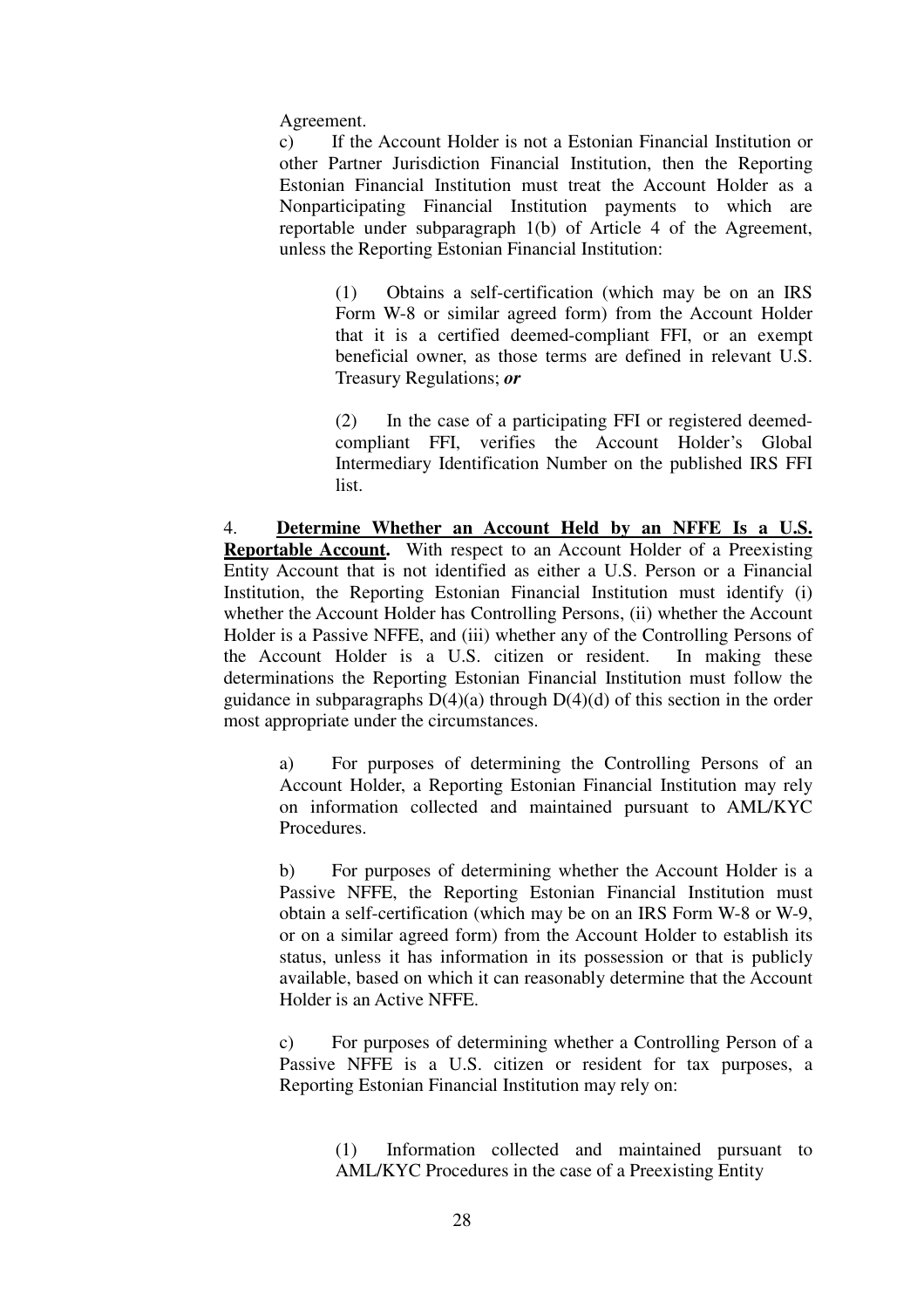Account held by one or more NFFEs with an account balance or value that does not exceed \$1,000,000; *or*

(2) A self-certification (which may be on an IRS Form W-8 or W-9, or on a similar agreed form) from the Account Holder or such Controlling Person in the case of a Preexisting Entity Account held by one or more NFFEs with an account balance or value that exceeds \$1,000,000.

d) If any Controlling Person of a Passive NFFE is a U.S. citizen or resident, the account shall be treated as a U.S. Reportable Account.

## E. **Timing of Review and Additional Procedures Applicable to Preexisting Entity Accounts.**

1. Review of Preexisting Entity Accounts with an account balance or value that exceeds \$250,000 as of June 30, 2014, must be completed by June 30, 2016.

2. Review of Preexisting Entity Accounts with an account balance or value that does not exceed \$250,000 as of June 30, 2014, but exceeds \$1,000,000 as of December 31 of 2015 or any subsequent year, must be completed within six months after the last day of the calendar year in which the account balance or value exceeds \$1,000,000.

3. If there is a change of circumstances with respect to a Preexisting Entity Account that causes the Reporting Estonian Financial Institution to know, or have reason to know, that the self-certification or other documentation associated with an account is incorrect or unreliable, the Reporting Estonian Financial Institution must redetermine the status of the account in accordance with the procedures set forth in paragraph D of this section.

V. **New Entity Accounts.** The following rules and procedures apply for purposes of identifying U.S. Reportable Accounts and accounts held by Nonparticipating Financial Institutions among Financial Accounts held by Entities and opened on or after July 1, 2014 ("New Entity Accounts").

A. **Entity Accounts Not Required to Be Reviewed, Identified or Reported.** Unless the Reporting Estonian Financial Institution elects otherwise, either with respect to all New Entity Accounts or, separately, with respect to any clearly identified group of such accounts, where the implementing rules in Estonia provide for such election, a credit card account or a revolving credit facility treated as a New Entity Account is not required to be reviewed, identified, or reported, provided that the Reporting Estonian Financial Institution maintaining such account implements policies and procedures to prevent an account balance owed to the Account Holder that exceeds \$50,000.

B. **Other New Entity Accounts.** With respect to New Entity Accounts not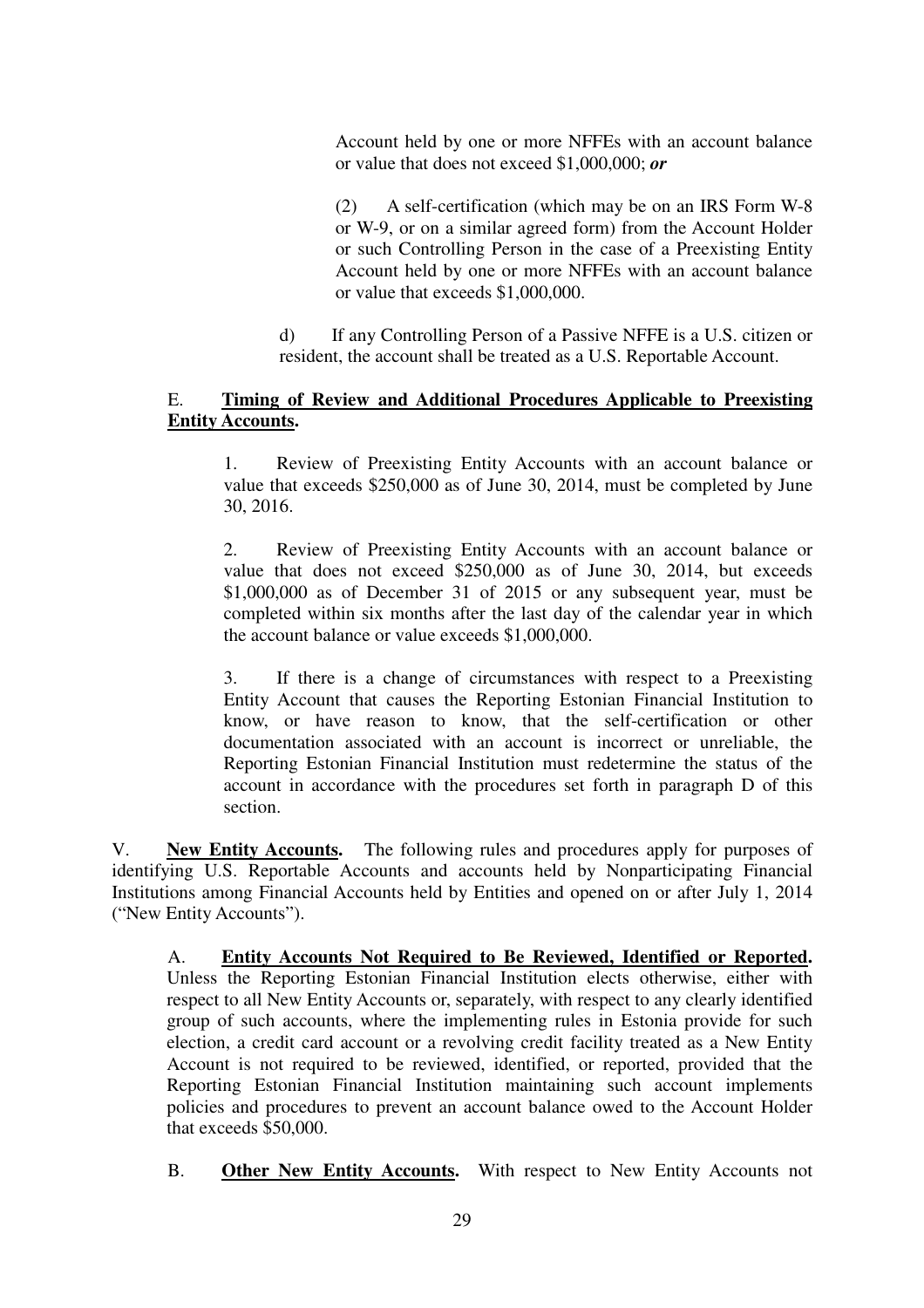described in paragraph A of this section, the Reporting Estonian Financial Institution must determine whether the Account Holder is: (i) a Specified U.S. Person; (ii) a Estonian Financial Institution or other Partner Jurisdiction Financial Institution; (iii) a participating FFI, a deemed-compliant FFI, or an exempt beneficial owner, as those terms are defined in relevant U.S. Treasury Regulations; or (iv) an Active NFFE or Passive NFFE.

1. Subject to subparagraph B(2) of this section, a Reporting Estonian Financial Institution may determine that the Account Holder is an Active NFFE, a Estonian Financial Institution, or other Partner Jurisdiction Financial Institution if the Reporting Estonian Financial Institution reasonably determines that the Account Holder has such status on the basis of the Account Holder's Global Intermediary Identification Number or other information that is publicly available or in the possession of the Reporting Estonian Financial Institution, as applicable.

2. If the Account Holder is an Estonian Financial Institution or other Partner Jurisdiction Financial Institution treated by the IRS as a Nonparticipating Financial Institution, then the account is not a U.S. Reportable Account, but payments to the Account Holder must be reported as contemplated in subparagraph 1(b) of Article 4 of the Agreement.

3. In all other cases, a Reporting Estonian Financial Institution must obtain a self-certification from the Account Holder to establish the Account Holder's status. Based on the self-certification, the following rules apply:

a) If the Account Holder is *a Specified U.S. Person*, the Reporting Estonian Financial Institution must treat the account as a U.S. Reportable Account.

b) If the Account Holder is *a Passive NFFE*, the Reporting Estonian Financial Institution must identify the Controlling Persons as determined under AML/KYC Procedures, and must determine whether any such person is a U.S. citizen or resident on the basis of a selfcertification from the Account Holder or such person. If any such person is a U.S. citizen or resident, the Reporting Estonian Financial Institution must treat the account as a U.S. Reportable Account.

c) If the Account Holder is: (i) a U.S. Person that is not a Specified U.S. Person; (ii) subject to subparagraph  $B(3)(d)$  of this section, a Estonian Financial Institution or other Partner Jurisdiction Financial Institution; (iii) a participating FFI, a deemed-compliant FFI, or an exempt beneficial owner, as those terms are defined in relevant U.S. Treasury Regulations; (iv) an Active NFFE; or (v) a Passive NFFE none of the Controlling Persons of which is a U.S. citizen or resident, then the account is not a U.S. Reportable Account, and no reporting is required with respect to the account.

d) If the Account Holder is a Nonparticipating Financial Institution (including an Estonian Financial Institution or other Partner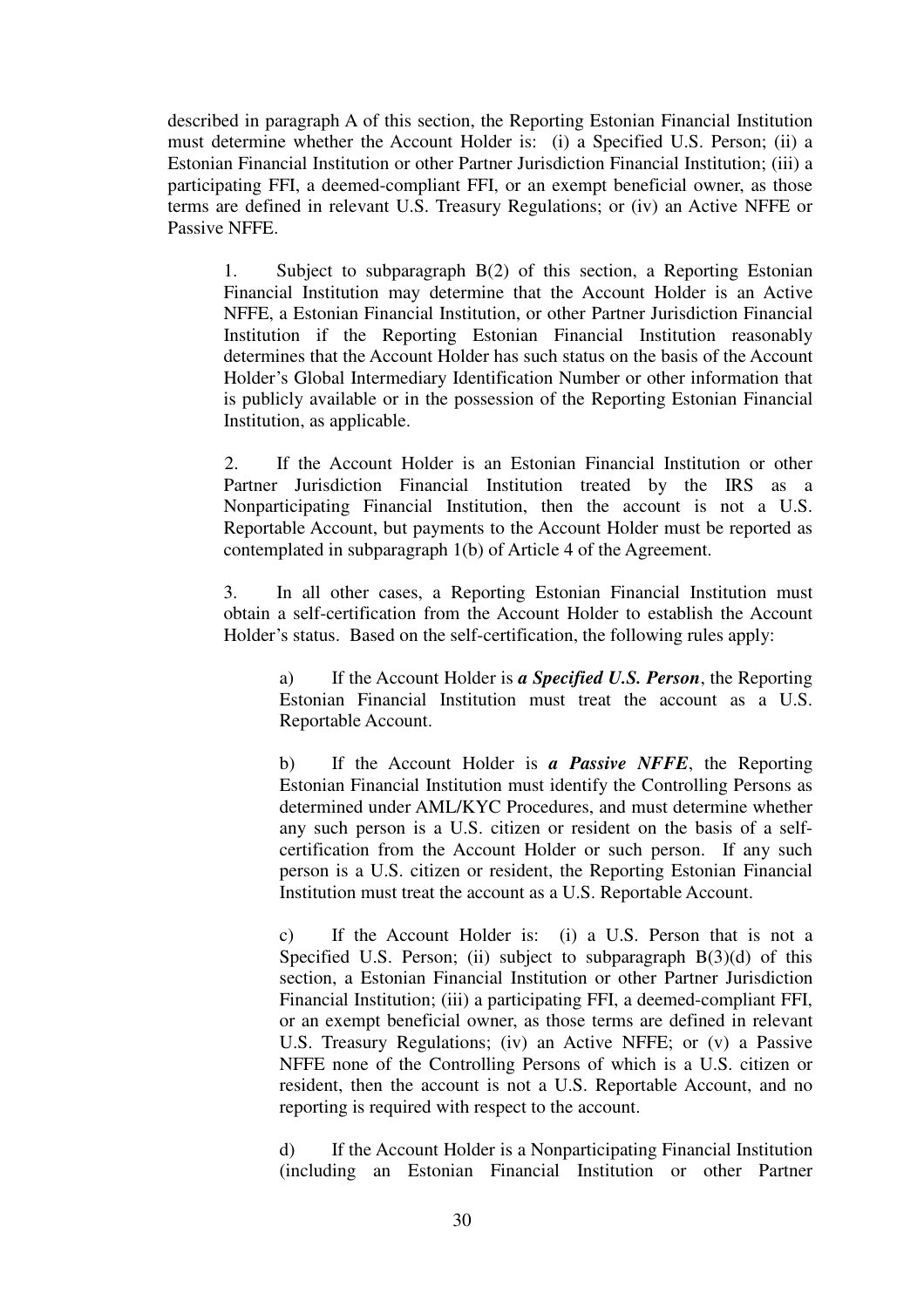Jurisdiction Financial Institution treated by the IRS as a Nonparticipating Financial Institution), then the account is not a U.S. Reportable Account, but payments to the Account Holder must be reported as contemplated in subparagraph 1(b) of Article 4 of the Agreement.

VI. **Special Rules and Definitions.** The following additional rules and definitions apply in implementing the due diligence procedures described above:

A. **Reliance on Self-Certifications and Documentary Evidence.** A Reporting Estonian Financial Institution may not rely on a self-certification or documentary evidence if the Reporting Estonian Financial Institution knows or has reason to know that the self-certification or documentary evidence is incorrect or unreliable.

B. **Definitions.** The following definitions apply for purposes of this Annex I.

- 1. **AML/KYC Procedures.** "AML/KYC Procedures" means the customer due diligence procedures of a Reporting Estonian Financial Institution pursuant to the anti-money laundering or similar requirements of Estonia to which such Reporting Estonian Financial Institution is subject.
- 2. **NFFE.** An "NFFE" means any Non-U.S. Entity that is not an FFI as defined in relevant U.S. Treasury Regulations or is an Entity described in subparagraph  $B(4)(i)$  of this section, and also includes any Non-U.S. Entity that is established in Estonia or another Partner Jurisdiction and that is not a Financial Institution.
- 3. **Passive NFFE.** A "Passive NFFE" means any NFFE that is not (i) an Active NFFE, or (ii) a withholding foreign partnership or withholding foreign trust pursuant to relevant U.S. Treasury Regulations.
- 4. **Active NFFE.** An "Active NFFE" means any NFFE that meets any of the following criteria:
	- a) Less than 50 percent of the NFFE's gross income for the preceding calendar year or other appropriate reporting period is passive income and less than 50 percent of the assets held by the NFFE during the preceding calendar year or other appropriate reporting period are assets that produce or are held for the production of passive income;
	- b) The stock of the NFFE is regularly traded on an established securities market or the NFFE is a Related Entity of an Entity the stock of which is traded on an established securities market;
	- c) The NFFE is organized in a U.S. Territory and all of the owners of the payee are bona fide residents of that U.S. Territory;
	- d) The NFFE is a government (other than the U.S. government), a political subdivision of such government (which, for the avoidance of doubt, includes a state, province, county, or municipality), or a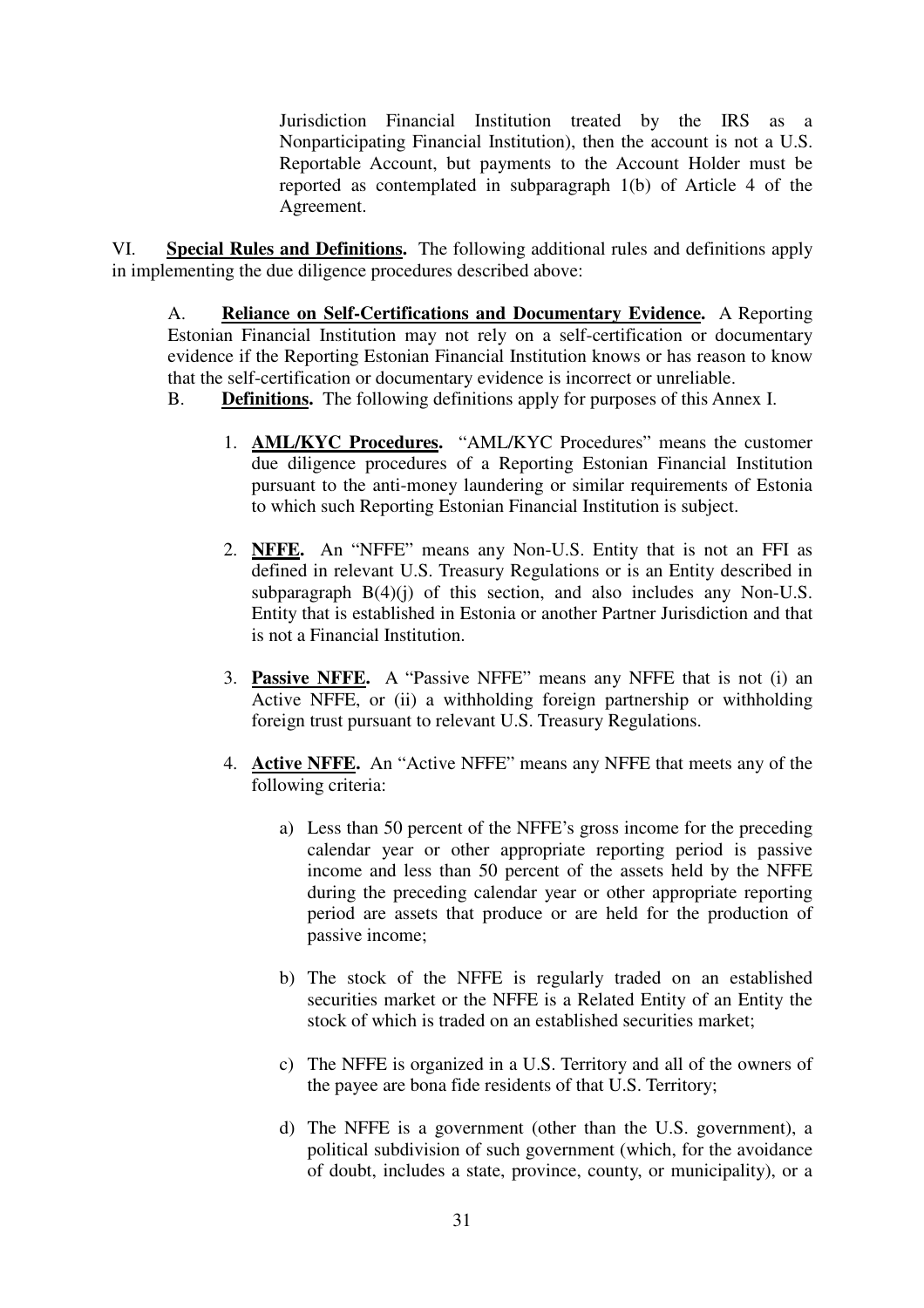public body performing a function of such government or a political subdivision thereof, a government of a U.S. Territory, an international organization, a non-U.S. central bank of issue, or an Entity wholly owned by one or more of the foregoing;

- e) Substantially all of the activities of the NFFE consist of holding (in whole or in part) the outstanding stock of, or providing financing and services to, one or more subsidiaries that engage in trades or businesses other than the business of a Financial Institution, except that an entity shall not qualify for NFFE status if the entity functions (or holds itself out) as an investment fund, such as a private equity fund, venture capital fund, leveraged buyout fund, or any investment vehicle whose purpose is to acquire or fund companies and then hold interests in those companies as capital assets for investment purposes;
- f) The NFFE is not yet operating a business and has no prior operating history, but is investing capital into assets with the intent to operate a business other than that of a Financial Institution, provided that the NFFE shall not qualify for this exception after the date that is 24 months after the date of the initial organization of the NFFE;
- g) The NFFE was not a Financial Institution in the past five years, and is in the process of liquidating its assets or is reorganizing with the intent to continue or recommence operations in a business other than that of a Financial Institution;
- h) The NFFE primarily engages in financing and hedging transactions with, or for, Related Entities that are not Financial Institutions, and does not provide financing or hedging services to any Entity that is not a Related Entity, provided that the group of any such Related Entities is primarily engaged in a business other than that of a Financial Institution;
- i) The NFFE is an "excepted NFFE" as described in relevant U.S. Treasury Regulations; *or*
- j) The NFFE meets all of the following requirements:
	- i. It is established and operated in its jurisdiction of residence exclusively for religious, charitable, scientific, artistic, cultural, athletic, or educational purposes; or it is established and operated in its jurisdiction of residence and it is a professional organization, business league, chamber of commerce, labor organization, agricultural or horticultural organization, civic league or an organization operated exclusively for the promotion of social welfare;
	- ii. It is exempt from income tax in its jurisdiction of residence;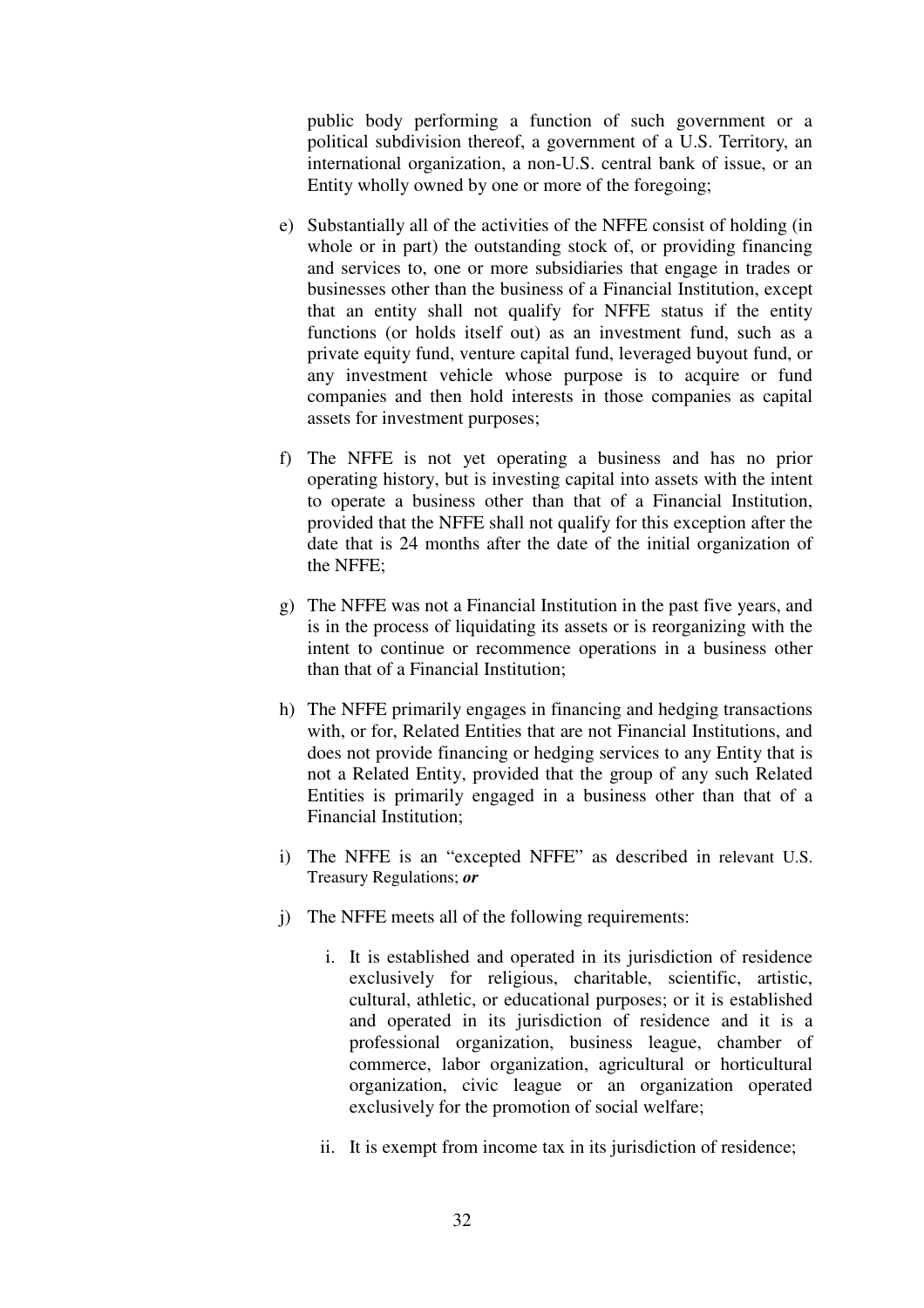- iii. It has no shareholders or members who have a proprietary or beneficial interest in its income or assets;
- iv. The applicable laws of the NFFE's jurisdiction of residence or the NFFE's formation documents do not permit any income or assets of the NFFE to be distributed to, or applied for the benefit of, a private person or non-charitable Entity other than pursuant to the conduct of the NFFE's charitable activities, or as payment of reasonable compensation for services rendered, or as payment representing the fair market value of property which the NFFE has purchased; *and*
- v. The applicable laws of the NFFE's jurisdiction of residence or the NFFE's formation documents require that, upon the NFFE's liquidation or dissolution, all of its assets be distributed to a governmental entity or other non-profit organization, or escheat to the government of the NFFE's jurisdiction of residence or any political subdivision thereof.
- 5. **Preexisting Account**. A "Preexisting Account" means a financial account maintained by a Reporting Financial Institution as of June 30, 2014.

### C. **Account Balance Aggregation and Currency Translation Rules.**

1. **Aggregation of Individual Accounts.** For purposes of determining the aggregate balance or value of Financial Accounts held by an individual, a Reporting Estonian Financial Institution is required to aggregate all Financial Accounts maintained by the Reporting Estonian Financial Institution, or by a Related Entity, but only to the extent that the Reporting Estonian Financial Institution's computerized systems link the Financial Accounts by reference to a data element such as client number or taxpayer identification number, and allow account balances or values to be aggregated. Each holder of a jointly held Financial Account shall be attributed the entire balance or value of the jointly held Financial Account for purposes of applying the aggregation requirements described in this paragraph 1.

2. **Aggregation of Entity Accounts.** For purposes of determining the aggregate balance or value of Financial Accounts held by an Entity, a Reporting Estonian Financial Institution is required to take into account all Financial Accounts that are maintained by the Reporting Estonian Financial Institution, or by a Related Entity, but only to the extent that the Reporting Estonian Financial Institution's computerized systems link the Financial Accounts by reference to a data element such as client number or taxpayer identification number, and allow account balances or values to be aggregated.

3. **Special Aggregation Rule Applicable to Relationship Managers.** For purposes of determining the aggregate balance or value of Financial Accounts held by a person to determine whether a Financial Account is a High Value Account, a Reporting Estonian Financial Institution is also required, in the case of any Financial Accounts that a relationship manager knows, or has reason to know, are directly or indirectly owned, controlled, or established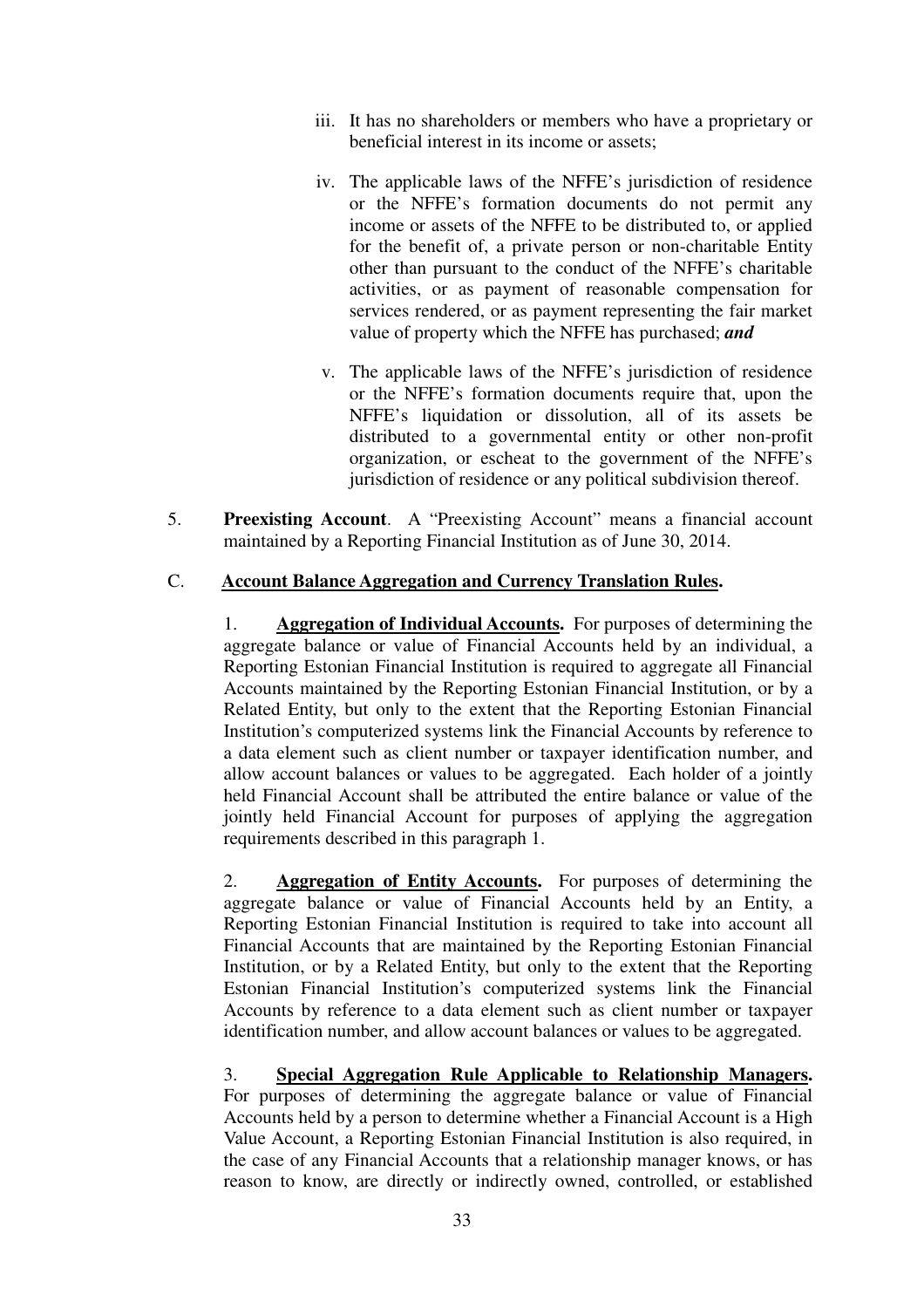(other than in a fiduciary capacity) by the same person, to aggregate all such accounts.

4. **Currency Translation Rule.** For purposes of determining the balance or value of Financial Accounts denominated in a currency other than the U.S. dollar, a Reporting Estonian Financial Institution must convert the U.S. dollar threshold amounts described in this Annex I into such currency using a published spot rate determined as of the last day of the calendar year preceding the year in which the Reporting Estonian Financial Institution is determining the balance or value.

D. **Documentary Evidence.** For purposes of this Annex I, acceptable documentary evidence includes any of the following:

1. A certificate of residence issued by an authorized government body (for example, a government or agency thereof, or a municipality) of the jurisdiction in which the payee claims to be a resident.

2. With respect to an individual, any valid identification issued by an authorized government body (for example, a government or agency thereof, or a municipality), that includes the individual's name and is typically used for identification purposes.

3. With respect to an Entity, any official documentation issued by an authorized government body (for example, a government or agency thereof, or a municipality) that includes the name of the Entity and either the address of its principal office in the jurisdiction (or U.S. Territory) in which it claims to be a resident or the jurisdiction (or U.S. Territory) in which the Entity was incorporated or organized.

4. With respect to a Financial Account maintained in a jurisdiction with anti-money laundering rules that have been approved by the IRS in connection with a OI agreement (as described in relevant U.S. Treasury Regulations), any of the documents, other than a Form W-8 or W-9, referenced in the jurisdiction's attachment to the QI agreement for identifying individuals or Entities.

5. Any financial statement, third-party credit report, bankruptcy filing, or U.S. Securities and Exchange Commission report.

E. **Alternative Procedures for Financial Accounts Held by Individual Beneficiaries of a Cash Value Insurance Contract.** A Reporting Estonian Financial Institution may presume that an individual beneficiary (other than the owner) of a Cash Value Insurance Contract receiving a death benefit is not a Specified U.S. Person and may treat such Financial Account as other than a U.S. Reportable Account unless the Reporting Estonian Financial Institution has actual knowledge, or reason to know, that the beneficiary is a Specified U.S. Person. A Reporting Estonian Financial Institution has reason to know that a beneficiary of a Cash Value Insurance Contract is a Specified U.S. Person if the information collected by the Reporting Estonian Financial Institution and associated with the beneficiary contains U.S. indicia as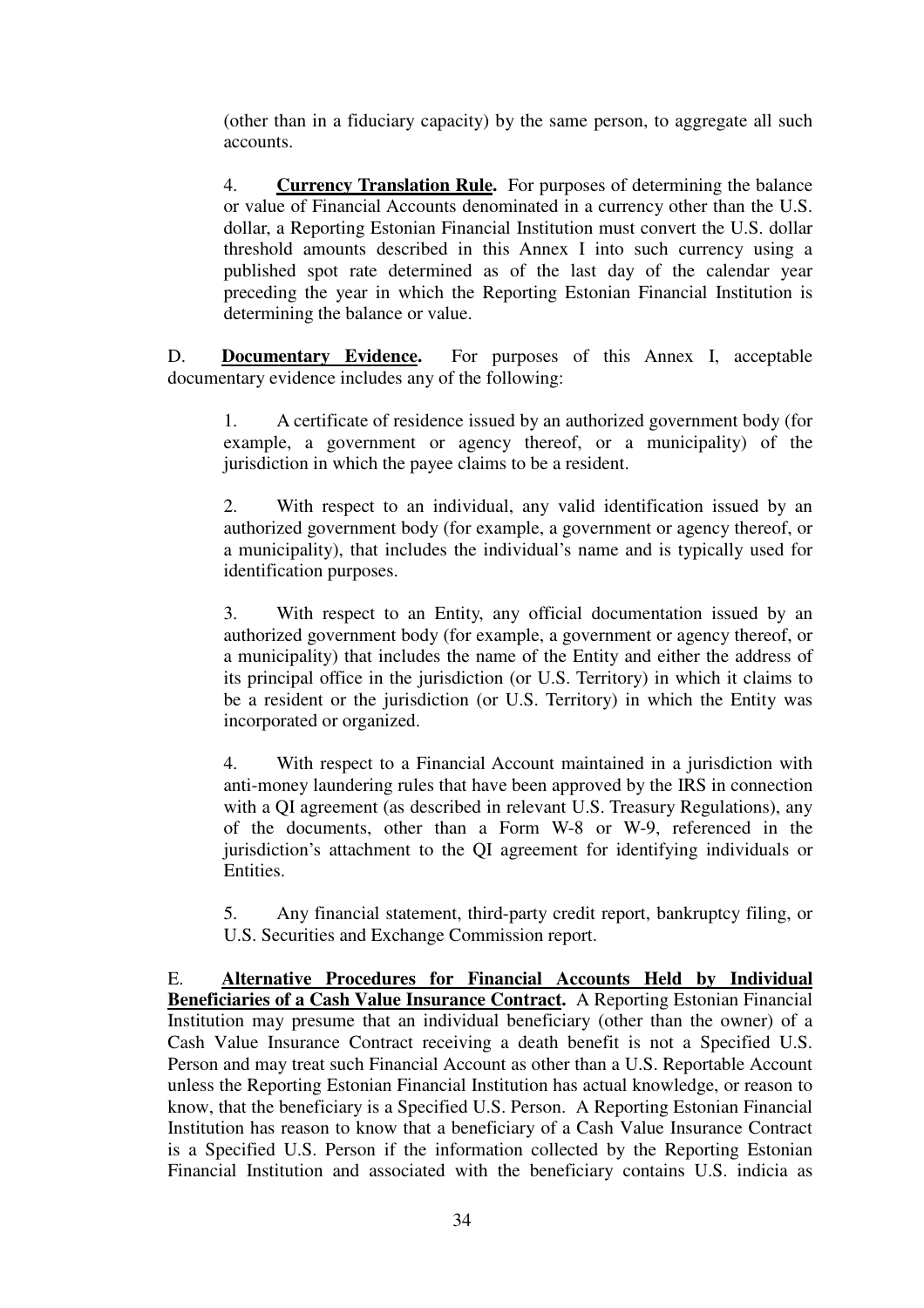described in subparagraph (B)(1) of section II of this Annex I. If a Reporting Estonian Financial Institution has actual knowledge, or reason to know, that the beneficiary is a Specified U.S. Person, the Reporting Estonian Financial Institution must follow the procedures in subparagraph B(3) of section II of this Annex I.

F. **Reliance on Third Parties.** Regardless of whether an election is made under paragraph C of section I of this Annex I, Estonia may permit Reporting Estonian Financial Institutions to rely on due diligence procedures performed by third parties, to the extent provided in relevant U.S. Treasury Regulations.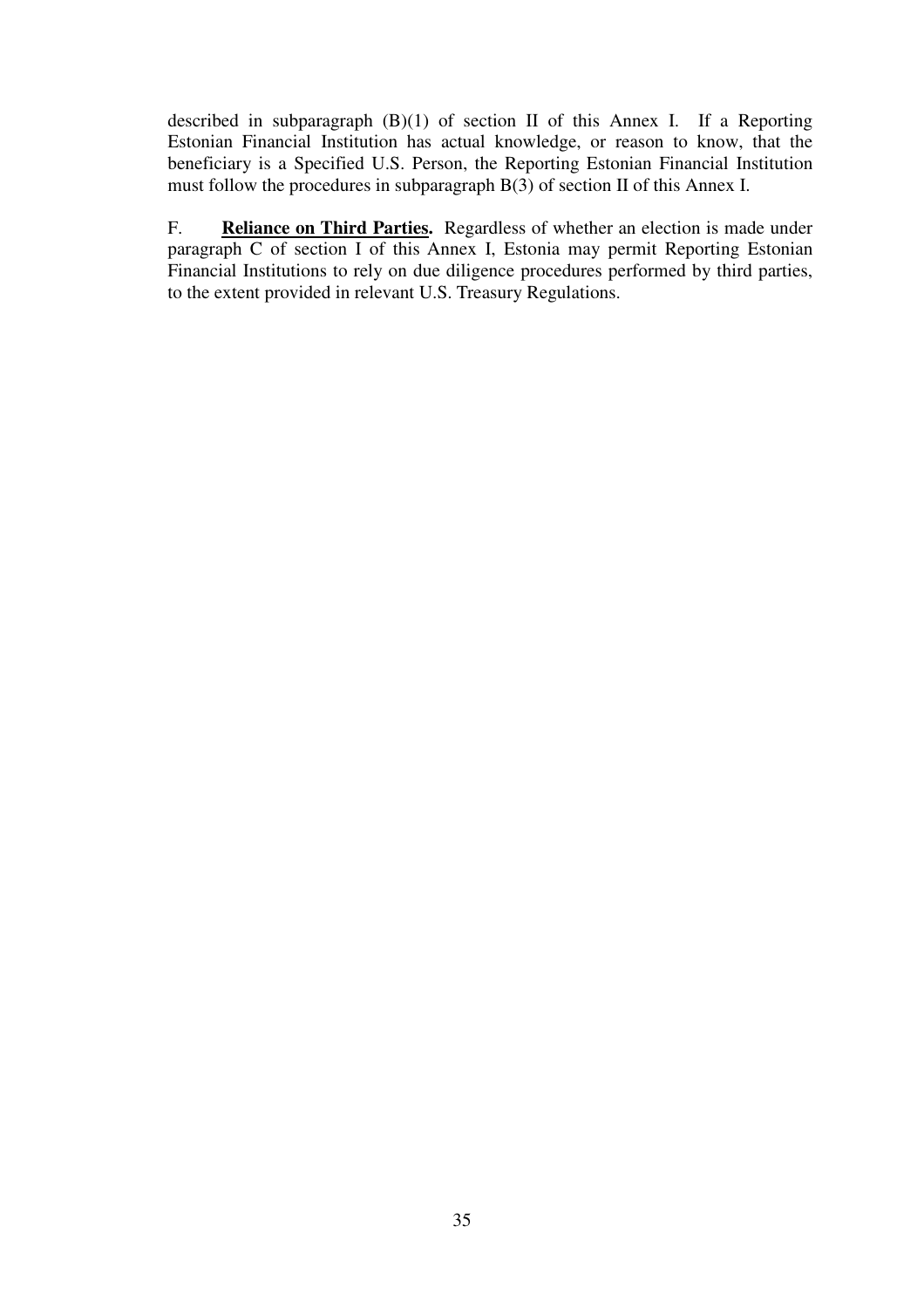#### **ANNEX II**

The following Entities shall be treated as exempt beneficial owners or deemed-compliant FFIs, as the case may be, and the following accounts shall be excluded from the definition of Financial Accounts.

This Annex II may be modified by a mutual written decision entered into between the Competent Authorities of Estonia and the United States: (1) to include additional Entities and accounts that present a low risk of being used by U.S. Persons to evade U.S. tax and that have similar characteristics to the Entities and accounts described in this Annex II as of the date of signature of the Agreement; or (2) to remove Entities and accounts that, due to changes in circumstances, no longer present a low risk of being used by U.S. Persons to evade U.S. tax. Any such addition or removal shall be effective on the date of signature of the mutual decision, unless otherwise provided therein. Procedures for reaching such a mutual decision may be included in the mutual agreement or arrangement described in paragraph 6 of Article 3 of the Agreement.

- I. **Exempt Beneficial Owners other than Funds.** The following Entities shall be treated as Non-Reporting Estonian Financial Institutions and as exempt beneficial owners for purposes of sections 1471 and 1472 of the U.S. Internal Revenue Code, *other than* with respect to a payment that is derived from an obligation held in connection with a commercial financial activity of a type engaged in by a Specified Insurance Company, Custodial Institution, or Depository Institution.
	- A. **Governmental Entity.** The government of Estonia, any political subdivision of Estonia (which, for the avoidance of doubt, includes a state, province, county, or municipality), or any wholly owned agency or instrumentality of Estonia or any one or more of the foregoing (each, an "Estonian Governmental Entity"). This category is comprised of the integral parts, controlled entities, and political subdivisions of Estonia.
		- 1. An integral part of Estonia means any person, organization, agency, bureau, fund, instrumentality, or other body, however designated, that constitutes a governing authority of Estonia. The net earnings of the governing authority must be credited to its own account or to other accounts of Estonia, with no portion inuring to the benefit of any private person. An integral part does not include any individual who is a sovereign, official, or administrator acting in a private or personal capacity.
		- 2. A controlled entity means an Entity that is separate in form from Estonia or that otherwise constitutes a separate juridical entity, provided that:
			- a) The Entity is wholly owned and controlled by one or more Estonian Governmental Entities directly or through one or more controlled entities or the Entity has been incorporated by Governmental Entities in the public interest pursuant to a legislative act specifically governing that Entity;
			- b) The Entity's net earnings are credited to its own account or to the accounts of one or more Estonian Governmental Entities, with no portion of its income inuring to the benefit of any private person; and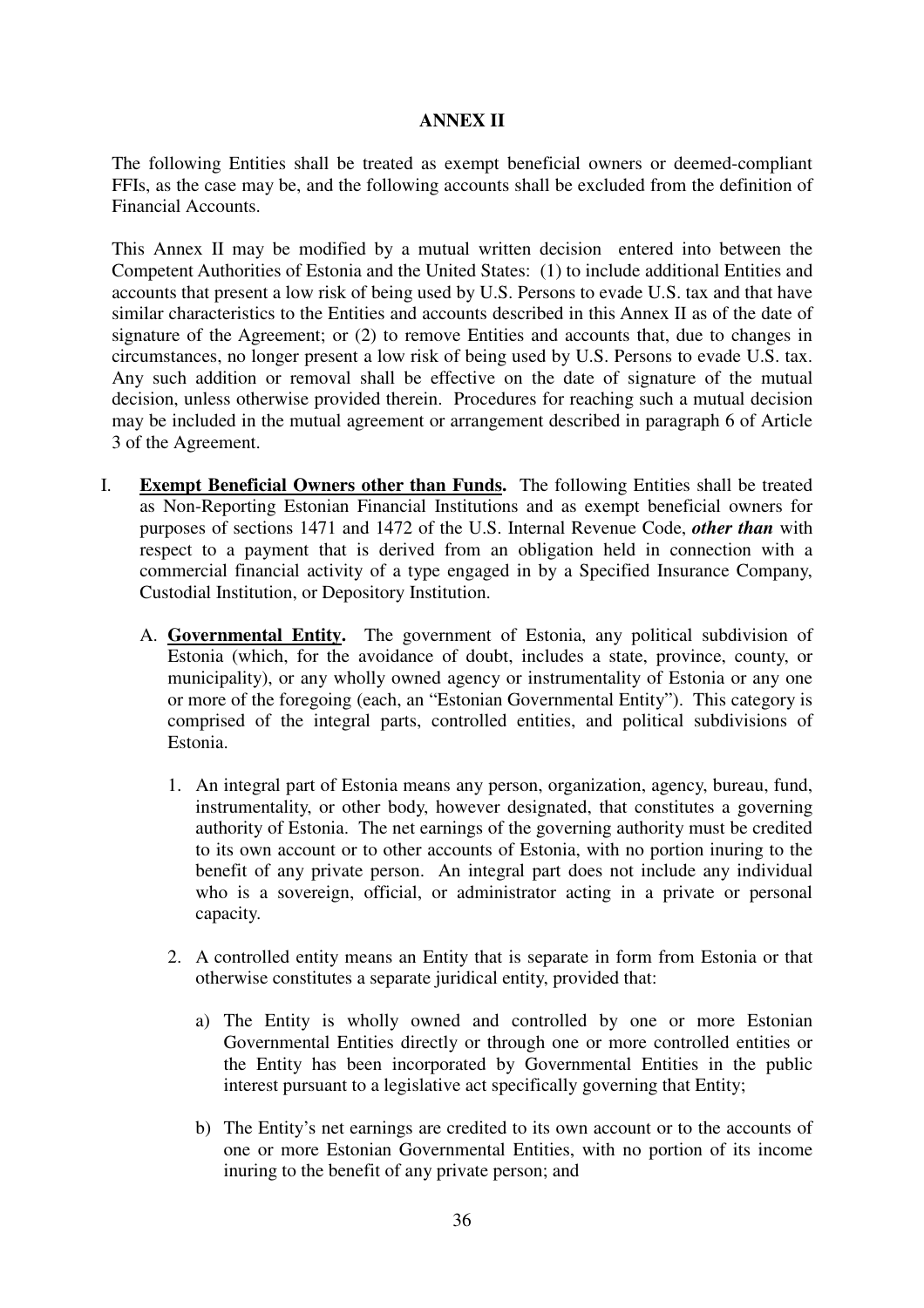- c) The Entity's assets vest in one or more Estonian Governmental Entities upon dissolution.
- 3. Income does not inure to the benefit of private persons if such persons are the intended beneficiaries of a governmental program, and the program activities are performed for the general public with respect to the common welfare or relate to the administration of some phase of government. Notwithstanding the foregoing, however, income is considered to inure to the benefit of private persons if the income is derived from the use of a governmental entity to conduct a commercial business, such as a commercial banking business, that provides financial services to private persons.
- B. **International Organization.** Any international organization or wholly owned agency or instrumentality thereof.This category includes any intergovernmental organization (including a supranational organization) (1) that is comprised primarily of non-U.S. governments; (2) that has in effect a headquarters agreement with Estonia; and (3) the income of which does not inure to the benefit of private persons.
- C. **Central Bank.** An institution that is by law or government sanction the principal authority, other than the government of Estonia itself, issuing instruments intended to circulate as currency. Such an institution may include an instrumentality that is separate from the government of Estonia, whether or not owned in whole or in part by Estonia.
- II. **Funds that Qualify as Exempt Beneficial Owners.** The following Entities shall be treated as Non-Reporting Estonian Financial Institutions and as exempt beneficial owners for purposes of sections 1471 and 1472 of the U.S. Internal Revenue Code.
	- A. **Treaty-Qualified Retirement Fund.** A fund established in Estonia, provided that the fund is entitled to benefits under an income tax treaty between Estonia and the United States on income that it derives from sources within the United States (or would be entitled to such benefits if it derived any such income) as a resident of Estonia that satisfies any applicable limitation on benefits requirement, and is operated principally to administer or provide pension or retirement benefits.
	- B. **Broad Participation Retirement Fund.** A fund established in Estonia to provide retirement, disability, or death benefits, or any combination thereof, to beneficiaries that are current or former employees (or persons designated by such employees) of one or more employers in consideration for services rendered, provided that the fund:
		- 1. Does not have a single beneficiary with a right to more than five percent of the fund's assets:
		- 2. Is subject to government regulation and provides annual information reporting about its beneficiaries to the relevant tax authorities in Estonia; and
		- 3. Satisfies at least one of the following requirements:
			- a) The fund is generally exempt from tax in Estonia on investment income under the laws of Estonia due to its status as a retirement or pension plan;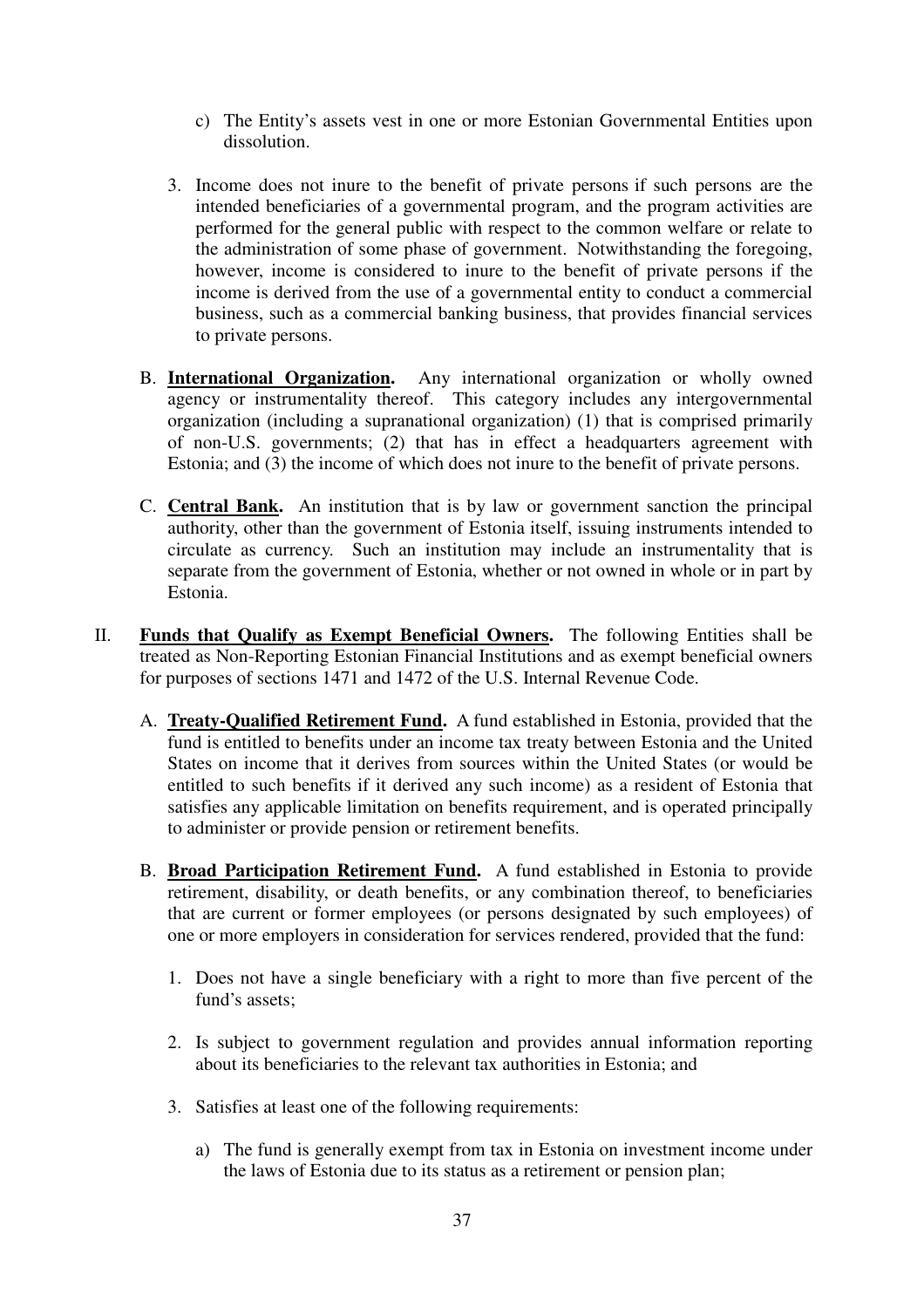- b) The fund receives at least 50 percent of its total contributions (other than transfers of assets from other plans described in paragraphs A through D of this section or from retirement and pension accounts described in subparagraph  $A(1)$  of section V of this Annex II) from the sponsoring employers;
- c) Distributions or withdrawals from the fund are allowed only upon the occurrence of specified events related to retirement, disability, or death (except rollover distributions to other retirement funds described in paragraphs A through D of this section or retirement and pension accounts described in subparagraph  $A(1)$  of section V of this Annex II), or penalties apply to distributions or withdrawals made before such specified events; or
- d) Contributions (other than certain permitted make-up contributions) by employees to the fund are limited by reference to earned income of the employee or may not exceed \$50,000 annually, applying the rules set forth in Annex I for account aggregation and currency translation.
- C. **Narrow Participation Retirement Fund.** A fund established in Estonia to provide retirement, disability, or death benefits to beneficiaries that are current or former employees (or persons designated by such employees) of one or more employers in consideration for services rendered, provided that:
	- 1. The fund has fewer than 50 participants;
	- 2. The fund is sponsored by one or more employers that are not Investment Entities or Passive NFFEs;
	- 3. The employee and employer contributions to the fund (other than transfers of assets from treaty-qualified retirement funds described in paragraph A of this section or retirement and pension accounts described in subparagraph A(1) of section V of this Annex II) are limited by reference to earned income and compensation of the employee, respectively;
	- 4. Participants that are not residents of Estonia are not entitled to more than 20 percent of the fund's assets; and
	- 5. The fund is subject to government regulation and provides annual information reporting about its beneficiaries to the relevant tax authorities in Estonia.
- D. **Pension Fund of an Exempt Beneficial Owner.** A fund established in Estonia by an exempt beneficial owner to provide retirement, disability, or death benefits to beneficiaries or participants that are current or former employees of the exempt beneficial owner (or persons designated by such employees), or that are not current or former employees, if the benefits provided to such beneficiaries or participants are in consideration of personal services performed for the exempt beneficial owner.
- E. **Mandatory Pension Funds** (as defined under the Funded Pensions Act § 3).
- F. **Voluntary Pension Funds** (as defined under the Funded Pensions Act § 3).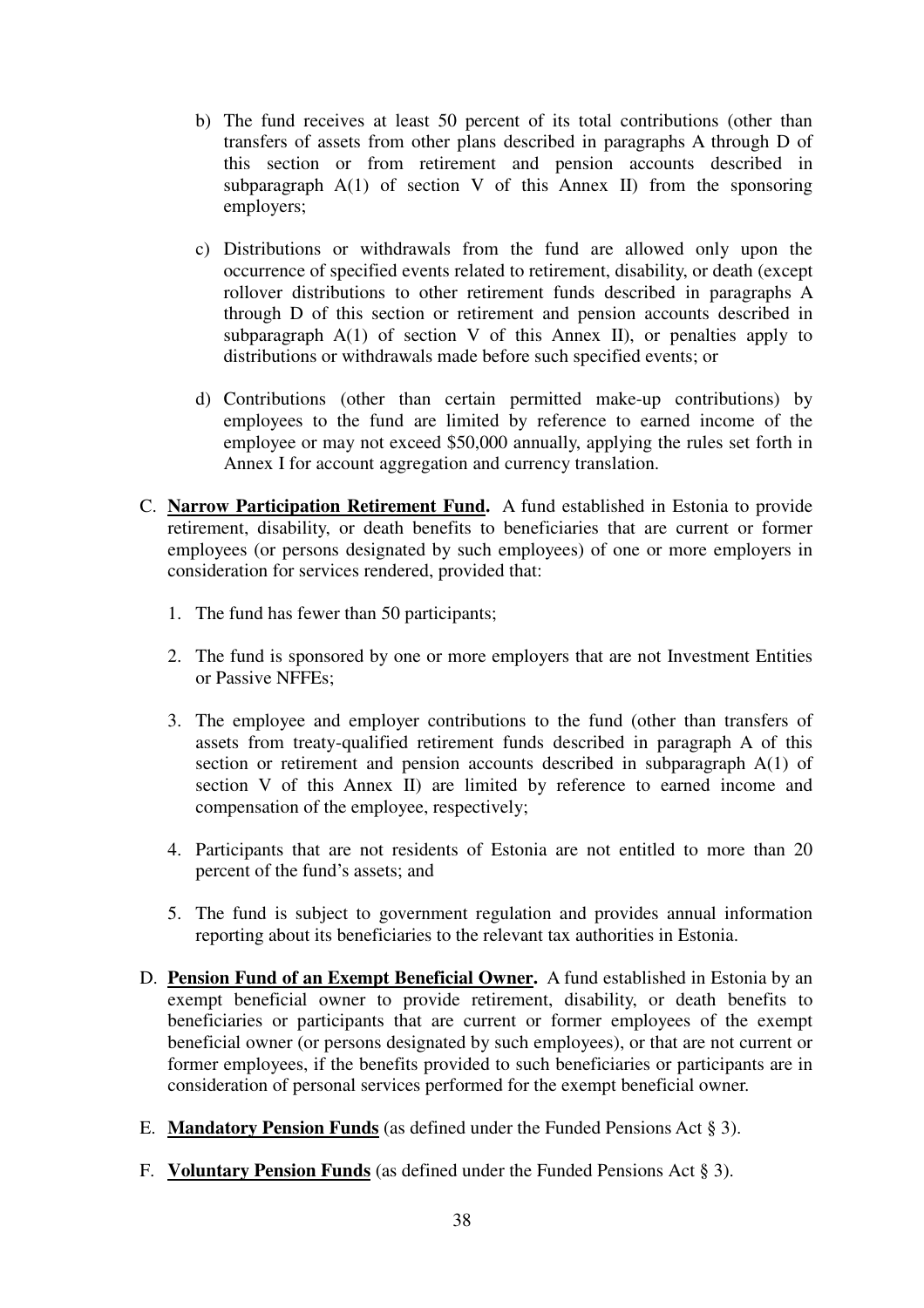- G. **Investment Entity Wholly Owned by Exempt Beneficial Owners.** An Entity that is an Estonian Financial Institution solely because it is an Investment Entity, provided that each direct holder of an Equity Interest in the Entity is an exempt beneficial owner, and each direct holder of a debt interest in such Entity is either a Depository Institution (with respect to a loan made to such Entity) or an exempt beneficial owner.
- III. **Small or Limited Scope Financial Institutions that Qualify as Deemed-Compliant FFIs.** The following Financial Institutions are Non-Reporting Estonian Financial Institutions that shall be treated as deemed-compliant FFIs for purposes of section 1471 of the U.S. Internal Revenue Code.
	- A. **Financial Institution with a Local Client Base.** A Financial Institution satisfying the following requirements:
		- 1. The Financial Institution must be licensed and regulated as a financial institution under the laws of Estonia;
		- 2. The Financial Institution must have no fixed place of business outside of Estonia. For this purpose, a fixed place of business does not include a location that is not advertised to the public and from which the Financial Institution performs solely administrative support functions;
		- 3. The Financial Institution must not solicit customers or Account Holders outside Estonia. For this purpose, a Financial Institution shall not be considered to have solicited customers or Account Holders outside Estonia merely because the Financial Institution (a) operates a website, provided that the website does not specifically indicate that the Financial Institution provides Financial Accounts or services to nonresidents, and does not otherwise target or solicit U.S. customers or Account Holders, or (b) advertises in print media or on a radio or television station that is distributed or aired primarily within Estonia but is also incidentally distributed or aired in other countries, provided that the advertisement does not specifically indicate that the Financial Institution provides Financial Accounts or services to nonresidents, and does not otherwise target or solicit U.S. customers or Account Holders;
		- 4. The Financial Institution must be required under the laws of Estonia to identify resident Account Holders for purposes of either information reporting or withholding of tax with respect to Financial Accounts held by residents or for purposes of satisfying Estonia's AML due diligence requirements;
		- 5. At least 98 percent of the Financial Accounts by value maintained by the Financial Institution must be held by residents (including residents that are Entities) of Estonia or a Member State of the European Union;
		- 6. Beginning on or before July 1, 2014, the Financial Institution must have policies and procedures, consistent with those set forth in Annex I, to prevent the Financial Institution from providing a Financial Account to any Nonparticipating Financial Institution and to monitor whether the Financial Institution opens or maintains a Financial Account for any Specified U.S. Person who is not a resident of Estonia (including a U.S. Person that was a resident of Estonia when the Financial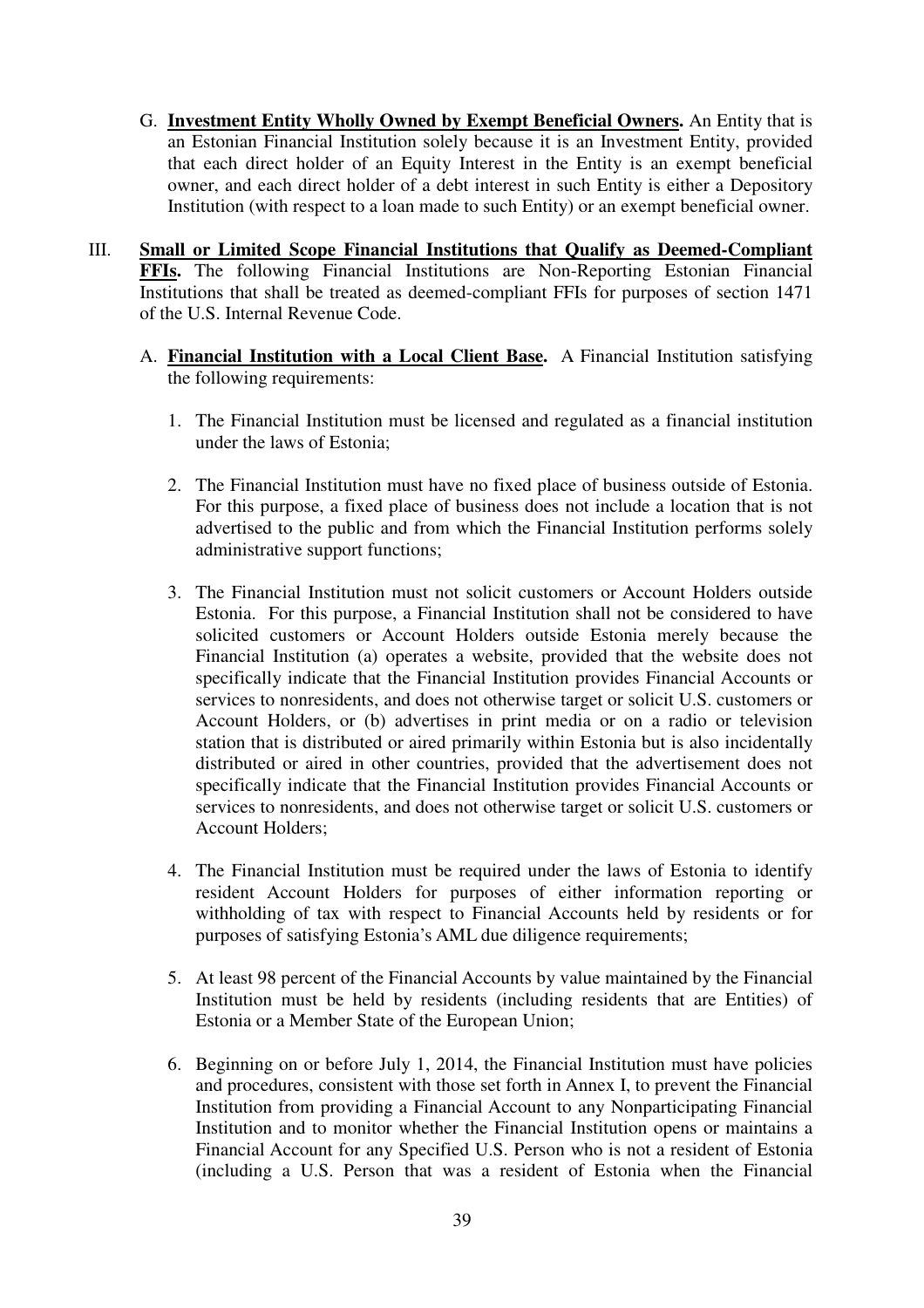Account was opened but subsequently ceases to be a resident of Estonia) or any Passive NFFE with Controlling Persons who are U.S. residents or U.S. citizens who are not residents of Estonia;

- 7. Such policies and procedures must provide that if any Financial Account held by a Specified U.S. Person who is not a resident of Estonia or by a Passive NFFE with Controlling Persons who are U.S. residents or U.S. citizens who are not residents of Estonia is identified, the Financial Institution must report such Financial Account as would be required if the Financial Institution were a Reporting Estonian Financial Institution (including by following the registration requirements applicable to Reporting Estonian Financial Institutions) or close such Financial Account;
- 8. With respect to a Preexisting Account held by an individual who is not a resident of Estonia or by an Entity, the Financial Institution must review those Preexisting Accounts in accordance with the procedures set forth in Annex I applicable to Preexisting Accounts to identify any U.S. Reportable Account or Financial Account held by a Nonparticipating Financial Institution, and must report such Financial Account as would be required if the Financial Institution were a Reporting Estonian Financial Institution (including by following the registration requirements applicable to Reporting Estonian Financial Institutions) or close such Financial Account;
- 9. Each Related Entity of the Financial Institution that is a Financial Institution must be incorporated or organized in Estonia and, with the exception of any Related Entity that is a retirement fund described in paragraphs A through D of section II of this Annex II, satisfy the requirements set forth in this paragraph A; and
- 10. The Financial Institution must not have policies or practices that discriminate against opening or maintaining Financial Accounts for individuals who are Specified U.S. Persons and residents of Estonia.
- B. **Local Bank.** A Financial Institution satisfying the following requirements:
	- 1. The Financial Institution operates solely as (and is licensed and regulated under the laws of Estonia as) (a) a bank or (b) a credit union or similar cooperative credit organization that is operated without profit;
	- 2. The Financial Institution's business consists primarily of receiving deposits from and making loans to, with respect to a bank, unrelated retail customers and, with respect to a credit union or similar cooperative credit organization, members, provided that no member has a greater than five percent interest in such credit union or cooperative credit organization;
	- 3. The Financial Institution satisfies the requirements set forth in subparagraphs A(2) and A(3) of this section, provided that, in addition to the limitations on the website described in subparagraph A(3) of this section, the website does not permit the opening of a Financial Account;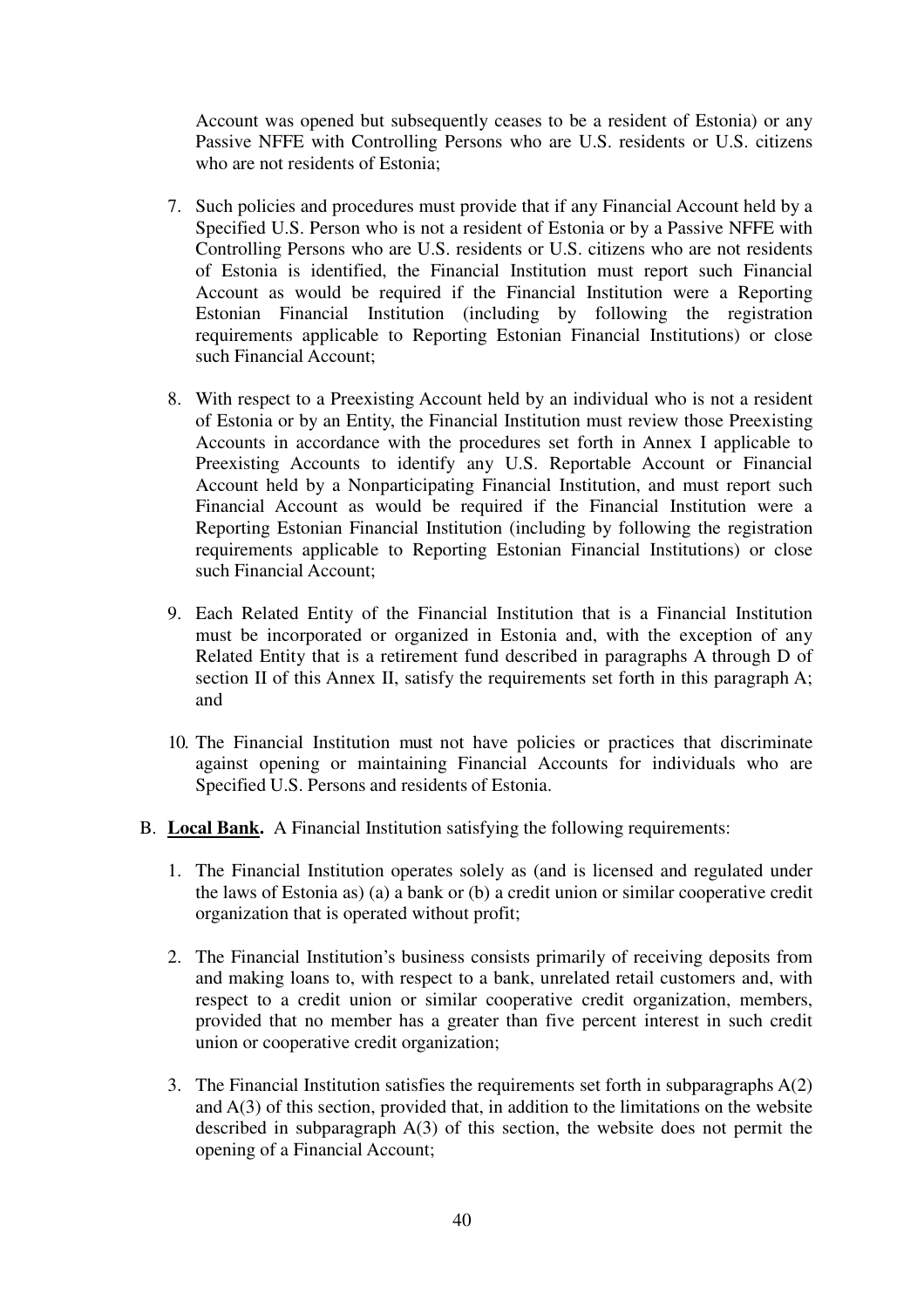- 4. The Financial Institution does not have more than \$175 million in assets on its balance sheet, and the Financial Institution and any Related Entities, taken together, do not have more than \$500 million in total assets on their consolidated or combined balance sheets; and
- 5. Any Related Entity must be incorporated or organized in Estonia, and any Related Entity that is a Financial Institution, with the exception of any Related Entity that is a retirement fund described in paragraphs A through D of section II of this Annex II or a Financial Institution with only low-value accounts described in paragraph C of this section, must satisfy the requirements set forth in this paragraph B.
- C. **Financial Institution with Only Low-Value Accounts.** An Estonian Financial Institution satisfying the following requirements:
	- 1. The Financial Institution is not an Investment Entity;
	- 2. No Financial Account maintained by the Financial Institution or any Related Entity has a balance or value in excess of \$50,000, applying the rules set forth in Annex I for account aggregation and currency translation; and
	- 3. The Financial Institution does not have more than \$50 million in assets on its balance sheet, and the Financial Institution and any Related Entities, taken together, do not have more than \$50 million in total assets on their consolidated or combined balance sheets.
- D. **Qualified Credit Card Issuer.** An Estonian Financial Institution satisfying the following requirements:
	- 1. The Financial Institution is a Financial Institution solely because it is an issuer of credit cards that accepts deposits only when a customer makes a payment in excess of a balance due with respect to the card and the overpayment is not immediately returned to the customer; and
	- 2. Beginning on or before July 1, 2014, the Financial Institution implements policies and procedures to either prevent a customer deposit in excess of \$50,000, or to ensure that any customer deposit in excess of \$50,000, in each case applying the rules set forth in Annex I for account aggregation and currency translation, is refunded to the customer within 60 days. For this purpose, a customer deposit does not refer to credit balances to the extent of disputed charges but does include credit balances resulting from merchandise returns.
- IV. **Investment Entities that Qualify as Deemed-Compliant FFIs and Other Special Rules.** The Financial Institutions described in paragraphs A through E of this section are Non-Reporting Estonian Financial Institutions that shall be treated as deemed-compliant FFIs for purposes of section 1471 of the U.S. Internal Revenue Code. In addition, paragraph F of this section provides special rules applicable to an Investment Entity.
	- A. **Trustee-Documented Trust.** A trust established under the laws of Estonia to the extent that the trustee of the trust is a Reporting U.S. Financial Institution, Reporting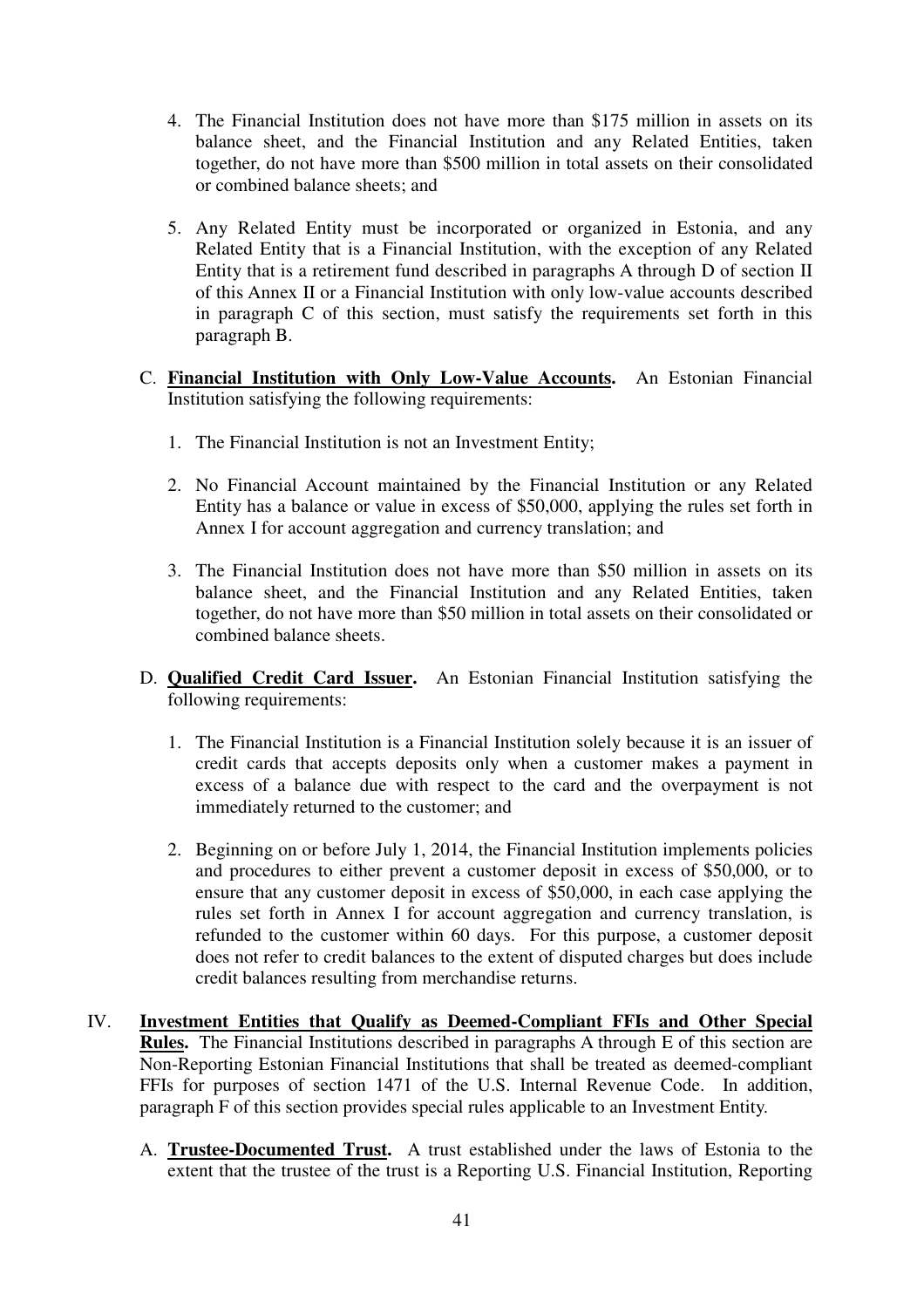Model 1 FFI, or Participating FFI and reports all information required to be reported pursuant to the Agreement with respect to all U.S. Reportable Accounts of the trust.

- B. **Sponsored Investment Entity and Controlled Foreign Corporation.** A Financial Institution described in subparagraph  $B(1)$  or  $B(2)$  of this section having a sponsoring entity that complies with the requirements of subparagraph B(3) of this section.
	- 1. A Financial Institution is a sponsored investment entity if (a) it is an Investment Entity established in Estonia that is not a qualified intermediary, withholding foreign partnership, or withholding foreign trust pursuant to relevant U.S. Treasury Regulations; and (b) an Entity has agreed with the Financial Institution to act as a sponsoring entity for the Financial Institution.
	- 2. A Financial Institution is a sponsored controlled foreign corporation if (a) the Financial Institution is a controlled foreign corporation<sup>1</sup> organized under the laws of Estonia that is not a qualified intermediary, withholding foreign partnership, or withholding foreign trust pursuant to relevant U.S. Treasury Regulations; (b) the Financial Institution is wholly owned, directly or indirectly, by a Reporting U.S. Financial Institution that agrees to act, or requires an affiliate of the Financial Institution to act, as a sponsoring entity for the Financial Institution; and (c) the Financial Institution shares a common electronic account system with the sponsoring entity that enables the sponsoring entity to identify all Account Holders and payees of the Financial Institution and to access all account and customer information maintained by the Financial Institution including, but not limited to, customer identification information, customer documentation, account balance, and all payments made to the Account Holder or payee.
	- 3. The sponsoring entity complies with the following requirements:
		- a) The sponsoring entity is authorized to act on behalf of the Financial Institution (such as a fund manager, trustee, corporate director, or managing partner) to fulfill applicable registration requirements;
		- b) The sponsoring entity has registered as a sponsoring entity pursuant to applicable registration requirements;
		- c) If the sponsoring entity identifies any U.S. Reportable Accounts with respect to the Financial Institution, the sponsoring entity registers the Financial Institution pursuant to applicable registration requirements on or before the later of December 31, 2015 and the date that is 90 days after such a U.S. Reportable Account is first identified;
		- d) The sponsoring entity agrees to perform, on behalf of the Financial Institution, all due diligence, withholding, reporting, and other requirements that the

 $\overline{a}$ 

<sup>1</sup> A "controlled foreign corporation" means any foreign corporation if more than 50 percent of the total combined voting power of all classes of stock of such corporation entitled to vote, or the total value of the stock of such corporation, is owned, or is considered as owned, by "United States shareholders" on any day during the taxable year of such foreign corporation. The term a "United States shareholder" means, with respect to any foreign corporation, a United States person who owns, or is considered as owning, 10 percent or more of the total combined voting power of all classes of stock entitled to vote of such foreign corporation.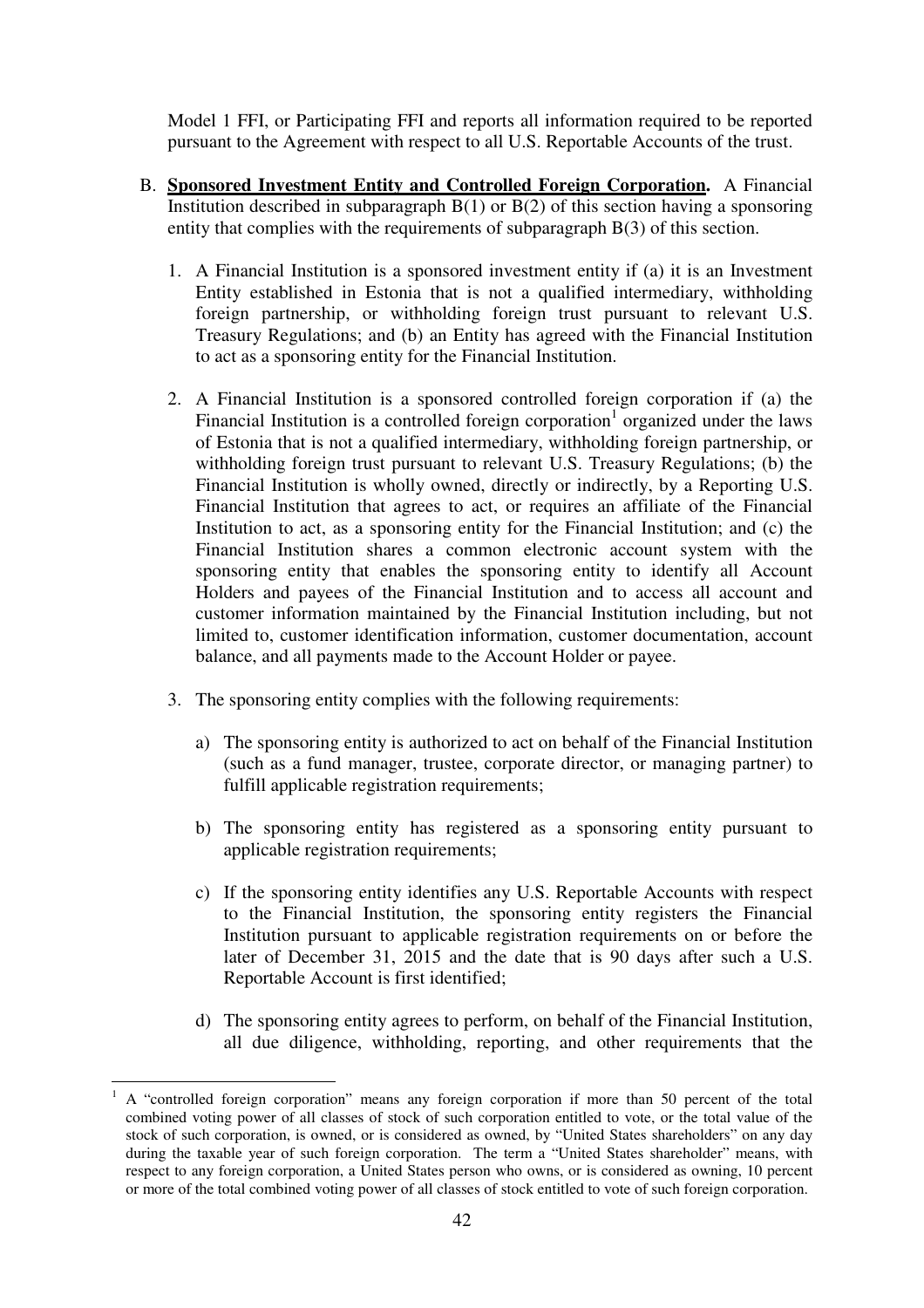Financial Institution would have been required to perform if it were a Reporting Estonian Financial Institution;

- e) The sponsoring entity identifies the Financial Institution and includes the identifying number of the Financial Institution (obtained by following applicable registration requirements) in all reporting completed on the Financial Institution's behalf; and
- f) The sponsoring entity has not had its status as a sponsor revoked.
- C. **Sponsored, Closely Held Investment Vehicle.** An Estonian Financial Institution satisfying the following requirements:
	- 1. The Financial Institution is a Financial Institution solely because it is an Investment Entity and is not a qualified intermediary, withholding foreign partnership, or withholding foreign trust pursuant to relevant U.S. Treasury Regulations;
	- 2. The sponsoring entity is a Reporting U.S. Financial Institution, Reporting Model 1 FFI, or Participating FFI, is authorized to act on behalf of the Financial Institution (such as a professional manager, trustee, or managing partner), and agrees to perform, on behalf of the Financial Institution, all due diligence, withholding, reporting, and other requirements that the Financial Institution would have been required to perform if it were a Reporting Estonian Financial Institution;
	- 3. The Financial Institution does not hold itself out as an investment vehicle for unrelated parties;
	- 4. Twenty or fewer individuals own all of the debt interests and Equity Interests in the Financial Institution (disregarding debt interests owned by Participating FFIs and deemed-compliant FFIs and Equity Interests owned by an Entity if that Entity owns 100 percent of the Equity Interests in the Financial Institution and is itself a sponsored Financial Institution described in this paragraph C); and
	- 5. The sponsoring entity complies with the following requirements:
		- a) The sponsoring entity has registered as a sponsoring entity pursuant to applicable registration requirements;
		- b) The sponsoring entity agrees to perform, on behalf of the Financial Institution, all due diligence, withholding, reporting, and other requirements that the Financial Institution would have been required to perform if it were a Reporting Estonian Financial Institution and retains documentation collected with respect to the Financial Institution for a period of six years;
		- c) The sponsoring entity identifies the Financial Institution in all reporting completed on the Financial Institution's behalf; and
		- d) The sponsoring entity has not had its status as a sponsor revoked.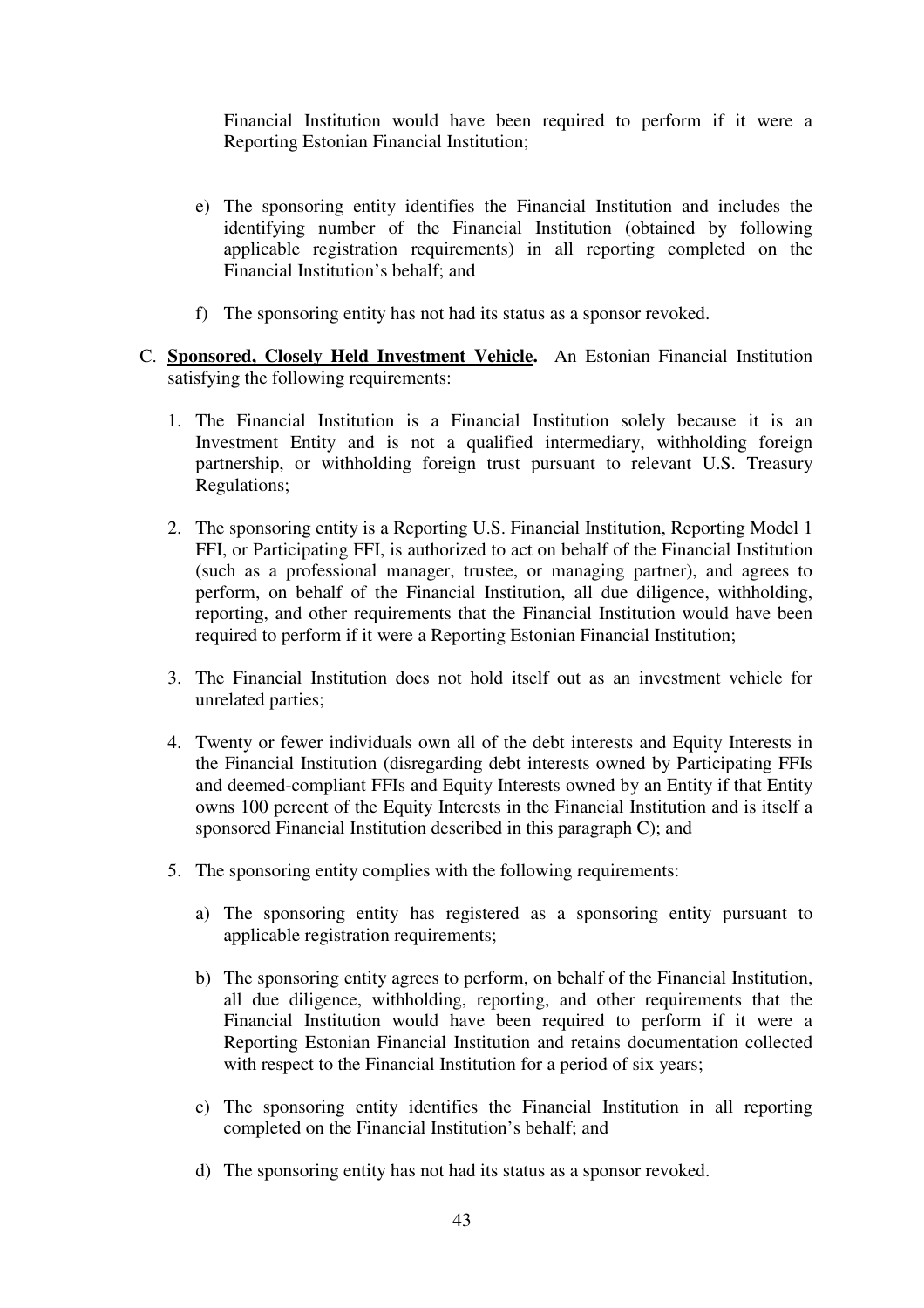- D. **Investment Advisors and Investment Managers.** An Investment Entity established in Estonia that is a financial institution solely because it (1) renders investment advice to, and acts on behalf of, or (2) manages portfolios for, and acts on behalf of, a customer for the purposes of investing, managing, or administering funds deposited in the name of the customer with a Financial Institution other than a Nonparticipating Financial Institution.
- E. **Collective Investment Vehicle.** An Investment Entity established in Estonia that is regulated as a collective investment vehicle, provided that all of the interests in the collective investment vehicle (including debt interests in excess of \$50,000) are held by or through one or more exempt beneficial owners, Active NFFEs described in subparagraph B(4) of section VI of Annex I, U.S. Persons that are not Specified U.S. Persons, or Financial Institutions that are not Nonparticipating Financial Institutions.
- F. **Special Rules.** The following rules apply to an Investment Entity:
	- 1. With respect to interests in an Investment Entity that is a collective investment vehicle described in paragraph E of this section, the reporting obligations of any Investment Entity (other than a Financial Institution through which interests in the collective investment vehicle are held) shall be deemed fulfilled.
	- 2. With respect to interests in:
		- a) An Investment Entity established in a Partner Jurisdiction that is regulated as a collective investment vehicle, all of the interests in which (including debt interests in excess of \$50,000) are held by or through one or more exempt beneficial owners, Active NFFEs described in subparagraph B(4) of section VI of Annex I, U.S. Persons that are not Specified U.S. Persons, or Financial Institutions that are not Nonparticipating Financial Institutions; or
		- b) An Investment Entity that is a qualified collective investment vehicle under relevant U.S. Treasury Regulations;

the reporting obligations of any Investment Entity that is an Estonian Financial Institution (other than a Financial Institution through which interests in the collective investment vehicle are held) shall be deemed fulfilled.

- 3. With respect to interests in an Investment Entity established in Estonia that is not described in paragraph E or subparagraph F(2) of this section, consistent with paragraph 3 of Article 5 of the Agreement, the reporting obligations of all other Investment Entities with respect to such interests shall be deemed fulfilled if the information required to be reported by the first-mentioned Investment Entity pursuant to the Agreement with respect to such interests is reported by such Investment Entity or another person.
- V. **Accounts Excluded from Financial Accounts.** The following accounts are excluded from the definition of Financial Accounts and therefore shall not be treated as U.S. Reportable Accounts.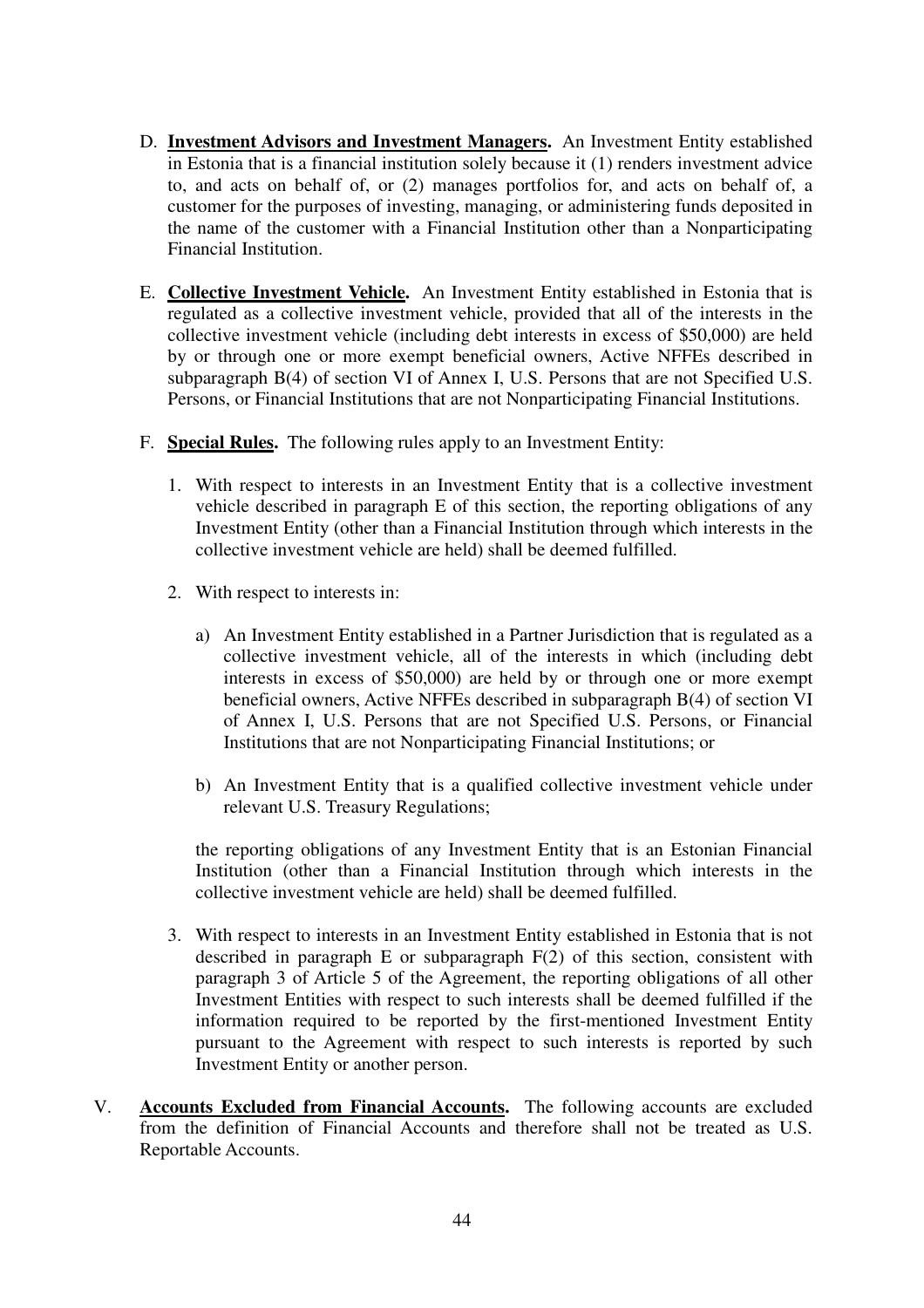## A. **Certain Savings Accounts.**

- 1. Retirement and Pension Account. A retirement or pension account maintained in Estonia that satisfies the following requirements under the laws of Estonia.
	- a) The account is subject to regulation as a personal retirement account or is part of a registered or regulated retirement or pension plan for the provision of retirement or pension benefits (including disability or death benefits);
	- b) The account is tax-favored (*i.e.*, contributions to the account that would otherwise be subject to tax under the laws of Estonia are deductible or excluded from the gross income of the account holder or taxed at a reduced rate, or taxation of investment income from the account is deferred or taxed at a reduced rate);
	- c) Annual information reporting is required to the tax authorities in Estonia with respect to the account;
	- d) Withdrawals are conditioned on reaching a specified retirement age, disability, or death, or penalties apply to withdrawals made before such specified events; and
	- e) Either (i) annual contributions are limited to \$50,000 or less, or (ii) there is a maximum lifetime contribution limit to the account of \$1,000,000 or less, in each case applying the rules set forth in Annex I for account aggregation and currency translation.
- 2. Non-Retirement Savings Accounts. An account maintained in Estonia (other than an insurance or Annuity Contract) that satisfies the following requirements under the laws of Estonia.
	- a) The account is subject to regulation as a savings vehicle for purposes other than for retirement;
	- b) The account is tax-favored (*i.e.*, contributions to the account that would otherwise be subject to tax under the laws of Estonia are deductible or excluded from the gross income of the account holder or taxed at a reduced rate, or taxation of investment income from the account is deferred or taxed at a reduced rate);
	- c) Withdrawals are conditioned on meeting specific criteria related to the purpose of the savings account (for example, the provision of educational or medical benefits), or penalties apply to withdrawals made before such criteria are met; and
	- d) Annual contributions are limited to \$50,000 or less, applying the rules set forth in Annex I for account aggregation and currency translation.
- 3. Certain Other Accounts.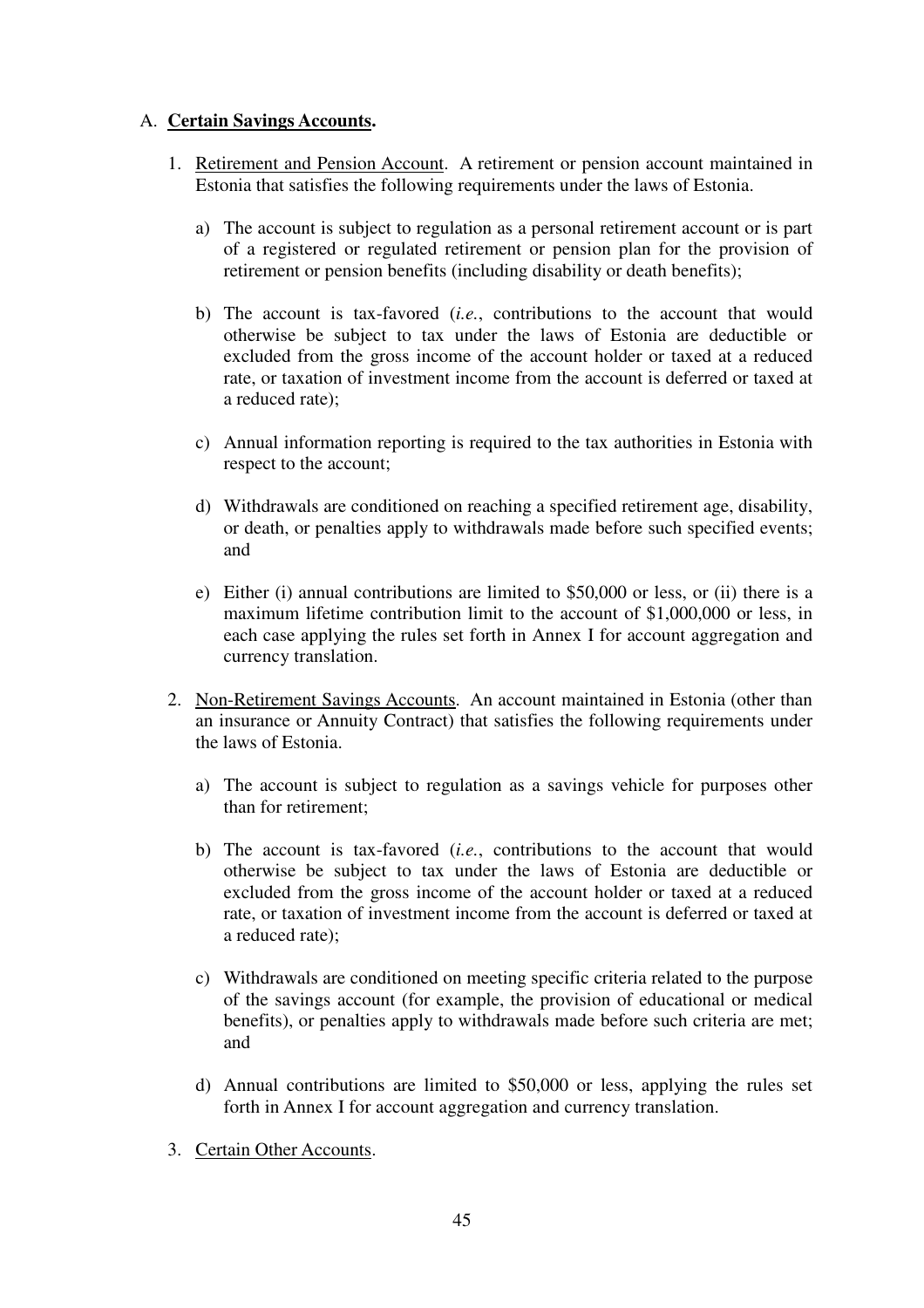- a) Pension contracts, provided by life assurance undertakings (defined under the Funded Pensions Act § 41); and
- b) Insurance contracts for a supplementary funded pension, provided by life assurance undertakings (defined under the Funded Pensions Act § 62).
- B. **Certain Term Life Insurance Contracts.** A life insurance contract maintained in Estonia with a coverage period that will end before the insured individual attains age 90, provided that the contract satisfies the following requirements:
	- 1. Periodic premiums, which do not decrease over time, are payable at least annually during the period the contract is in existence or until the insured attains age 90, whichever is shorter;
	- 2. The contract has no contract value that any person can access (by withdrawal, loan, or otherwise) without terminating the contract;
	- 3. The amount (other than a death benefit) payable upon cancellation or termination of the contract cannot exceed the aggregate premiums paid for the contract, less the sum of mortality, morbidity, and expense charges (whether or not actually imposed) for the period or periods of the contract's existence and any amounts paid prior to the cancellation or termination of the contract; and
	- 4. The contract is not held by a transferee for value.
- C. **Account Held By an Estate.** An account maintained in Estonia that is held solely by an estate if the documentation for such account includes a copy of the deceased's will or death certificate.
- D. **Escrow Accounts.** An account maintained in Estonia established in connection with any of the following:
	- 1. A court order or judgment.
	- 2. A sale, exchange, or lease of real or personal property, provided that the account satisfies the following requirements:
		- a) The account is funded solely with a down payment, earnest money, deposit in an amount appropriate to secure an obligation directly related to the transaction, or a similar payment, or is funded with a financial asset that is deposited in the account in connection with the sale, exchange, or lease of the property;
		- b) The account is established and used solely to secure the obligation of the purchaser to pay the purchase price for the property, the seller to pay any contingent liability, or the lessor or lessee to pay for any damages relating to the leased property as agreed under the lease;
		- c) The assets of the account, including the income earned thereon, will be paid or otherwise distributed for the benefit of the purchaser, seller, lessor, or lessee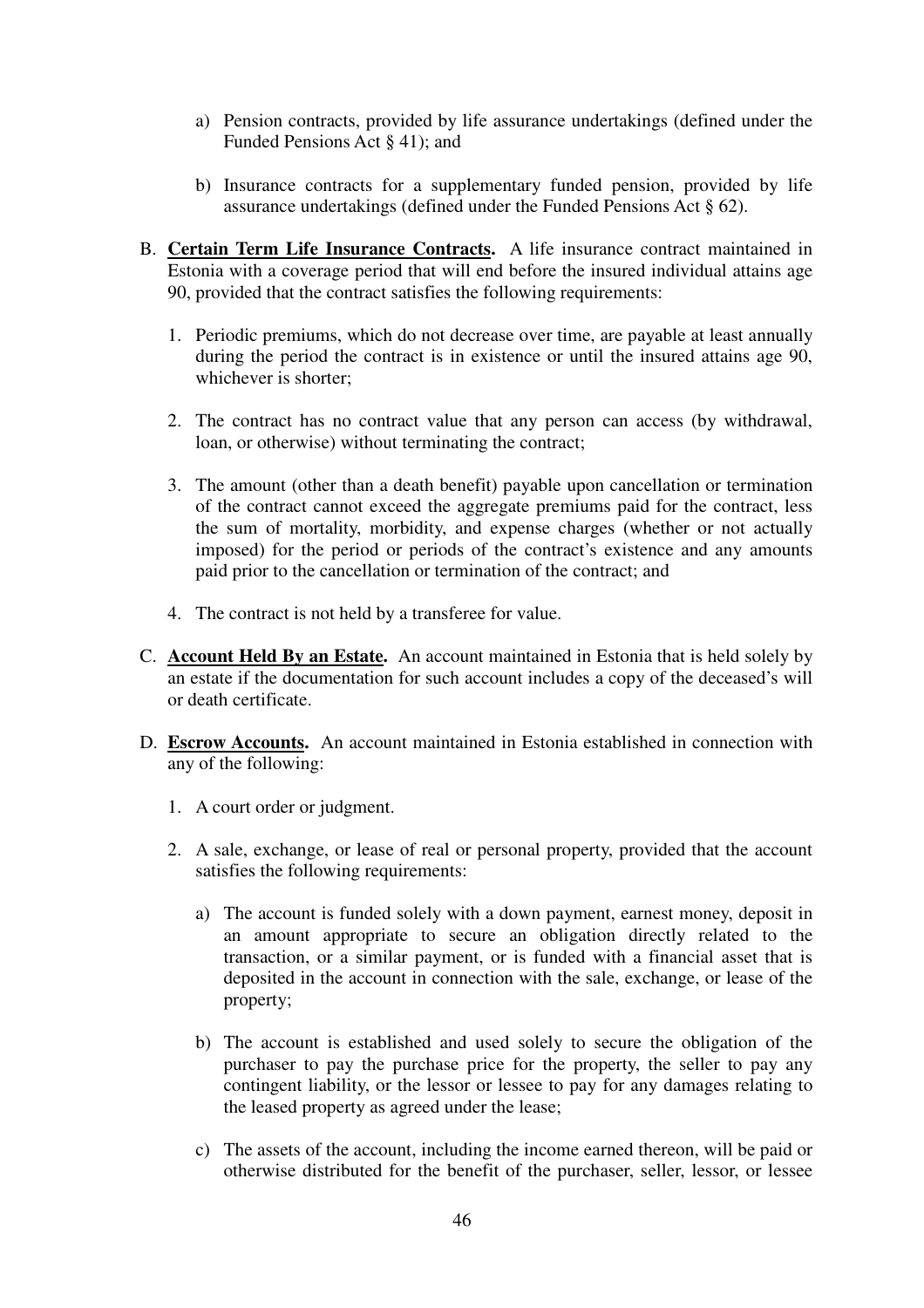(including to satisfy such person's obligation) when the property is sold, exchanged, or surrendered, or the lease terminates;

- d) The account is not a margin or similar account established in connection with a sale or exchange of a financial asset; and
- e) The account is not associated with a credit card account.
- 3. An obligation of a Financial Institution servicing a loan secured by real property to set aside a portion of a payment solely to facilitate the payment of taxes or insurance related to the real property at a later time.
- 4. An obligation of a Financial Institution solely to facilitate the payment of taxes at a later time.
- E. **Partner Jurisdiction Accounts.** An account maintained in Estonia and excluded from the definition of Financial Account under an agreement between the United States and another Partner Jurisdiction to facilitate the implementation of FATCA, provided that such account is subject to the same requirements and oversight under the laws of such other Partner Jurisdiction as if such account were established in that Partner Jurisdiction and maintained by a Partner Jurisdiction Financial Institution in that Partner Jurisdiction.
- VI. **Definitions.** The following additional definitions apply to the descriptions above:
	- A. **Reporting Model 1 FFI.** The term Reporting Model 1 FFI means a Financial Institution with respect to which a non-U.S. government or agency thereof agrees to obtain and exchange information pursuant to a Model 1 IGA, other than a Financial Institution treated as a Nonparticipating Financial Institution under the Model 1 IGA. For purposes of this definition, the term Model 1 IGA means an arrangement between the United States or the Treasury Department and a non-U.S. government or one or more agencies thereof to implement FATCA through reporting by Financial Institutions to such non-U.S. government or agency thereof, followed by automatic exchange of such reported information with the IRS.
	- B. **Participating FFI.** The term Participating FFI means a Financial Institution that has agreed to comply with the requirements of an FFI Agreement, including a Financial Institution described in a Model 2 IGA that has agreed to comply with the requirements of an FFI Agreement. The term Participating FFI also includes a qualified intermediary branch of a Reporting U.S. Financial Institution, unless such branch is a Reporting Model 1 FFI. For purposes of this definition, the term FFI Agreement means an agreement that sets forth the requirements for a Financial Institution to be treated as complying with the requirements of section 1471(b) of the U.S. Internal Revenue Code. In addition, for purposes of this definition, the term Model 2 IGA means an arrangement between the United States or the Treasury Department and a non-U.S. government or one or more agencies thereof to facilitate the implementation of FATCA through reporting by Financial Institutions directly to the IRS in accordance with the requirements of an FFI Agreement, supplemented by the exchange of information between such non-U.S. government or agency thereof and the IRS.